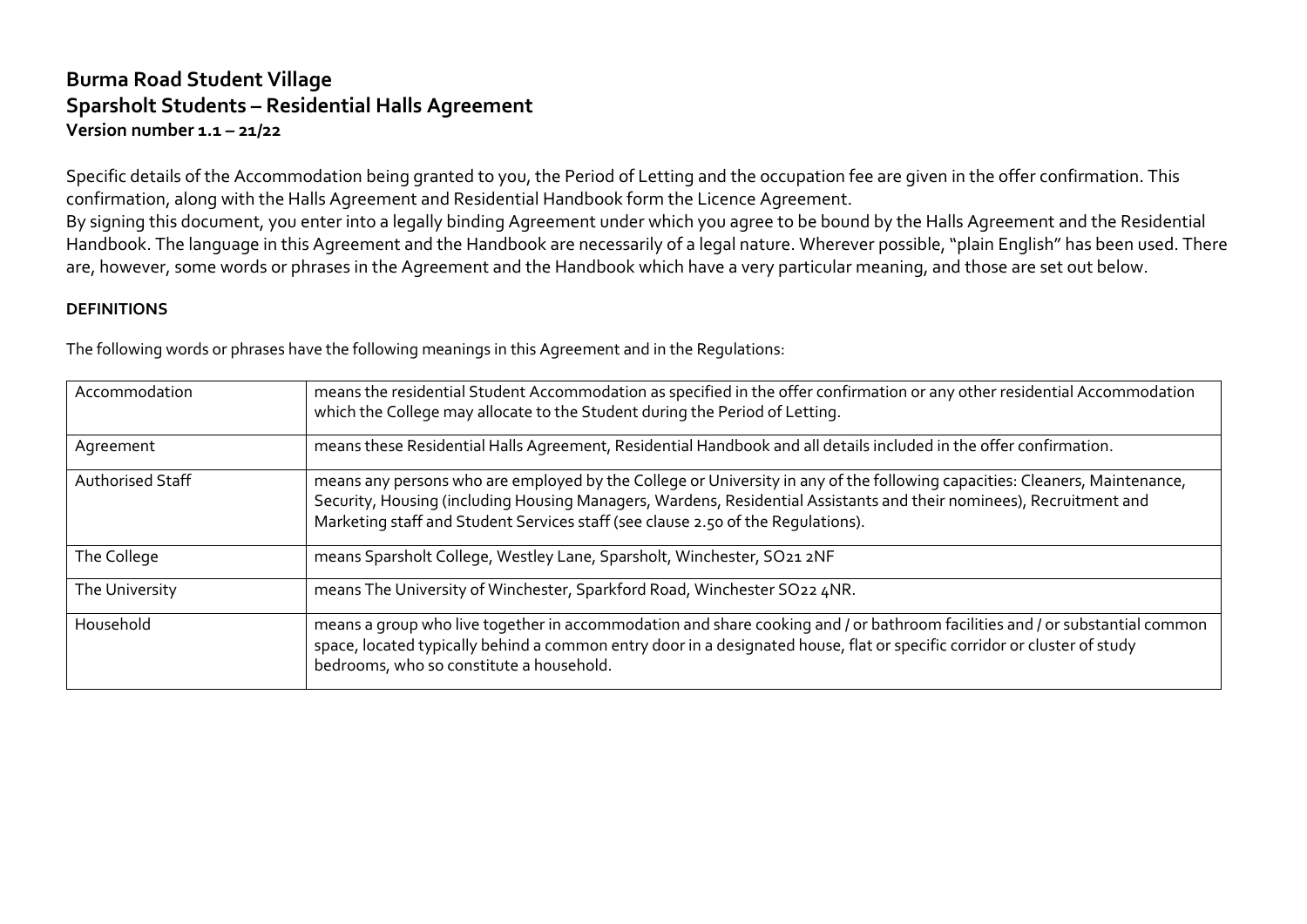| <b>Accommodation Fee</b> | means the fee payable as stated in the offer confirmation, in respect of the Student's Residence in the Accommodation and<br>which is payable by the Student to the College during the Period of Letting. The Accommodation fee is payable in advance,<br>either in full on or before moving into accommodation or by termly or monthly instalments by debit/credit card (by setting up a<br>payment plan on the online store). |
|--------------------------|---------------------------------------------------------------------------------------------------------------------------------------------------------------------------------------------------------------------------------------------------------------------------------------------------------------------------------------------------------------------------------------------------------------------------------|
| Period of Letting        | means the period granted by this Agreement starting and ending on the dates stated in the offer confirmation.                                                                                                                                                                                                                                                                                                                   |
| Regulations              | means the Residential Halls Agreement issued by the College prior to the period of let and amended from time to time and the<br>Residential Handbook.                                                                                                                                                                                                                                                                           |
| Student / Resident       | means the person who has been offered the Accommodation through the offer confirmation who is a student who has been<br>accepted for a course of study at the College and who has been offered and has accepted Accommodation by the College.                                                                                                                                                                                   |
| Term                     | means an academic term of the College, the dates of which will be published from time to time.                                                                                                                                                                                                                                                                                                                                  |
| Westminster Government   | Means the central government of the United Kingdom of Great Britain and Northern Ireland.                                                                                                                                                                                                                                                                                                                                       |

# **1.0 GENERAL**

**Definitions & Interpretations 1.1** The Residential Halls Agreement is a contract between Sparsholt College and the Student relating to the Accommodation and comprising the offer confirmation, Residential Handbook and these Residential Halls Agreement.

Together referred to as the "Agreement".

| THE COLLEGE AGREES:   |     |                                                                                                                                                                                                                                                                            |  |  |
|-----------------------|-----|----------------------------------------------------------------------------------------------------------------------------------------------------------------------------------------------------------------------------------------------------------------------------|--|--|
| Grant of<br>Residence | 1.3 | The College grants the Student the right to reside in the Accommodation for the Period of Letting (specified on the offer<br>confirmation). The Period of Letting will not necessarily start and finish on the same dates as the College or University's<br>academic year. |  |  |
| THE STUDENT AGREES:   |     |                                                                                                                                                                                                                                                                            |  |  |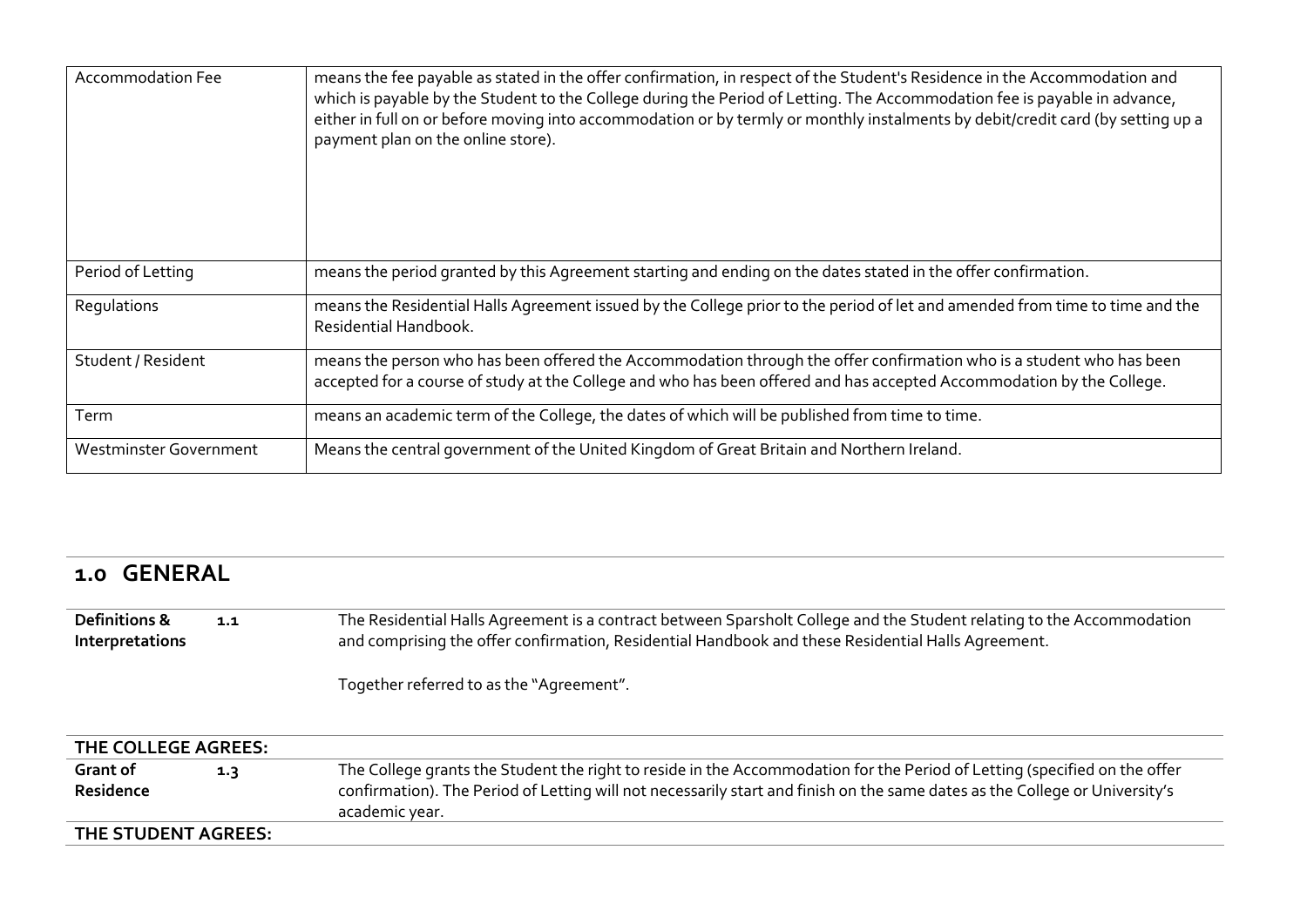|                                                           | 1.4   | To pay the Accommodation Fee and any other charges payable under the terms of this Agreement, to the College on the<br>agreed dates.                                                                                                                                                                                                                                                                                                                                                                        |
|-----------------------------------------------------------|-------|-------------------------------------------------------------------------------------------------------------------------------------------------------------------------------------------------------------------------------------------------------------------------------------------------------------------------------------------------------------------------------------------------------------------------------------------------------------------------------------------------------------|
|                                                           | 1.5   | to be bound by all of the Terms and Conditions set out in the Regulations which, by signing this Agreement, the Student<br>acknowledges having received, read and understood.                                                                                                                                                                                                                                                                                                                               |
|                                                           | 1.5.1 | To comply with all aspects of the 'Managing Learner/Student Conduct' and the 'HE Fees, Refund and Compensation' policies<br>which are available to review on the College website:<br>https://www.sparsholt.ac.uk/policies-reports/                                                                                                                                                                                                                                                                          |
| IT IS FURTHER AGREED THAT:                                |       |                                                                                                                                                                                                                                                                                                                                                                                                                                                                                                             |
|                                                           | 1.6   | The catering status of the Accommodation is defined on the application and offer confirmation. All College residents at the<br>University are self-catering.                                                                                                                                                                                                                                                                                                                                                |
|                                                           | 1.7   | The Accommodation Fee is inclusive of gas, electricity, water, heating and internet consumed at the Accommodation during<br>the Period of Letting (subject to clause 3.2 of the Regulations).                                                                                                                                                                                                                                                                                                               |
|                                                           | 1.8   | The University will undertake cleaning of shared facilities used by the Student in the building in which the Accommodation is<br>situated, further detail of this can be found in the Residential Handbook.                                                                                                                                                                                                                                                                                                 |
|                                                           | 1.9   | By reason of the nature of the Agreement and the Regulations the Student will not have exclusive possession of any part of<br>the Accommodation and will be a licensee of the College.                                                                                                                                                                                                                                                                                                                      |
| Periods not<br>covered by the<br><b>Period of Letting</b> | 1.10  | There is no right of residency of the Accommodation outside the defined Period of Letting. The Accommodation must be<br>cleared of all personal effects outside of the Period of Letting.                                                                                                                                                                                                                                                                                                                   |
| Staff responsible<br>for management<br>of the             | 1.11  | The College is responsible for the allocation of the Accommodation and such responsibilities within this. The University is<br>responsible for operational management of the Accommodation and liaison with the College in reference to this as required.                                                                                                                                                                                                                                                   |
| Accommodation                                             |       | The overall responsibility for management of on campus University Accommodation rests with the Director of Estates and<br>Facilities Services. The day to day management of the Accommodation is delegated to the Head of Housing & Security, with<br>operational control vested in the Student Housing Services Manager & Housing Managers (On & Off Campus). They are<br>assisted by Housing Advisors, the Allocations & Systems Officer, Housing Support Assistant, Residential Assistants &<br>Wardens. |
| <b>Moving in</b><br>without signing<br>the Agreement      | 1.12  | If the Student moves into the Accommodation without having signed the Halls Agreement, they will be found to have<br>accepted the Agreement by their actions.                                                                                                                                                                                                                                                                                                                                               |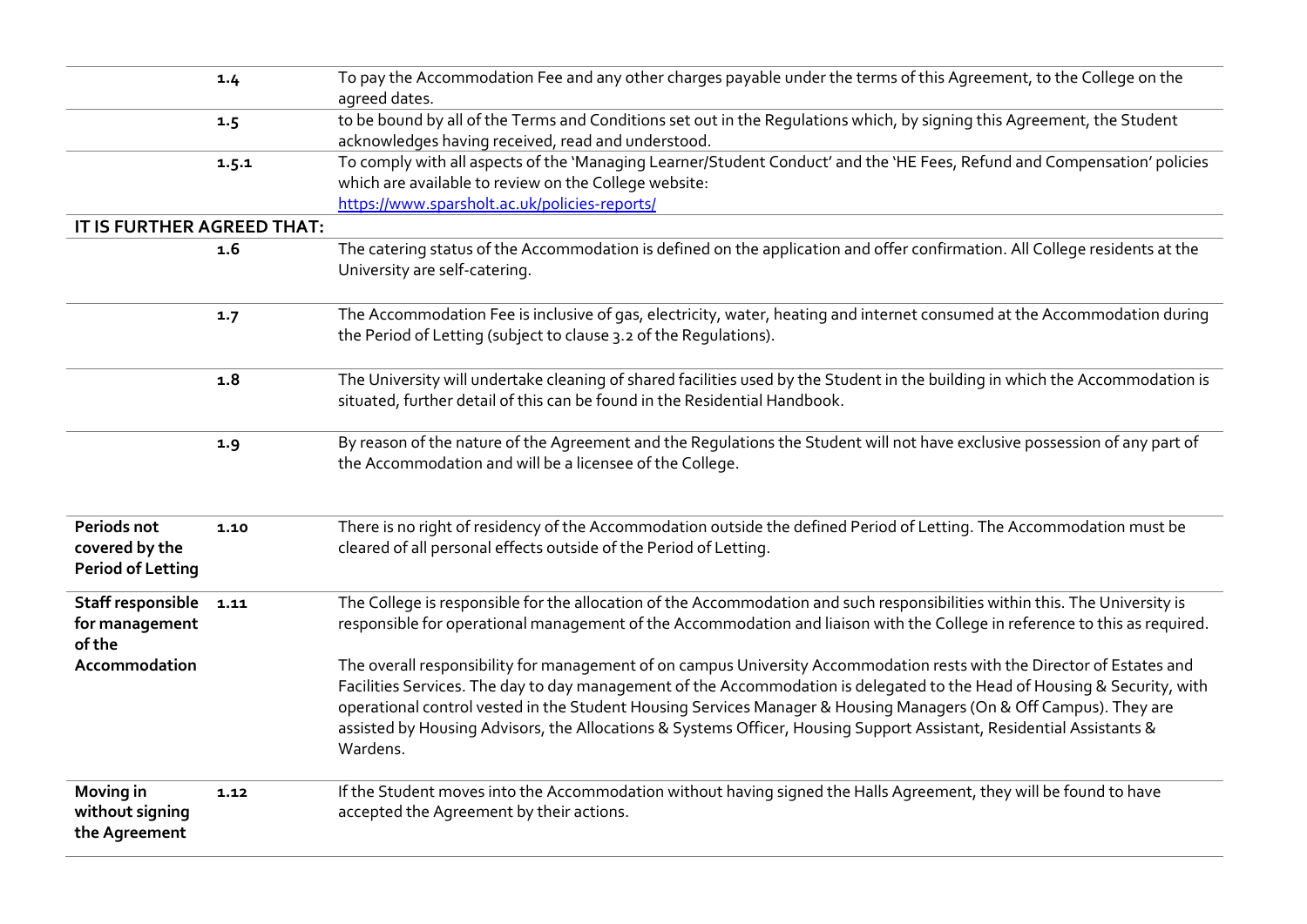| Variations                                            | 1.13 |        | No variation of this Agreement will be valid unless it has been confirmed in writing by the Residential Support Manager of<br>Sparsholt College.                                                                                                                                                                                                                                                                                                                                                                                                                                                                                                                                                                                                                                                                                                                                                                                  |
|-------------------------------------------------------|------|--------|-----------------------------------------------------------------------------------------------------------------------------------------------------------------------------------------------------------------------------------------------------------------------------------------------------------------------------------------------------------------------------------------------------------------------------------------------------------------------------------------------------------------------------------------------------------------------------------------------------------------------------------------------------------------------------------------------------------------------------------------------------------------------------------------------------------------------------------------------------------------------------------------------------------------------------------|
| <b>Governing law</b>                                  | 1.14 |        | This Agreement is governed by English Law, which for international students may differ from their home experience, and any<br>legal proceedings brought by either the Student, the College or the University under the terms of this Agreement will be<br>heard by the courts in England.                                                                                                                                                                                                                                                                                                                                                                                                                                                                                                                                                                                                                                         |
| <b>The Student</b><br>Accommodation<br>Code           | 1.15 |        | The University has signed up to The Student Accommodation Code of Practice for the Management of Student Housing,<br>which can be viewed by visiting; http://www.thesac.org.uk/                                                                                                                                                                                                                                                                                                                                                                                                                                                                                                                                                                                                                                                                                                                                                   |
|                                                       |      |        | Any queries or concerns regarding the Code should be made to the Housing Manager on campus, the Student Housing<br>Services Manager or the Head of Housing & Security.                                                                                                                                                                                                                                                                                                                                                                                                                                                                                                                                                                                                                                                                                                                                                            |
| Service of<br><b>Notices</b>                          | 1.16 |        | Any Notice that the College or University serves on the Student under this Agreement will be made in writing and will be<br>delivered by hand, email, first class post, or special or recorded delivery and sent to them at:                                                                                                                                                                                                                                                                                                                                                                                                                                                                                                                                                                                                                                                                                                      |
|                                                       |      | 1.16.1 | the Accommodation; and/or                                                                                                                                                                                                                                                                                                                                                                                                                                                                                                                                                                                                                                                                                                                                                                                                                                                                                                         |
|                                                       |      | 1.16.2 | the Students College email account; and/or                                                                                                                                                                                                                                                                                                                                                                                                                                                                                                                                                                                                                                                                                                                                                                                                                                                                                        |
|                                                       |      | 1.16.3 | the address the Student has provided to the College in the application process, or such other address that they have notified<br>to the College.                                                                                                                                                                                                                                                                                                                                                                                                                                                                                                                                                                                                                                                                                                                                                                                  |
| <b>Guarantees of</b><br>Accommodation                 | 1.17 |        | Any guarantee given by the College to allocate Accommodation to the Student shall cease to have effect if this Agreement is<br>terminated for any reason in accordance with its terms.                                                                                                                                                                                                                                                                                                                                                                                                                                                                                                                                                                                                                                                                                                                                            |
| <b>Building Works</b><br>and Essential<br>Maintenance | 1.18 |        | The University of Winchester constantly invests in its estate to provide new facilities and upgrade existing ones. Work is<br>carefully programmed so as to avoid disruption to students, particularly during exams and the period leading up to them.<br>However, from time to time, there will be some unavoidable disturbance or inconvenience to students but the University will<br>take all reasonable steps to keep this to a minimum, and does not give any rent rebates or compensation in such<br>circumstances. Students who consider that disruption is excessive should follow the University's Complaints Procedure which<br>can be found here: https://www.winchester.ac.uk/about-us/leadership-and-governance/policies-and-procedures/<br>If you are concerned about any building works which may be scheduled to take place near your accommodation, please<br>contact Student Housing Services for information. |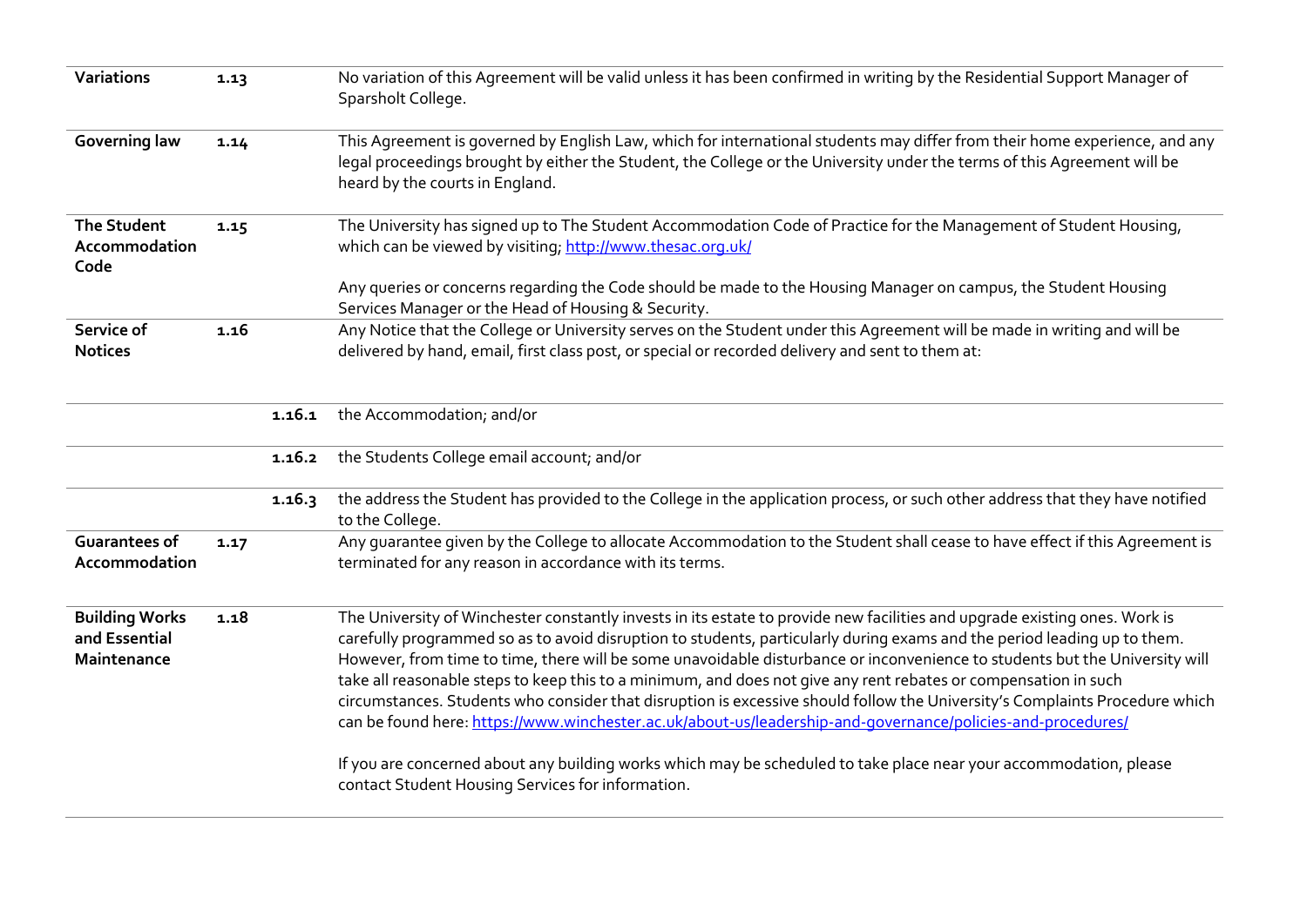| <b>Complaints</b>       | 1.19 |        | Any complaints regarding the Accommodation will be covered by the College 'Complaints and Feedback' policy which is         |
|-------------------------|------|--------|-----------------------------------------------------------------------------------------------------------------------------|
|                         |      |        | available to view on the College website at:                                                                                |
|                         |      |        | https://www.sparsholt.ac.uk/policies-reports/                                                                               |
| <b>Loss or Damage</b>   | 1.20 |        | Subject to the provisions of the Occupiers Liability Act 1984 and the Defective Premises Act 1972 the College and the       |
|                         |      |        | University shall not in any circumstances incur any liability in respect of loss or damage to any person or property or     |
|                         |      |        | otherwise, unless the loss or damage is caused by our negligence.                                                           |
|                         |      | 1.20.1 | The College and the University has the right to carry out any alterations or building works at the Accommodation or on its  |
|                         |      |        | adjoining or neighbouring property without liability for disturbance where it has used reasonable endeavours to carry out   |
|                         |      |        | works at times likely to minimise disturbance for as short a period as reasonably practicable (save in case of emergency).  |
|                         |      |        | 2.0 STUDENT RESPONSIBILITIES - The Student Agrees to:                                                                       |
| <b>College and</b>      | 2.1  |        | The Student will comply in all respects with the following;                                                                 |
| <b>University Rules</b> |      |        |                                                                                                                             |
| & Regulations           |      |        |                                                                                                                             |
|                         |      |        |                                                                                                                             |
|                         |      |        |                                                                                                                             |
|                         |      | 2.1.1  | the terms and conditions in this Agreement; and                                                                             |
|                         |      | 2.1.2  | the Sparsholt 'Student Code of Conduct', the Sparsholt 'Managing Learner/Student Conduct', and the Sparsholt 'HE            |
|                         |      |        | Academic Performance' policies which are available for review on the College website:                                       |
|                         |      |        | https://www.sparsholt.ac.uk/policies-reports/                                                                               |
|                         |      | 2.1.3  | any proper and reasonable requests from College and University staff including authorised contract workers that work within |
|                         |      |        | or manage the Accommodation.                                                                                                |
|                         |      |        | PLEASE NOTE: Any breach of any of these Rules and Regulations could result in the termination or suspension of this         |
|                         |      |        | Agreement. In the event of any discrepancy or contradiction between these Regulations and the above mentioned policies,     |
|                         |      |        | the policies shall prevail and take precedence.                                                                             |
| Accommodation           | 2.2  |        | The Accommodation Fee is determined annually and is described in the online registration form and offer confirmation. For   |
| Fee & Methods           |      |        | 2020/2021 the fee is £5785.                                                                                                 |
| of Payment              |      |        | There are two methods of payment:                                                                                           |
|                         |      |        |                                                                                                                             |
|                         |      | 2.2.1  | Pay in full on or before moving into the accommodation.                                                                     |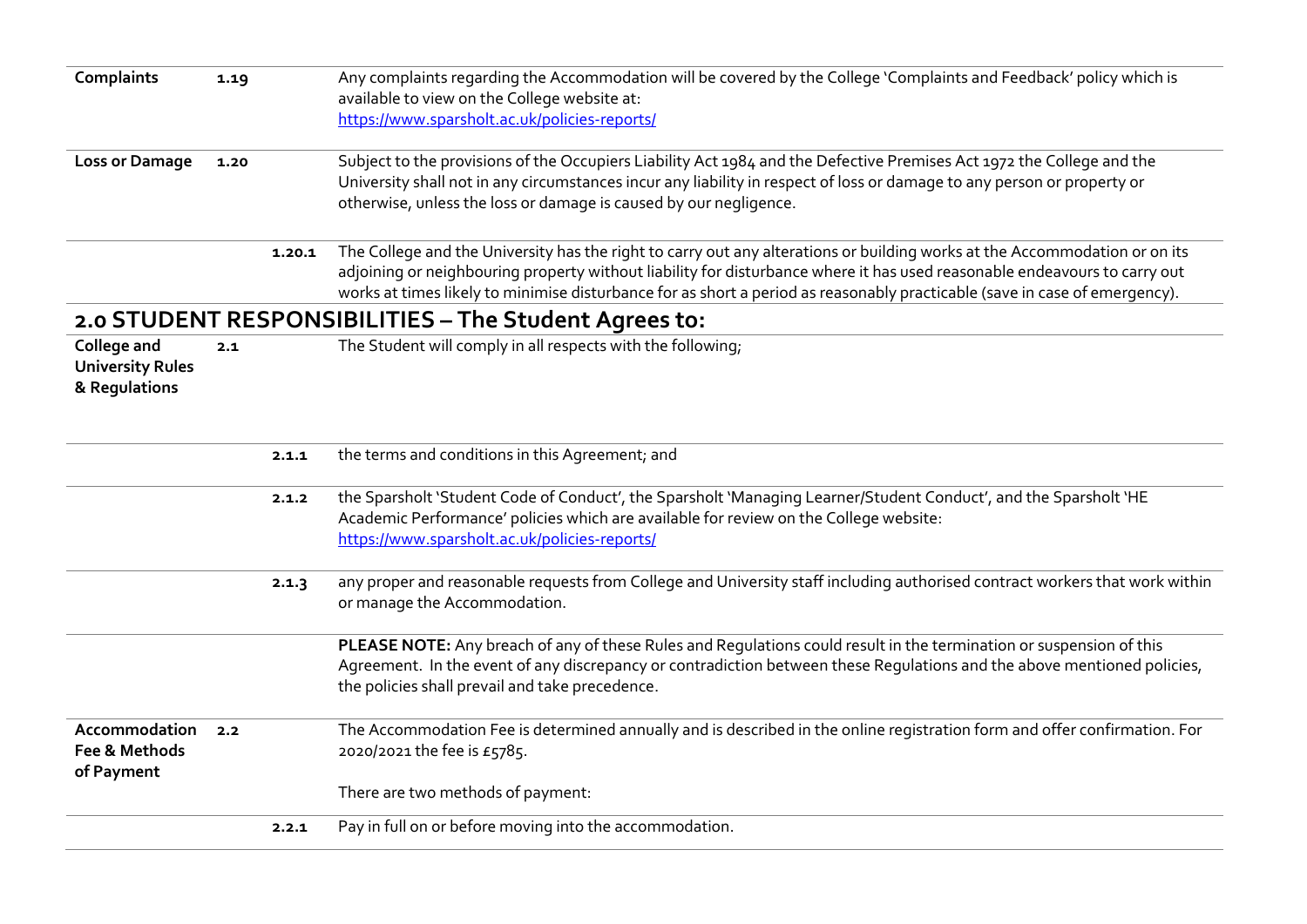|                                                                                                       |     | 2.2.2 | Termly or monthly instalments by debit/credit card by setting up a payment plan on the online store.                                                                                                                                                                                                                                                                                                                                                                                                                                                                                                                                                                                     |
|-------------------------------------------------------------------------------------------------------|-----|-------|------------------------------------------------------------------------------------------------------------------------------------------------------------------------------------------------------------------------------------------------------------------------------------------------------------------------------------------------------------------------------------------------------------------------------------------------------------------------------------------------------------------------------------------------------------------------------------------------------------------------------------------------------------------------------------------|
| <b>Student loan</b><br>delayed                                                                        | 2.3 |       | Students whose first instalment of their student loan is delayed must notify the Finance department at Sparsholt College to<br>make suitable arrangements if this affects their ability to pay their Accommodation Fee.                                                                                                                                                                                                                                                                                                                                                                                                                                                                  |
| <b>Late Payment</b>                                                                                   | 2.4 |       | The non-payment of fees procedure will apply as set out in Schedule 1 (please also see clause 8).                                                                                                                                                                                                                                                                                                                                                                                                                                                                                                                                                                                        |
|                                                                                                       |     |       | PLEASE NOTE: Students in particularly difficult financial circumstances should contact the Finance Department before the<br>date on which their Accommodation Fee is due. In cases of financial hardship it is the responsibility of the Student to inform<br>the Finance Department before the payment due date.<br>The Finance Department is not obliged to make enquiries where no representations have been made.                                                                                                                                                                                                                                                                    |
|                                                                                                       |     |       | You can also contact Student Services who may be able to assist you further; wellbeingteamsparsholt@sparsholt.ac.uk                                                                                                                                                                                                                                                                                                                                                                                                                                                                                                                                                                      |
| Outstanding<br>debts                                                                                  | 2.5 |       | <b>IMPORTANT - PLEASE READ</b><br>Late or non-payment of the Accommodation Fee may result in the College taking action to terminate the Agreement as per<br>clause 8.1 of the Agreement (Termination for serious Breach, Failure to Pay Accommodation Fee). Late or non-payment of<br>the Accommodation Fee may also affect any future application to reside in College Accommodation. If you are experiencing<br>difficulty in making payment, please contact the Finance department as soon as possible so they can work through your<br>difficulties with you.<br>You can also contact Student Services who may be able to assist you further; wellbeingteamsparsholt@sparsholt.ac.uk |
| <b>Liability for</b><br>Accommodation<br>Fee for entire<br><b>Period of Letting</b><br>and Exceptions | 2.6 |       | The Agreement is for the duration of the Period of Letting. Accordingly, the Accommodation Fee is payable by the Student<br>for the whole of the Period of Letting and no refund or reduction of them will be made upon termination of the Agreement<br>for any reason, before the end of the Period of Letting, except as indicated at clauses 2.6.1 below:                                                                                                                                                                                                                                                                                                                             |
|                                                                                                       |     | 2.6.1 | Where a suitable replacement can be found for the Accommodation, the refund in these circumstances will be equal to the<br>amount for which the replacement student becomes liable to pay.                                                                                                                                                                                                                                                                                                                                                                                                                                                                                               |
| Absence during<br><b>Period of Letting</b>                                                            | 2.7 |       | No refund will be made in respect of absence from the Accommodation at any time during the Period of Letting, and<br>Students are not permitted to sublet the Accommodation.                                                                                                                                                                                                                                                                                                                                                                                                                                                                                                             |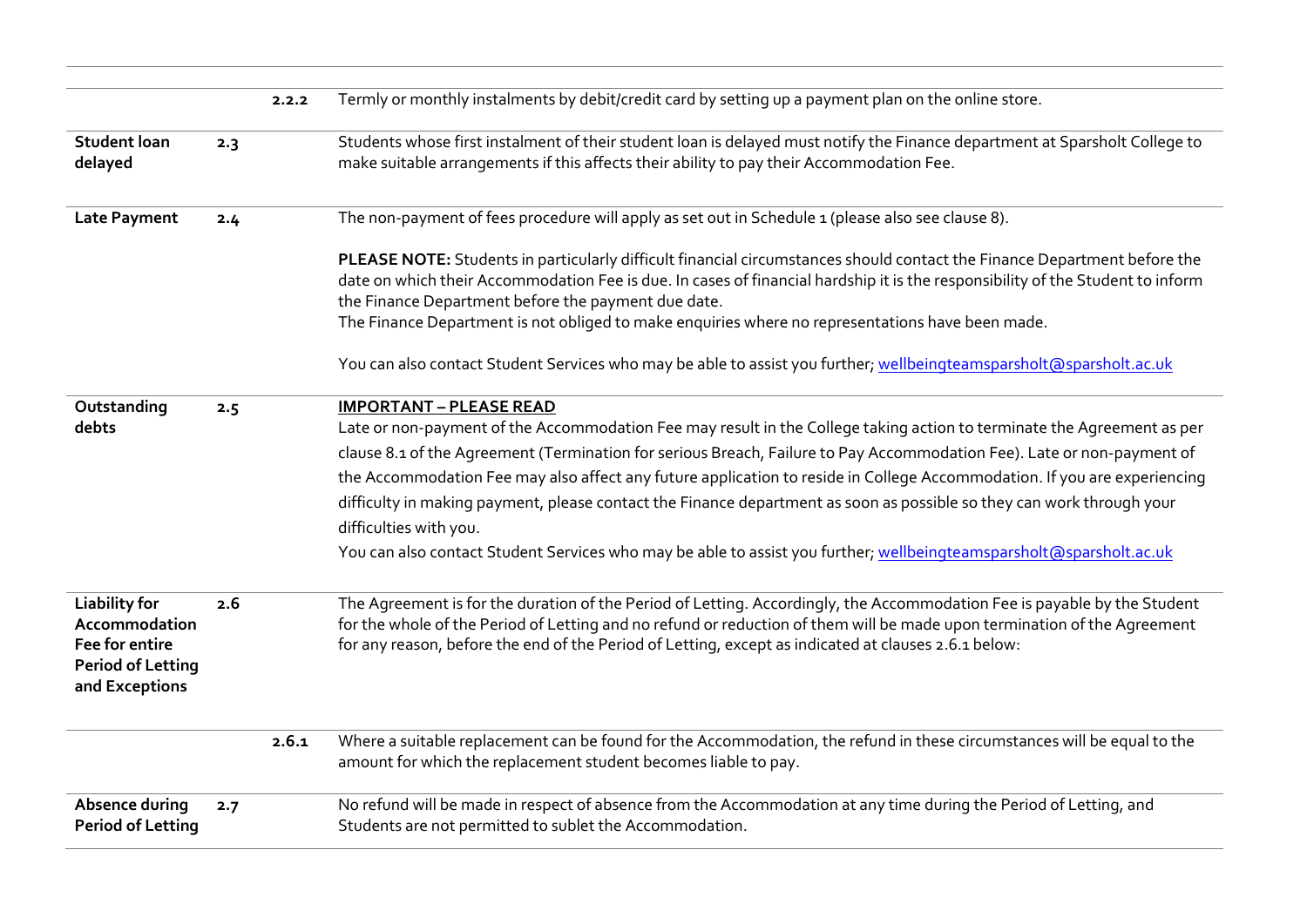|                                      | 2.8.1  | At the date of this Agreement the Accommodation fee for Students is exempt from Council tax but the College and<br>University reserves the right to charge for this if it becomes payable during the Period of Letting, for instance, if there is a<br>change in the law.                                                                                                                                                                                                                                                               |
|--------------------------------------|--------|-----------------------------------------------------------------------------------------------------------------------------------------------------------------------------------------------------------------------------------------------------------------------------------------------------------------------------------------------------------------------------------------------------------------------------------------------------------------------------------------------------------------------------------------|
| Moving in &<br>Inventory             | 2.9    | An inventory of condition and contents will be supplied to the Student on arrival to the Accommodation. The Student should<br>check the inventory and mark any discrepancies. The checked inventory must be taken to the University Housing Office<br>within one week of arrival.                                                                                                                                                                                                                                                       |
|                                      |        | PLEASE NOTE: the inventory is a record of condition and contents of the Accommodation, NOT a maintenance reporting<br>tool. Anything noted on this that is a Maintenance issue will not be deemed to be reported. Maintenance issues must be<br>reported separately through the procedure detailed in clause 2.10. This is an important part of the Halls Agreement as it<br>helps to ensure charges for damage (carpet stains for e.g.) not caused by the Student aren't charged to the Student after<br>vacation of the Accommodation |
| Reporting<br>damage /<br>maintenance | 2.10   | The Student must promptly report all disrepair, damage, maintenance, defect or infestation affecting the Accommodation,<br>building or contents (including broken windows) to the University by;                                                                                                                                                                                                                                                                                                                                        |
| issues /                             |        | Go to the University of Winchester Intranet homepage<br>₽                                                                                                                                                                                                                                                                                                                                                                                                                                                                               |
| emergencies                          |        | At the top of the page click on 'Servicedesk'                                                                                                                                                                                                                                                                                                                                                                                                                                                                                           |
|                                      |        | The Student should be logged in automatically and given option tiles                                                                                                                                                                                                                                                                                                                                                                                                                                                                    |
|                                      |        | directing you to what to do<br>The Student should click on the 'Log a Maintenance request' tile then 'On-<br>⊅<br>campus maintenance request' and complete the form                                                                                                                                                                                                                                                                                                                                                                     |
|                                      |        | If the Student incorrectly place a job they will receive a reply via this system to advise them.                                                                                                                                                                                                                                                                                                                                                                                                                                        |
|                                      | 2.10.1 | Any emergency issues or critical failures (i.e. flood, electrical fault, water loss) that arise either during or out of normal<br>working hours (Monday - Thursday, 8am to 5pm and Friday 8am to 4pm) must be reported by the Student to the Site                                                                                                                                                                                                                                                                                       |

Stewards, who hold the relevant out of hours maintenance contact details.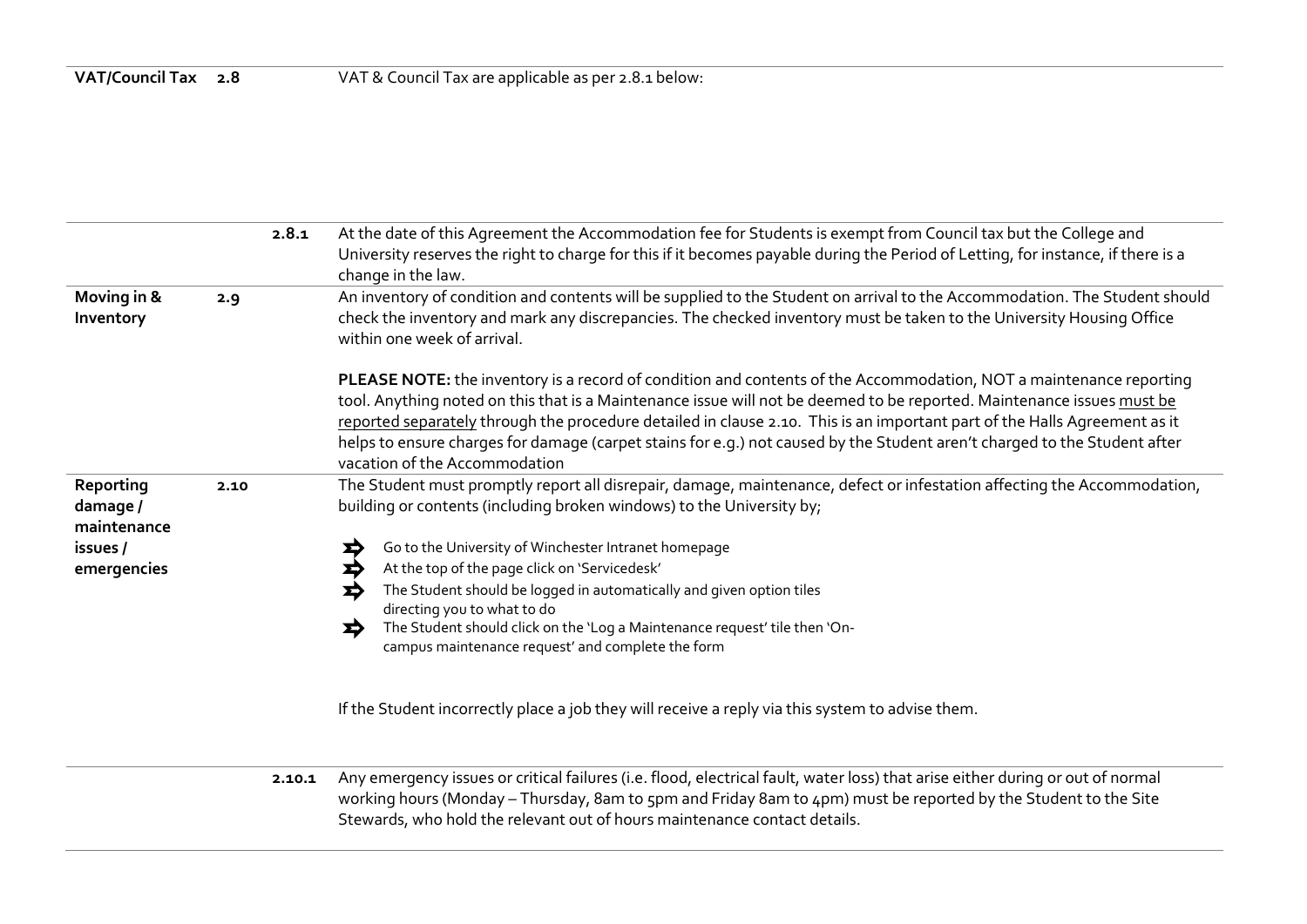|                         |      | 2.10.2 | The Student will reimburse the College or University for any damage or loss caused as a result of any delay in reporting any<br>Maintenance issues such as disrepair, damage, defect or infestation.                                                                                                                                                                                                                                                                                                                                                                                                                                                             |
|-------------------------|------|--------|------------------------------------------------------------------------------------------------------------------------------------------------------------------------------------------------------------------------------------------------------------------------------------------------------------------------------------------------------------------------------------------------------------------------------------------------------------------------------------------------------------------------------------------------------------------------------------------------------------------------------------------------------------------|
|                         |      |        | PLEASE NOTE: The College and University will not be held liable for damage to personal belongings that occur due to the<br>Student either delaying or failing to report disrepair, damage, maintenance, defect or infestation. The Student will use the<br>described method of reporting Maintenance issues as by doing so they give permission for an appropriate member/s of<br>Authorised staff to enter the Accommodation to attend to the issue (clause 2.50 also refers), the Student will also be directly<br>corresponded with about the timescale assigned to the issue and when it is considered to be complete.                                       |
| Damage                  | 2.11 |        | The Student will reimburse the College or University on demand the reasonable costs incurred by the College or University in<br>repairing or replacing any damage, breakages or loss to the Accommodation, building or contents where caused by the<br>Student or his or her invited or uninvited visitors. This includes damage, breakages or loss to any Accommodation, either on<br>or off campus.                                                                                                                                                                                                                                                            |
|                         |      | 2.11.1 | The Student will reimburse the College or University on demand the reasonable costs incurred by the College or University in<br>disposal or recycling of any item damaged or broken by the Student.                                                                                                                                                                                                                                                                                                                                                                                                                                                              |
|                         |      |        | PLEASE NOTE: Any loss or damage will be invoiced to the Student. The non-payment of charges procedure will apply as set<br>out in Schedule 1 (please also see clause 8) in the case of non-payment.                                                                                                                                                                                                                                                                                                                                                                                                                                                              |
| <b>Illegal Activity</b> | 2.12 |        | The Student will not conduct any activity considered to be illegal within or surrounding any areas of the Accommodation,<br>and will be subject to appropriate sanctions in Law, under these Regulations and the Disciplinary Procedure for Students<br>should they be found to do so.                                                                                                                                                                                                                                                                                                                                                                           |
|                         |      |        | PLEASE NOTE: The University will liaise with the Police as appropriate under this clause.                                                                                                                                                                                                                                                                                                                                                                                                                                                                                                                                                                        |
| <b>Drugs</b>            | 2.13 |        | The Student will not bring in or use or cause to be associated with or allow to be brought into the Accommodation any illegal<br>drugs or other substances. The Student will be subject to the Misuse of Drugs Act 1971, Drugs Act 2005, the Student<br>Disciplinary Regulations and any other relevant or subsequent legislation under this clause                                                                                                                                                                                                                                                                                                              |
|                         |      |        | PLEASE NOTE: Please be advised that the University will liaise with the Police as appropriate under this clause.                                                                                                                                                                                                                                                                                                                                                                                                                                                                                                                                                 |
|                         |      | 2.13.1 | The Student will not bring in, allow to be brought in, use or cause to be associated with any illegal drugs or other substances<br>within University Managed Accommodation, any University building and on University grounds. The Student will be subject<br>to the Misuse of Drugs Act 1971, Drugs Act 2005, the Student Disciplinary Regulations and any other relevant or subsequent<br>legislation under this clause<br>The student may also be subject the relevant and appropriate Acts in law (Drugs Act 2005 for example) and the Managing<br>Learner/Student Conduct Policy which can be viewed here;<br>https://www.sparsholt.ac.uk/policies-reports/ |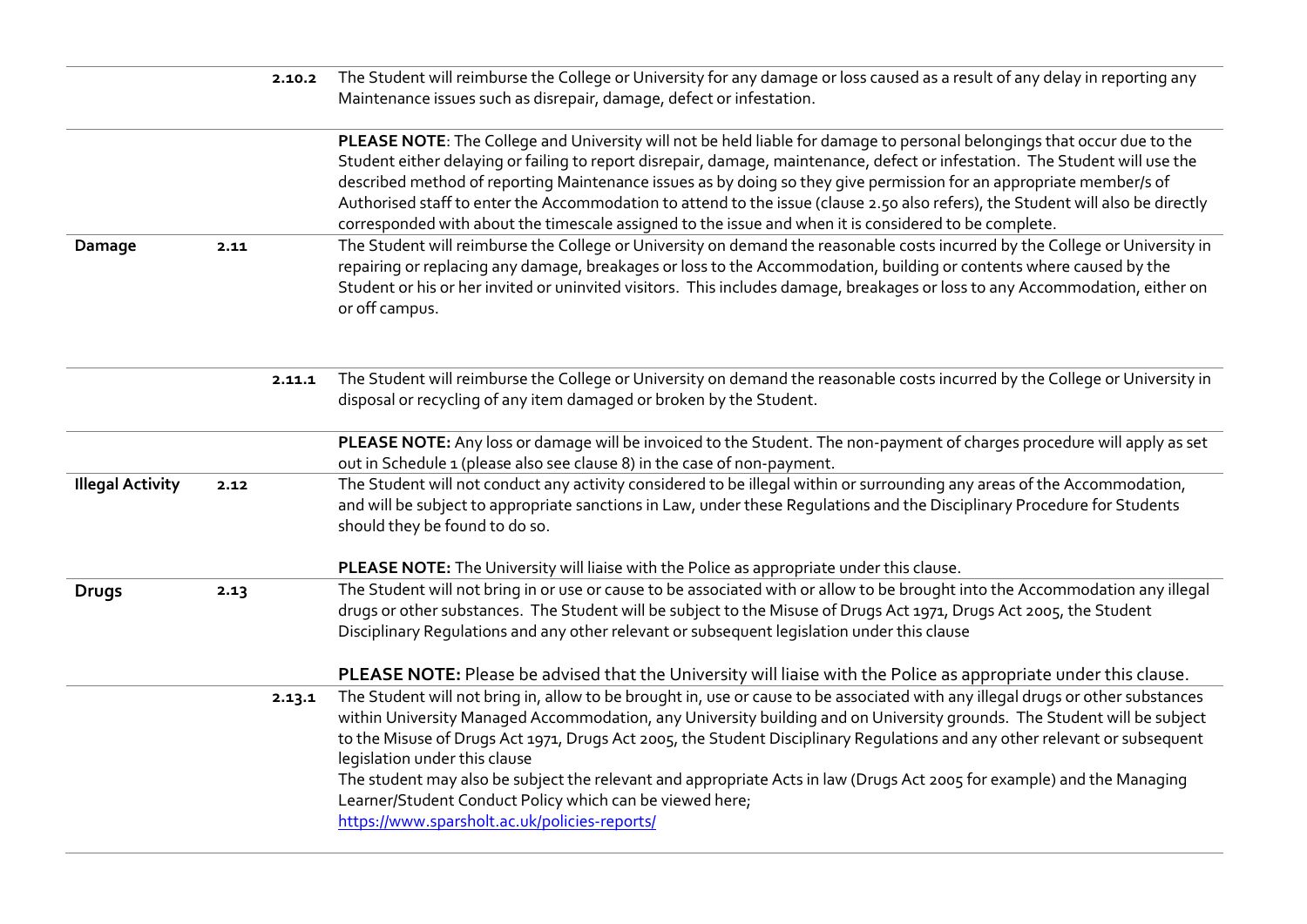|                  |      | 2.13.2 | The Student will not bring in, allow to be brought in, use or cause to be associated with equipment or paraphernalia deemed     |
|------------------|------|--------|---------------------------------------------------------------------------------------------------------------------------------|
|                  |      |        | to be associated with or that could be used for the manufacture, import or export or use of illegal drugs or other illegal      |
|                  |      |        | substances including cannabis within University Managed Accommodation, any University building and on University                |
|                  |      |        | grounds.                                                                                                                        |
|                  |      | 2.13.3 | The Student will not bring in, allow to be brought in, use or cause to be associated with any prescription substances without a |
|                  |      |        | valid prescription, or any equipment or paraphernalia that could be used for the manufacture, import or export or use of        |
|                  |      |        | prescription substances within University Managed Accommodation, any University building and on University grounds.             |
|                  |      | 2.13.4 | Psychoactive substances (legal highs) or paraphernalia are strongly discouraged within the Accommodation, and if found to       |
|                  |      |        | be considered illegal at the time of discovery will be dealt with as per clause 2.13.                                           |
|                  |      |        |                                                                                                                                 |
|                  |      | 2.13.5 | The Student will not bring in, allow to be brought in, use or cause to be associated with any equipment or paraphernalia that   |
|                  |      |        | could be used for the manufacture, import or export of psychoactive substances (legal highs), or be found in possession with    |
|                  |      |        | the intent to supply, import or export a Psychoactive substances within University Managed Accommodation, any University        |
|                  |      |        | building and on University grounds. The Student will subject to the Psychoactive substances Act 2016 under this clause.         |
|                  |      |        | PLEASE NOTE: If any authorised staff has reasonable suspicion to suspect that the Student may be in breach of this clause,      |
|                  |      |        | the Site Stewards are authorised personnel to undertake searches within the Accommodation. Students would normally be           |
|                  |      |        | present or be contacted to have given consent for the search to occur, if the Student doesn't give consent the Police may be    |
|                  |      |        | called to undertake this. Please be advised that the University will liaise with the Police as appropriate under this clause.   |
| Firearms,        | 2.14 |        | The Student will not bring in or use or cause to be associated with or allow to be brought into the Accommodation any           |
| weapons etc.     |      |        | firearms (including airguns) shotguns, replicas, live or used ammunition of any kind, offensive weapons or any other            |
|                  |      |        | dangerous items including knives, swords and axes. This includes all items used in re-enactment of weaponry which may be        |
|                  |      |        | airsoft guns of any types or manufactured paintballing guns.                                                                    |
|                  |      |        |                                                                                                                                 |
|                  |      |        | PLEASE NOTE: This regulation applies to every Student Resident even if the Resident is a member of a Student Union              |
|                  |      |        | society and organising or participating in activities including any of the items stated above.                                  |
| Flammable        | 2.15 |        | The Student will not light within the Accommodation any candles, joss sticks, oil burners, fireworks or other known             |
| items (candles   |      |        | flammable items.                                                                                                                |
| etc.)            |      |        |                                                                                                                                 |
|                  |      |        | PLEASE NOTE: This includes candles on cakes or in pumpkins and any other lantern arrangement.                                   |
| Pressurised gas  | 2.16 |        | Not bring in, allow to be brought in, use or cause to be associated with any fireworks, fuel containers and pressurised gas     |
| canisters / fuel |      |        | storage containers for example; Nitrous oxide gas canisters within University Managed Accommodation, any University             |
| containers       |      |        | building and on University grounds.                                                                                             |
|                  |      |        |                                                                                                                                 |
|                  |      |        | PLEASE NOTE: Deodorant canisters are acceptable however if misused will be considered a breach of this Agreement.               |
|                  |      |        | PLEASE NOTE: The College and University reserves the right to remove any such items as described in clauses 2.13 to 2.16        |
|                  |      |        | above if found in the Accommodation. Items may be stored by College or University staff until the end of the Period of          |
|                  |      |        | Letting or handed over to the Police in the case of illegal items including drugs.                                              |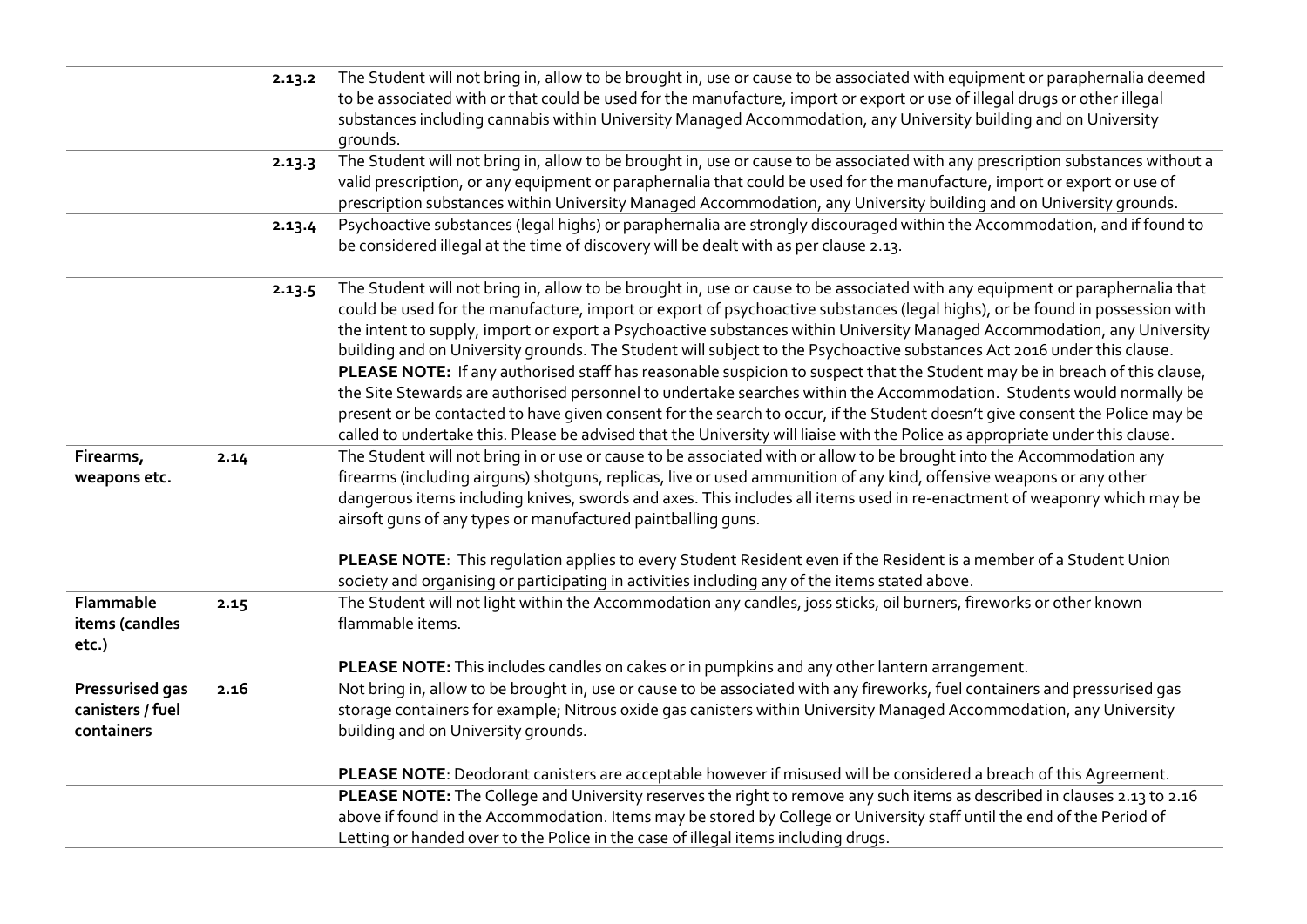| Pets                             | 2.17 | The Student will not keep, nor give access to, animals of any kind in the Accommodation or elsewhere in the building in<br>which the Accommodation is situated, or in any 'garden' area                                                                                                                                                                                                                                                                                                                                                                                                                                                                                                                                                                                                                                                                    |
|----------------------------------|------|------------------------------------------------------------------------------------------------------------------------------------------------------------------------------------------------------------------------------------------------------------------------------------------------------------------------------------------------------------------------------------------------------------------------------------------------------------------------------------------------------------------------------------------------------------------------------------------------------------------------------------------------------------------------------------------------------------------------------------------------------------------------------------------------------------------------------------------------------------|
|                                  |      | If found, any animal will normally be removed by authorised staff to an area designated by Student Housing Services. The<br>Student will be required to make arrangements to rehome the animal within a reasonable amount of time, as specified by<br>Student Housing Services. The amount of time given will depend on various factors including but not limited to the type of<br>animal, its health and any potential risk it may pose to other residents of the Accommodation, the Accommodation itself or<br>University staff. If the Student does not make the appropriate arrangements within the timescales given, the University may<br>make arrangements to rehome the animal. The Student will reimburse the University for any reasonable cost incurred by the<br>University in caring for or re-homing any animal found in the Accommodation. |
|                                  |      | PLEASE NOTE: If the Student had a proven need to have a registered guide dog with them for e.g. this would be managed<br>under our HE Admissions policy, the Student must declare this in advance of accepting an Accommodation offer and must<br>comply with the College and University's processes.                                                                                                                                                                                                                                                                                                                                                                                                                                                                                                                                                      |
| <b>Smoke free</b><br>environment | 2.18 | The Student will not smoke any substance or e-cigarette in any part of the Accommodation, on balconies or immediately<br>adjacent to the Accommodation.                                                                                                                                                                                                                                                                                                                                                                                                                                                                                                                                                                                                                                                                                                    |
|                                  |      | E-cigarettes pose a serious fire hazard and are subject to the following restrictions if brought into the Accommodation:<br>2.18.1<br>any equipment associated with these should be marked with a 'CE mark' to show that it's been tested to an approved<br>standard.<br>they must not be left alone whilst being recharged.<br>$\bullet$                                                                                                                                                                                                                                                                                                                                                                                                                                                                                                                  |
|                                  |      | Students and their visitors are permitted to smoke outside of residential buildings subject to the following restrictions:-<br>2.18.2                                                                                                                                                                                                                                                                                                                                                                                                                                                                                                                                                                                                                                                                                                                      |
|                                  |      | Smokers must ensure that smoke is not blown or drawn into any University building and does not inconvenience other<br>people.<br>Smoking on balconies forming part of the Accommodation is specifically prohibited.                                                                                                                                                                                                                                                                                                                                                                                                                                                                                                                                                                                                                                        |
|                                  |      | The University reserves the right to restrict smoking to specific areas adjacent to the residences as necessary.                                                                                                                                                                                                                                                                                                                                                                                                                                                                                                                                                                                                                                                                                                                                           |
|                                  |      | PLEASE NOTE: University staff work in the Accommodation and have a right to work in a smoke-free environment. Anyone<br>found smoking in the Accommodation could be liable to a fixed penalty fine and possible criminal prosecution in accordance<br>with the 'Smoke free (Premises and Enforcement) Regulations 2006". The University Smoke Free Policy can be found on the<br>University Intranet.                                                                                                                                                                                                                                                                                                                                                                                                                                                      |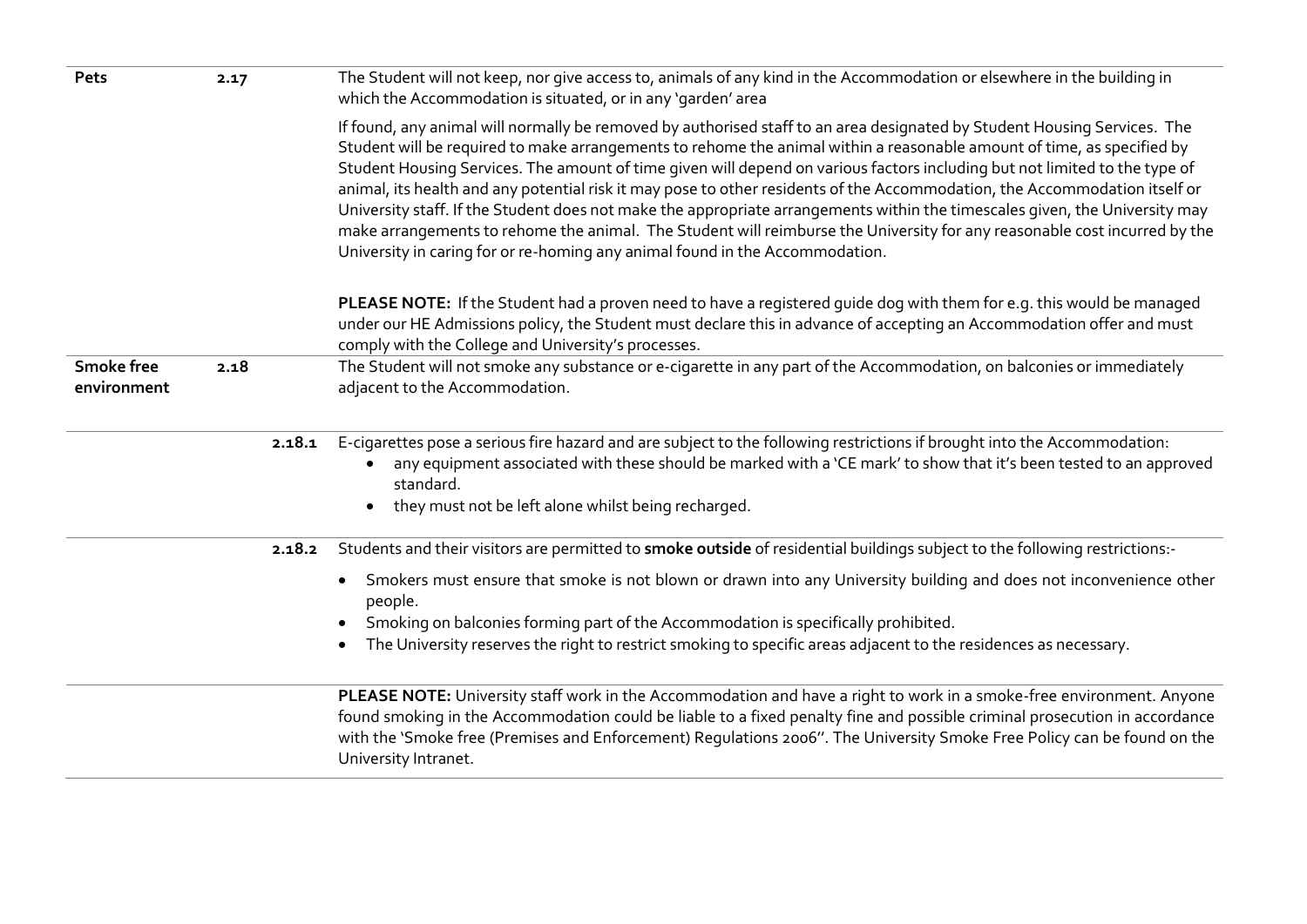# **Safety and Security**

| neighbours, the Student will: |      |        | In the interests of maintaining the safety and security of the Student, other residents of the Accommodation, staff, the Accommodation itself or its                                                                                                                                                                                                                                                                                                                                                                                                                                |
|-------------------------------|------|--------|-------------------------------------------------------------------------------------------------------------------------------------------------------------------------------------------------------------------------------------------------------------------------------------------------------------------------------------------------------------------------------------------------------------------------------------------------------------------------------------------------------------------------------------------------------------------------------------|
| Security                      | 2.19 |        | Ensure that entrance doors to the Accommodation and the building within which the Accommodation is situated are kept<br>properly secured.                                                                                                                                                                                                                                                                                                                                                                                                                                           |
|                               |      | 2.19.1 | comply immediately with the requests and directions of University staff where these relate to Security.                                                                                                                                                                                                                                                                                                                                                                                                                                                                             |
|                               |      | 2.19.2 | not admit strangers to the Accommodation or the building in which the Accommodation is situated without checking the<br>identity and the purpose of such visitors.                                                                                                                                                                                                                                                                                                                                                                                                                  |
|                               |      | 2.19.3 | adhere to the Terms and Conditions of the student campus card and key supplied to the Student, with particular reference to<br>not granting possession of these to any other person.                                                                                                                                                                                                                                                                                                                                                                                                |
|                               |      | 2.19.4 | report to the duty Site Steward anything, person or behaviour they are suspicious of.                                                                                                                                                                                                                                                                                                                                                                                                                                                                                               |
|                               |      |        | PLEASE NOTE: All Authorised Staff will always carry with them identification badges bearing a photograph. If entrances to<br>the Accommodation are persistently left unsecured, this will be considered as a breach of this clause and administrative<br>action may be taken that could include a warning and a charge (see Schedule 3). The Student shall (unless the Student or<br>University is shown to be solely responsible for leaving entrances unsecured) be jointly responsible for this breach along with<br>the other residents responsible for the entrance concerned. |
| <b>Health &amp; Safety</b>    | 2.20 |        | The Student will comply with the University's Health and Safety Policy, copies of which may be obtained from the University<br>home webpage; https://www.winchester.ac.uk/about-us/leadership-and-governance/policies-and-procedures/                                                                                                                                                                                                                                                                                                                                               |
|                               |      |        | Sparsholt's Health and Safety policy may be viewed on the College website; https://www.sparsholt.ac.uk/policies-reports/                                                                                                                                                                                                                                                                                                                                                                                                                                                            |
|                               |      |        | In addition, the Student will:                                                                                                                                                                                                                                                                                                                                                                                                                                                                                                                                                      |
|                               |      | 2.20.1 | comply immediately with the requests and directions of University staff where these relate to Health and Safety.                                                                                                                                                                                                                                                                                                                                                                                                                                                                    |
|                               |      | 2.20.2 | not obstruct exits, stairways, corridors and other passage ways (including bedroom, kitchen, bathroom and flat doors) and<br>ensure that all electrical equipment cables are kept tidy and safely away so not to hinder access / eqress to themselves, other<br>residents or staff.                                                                                                                                                                                                                                                                                                 |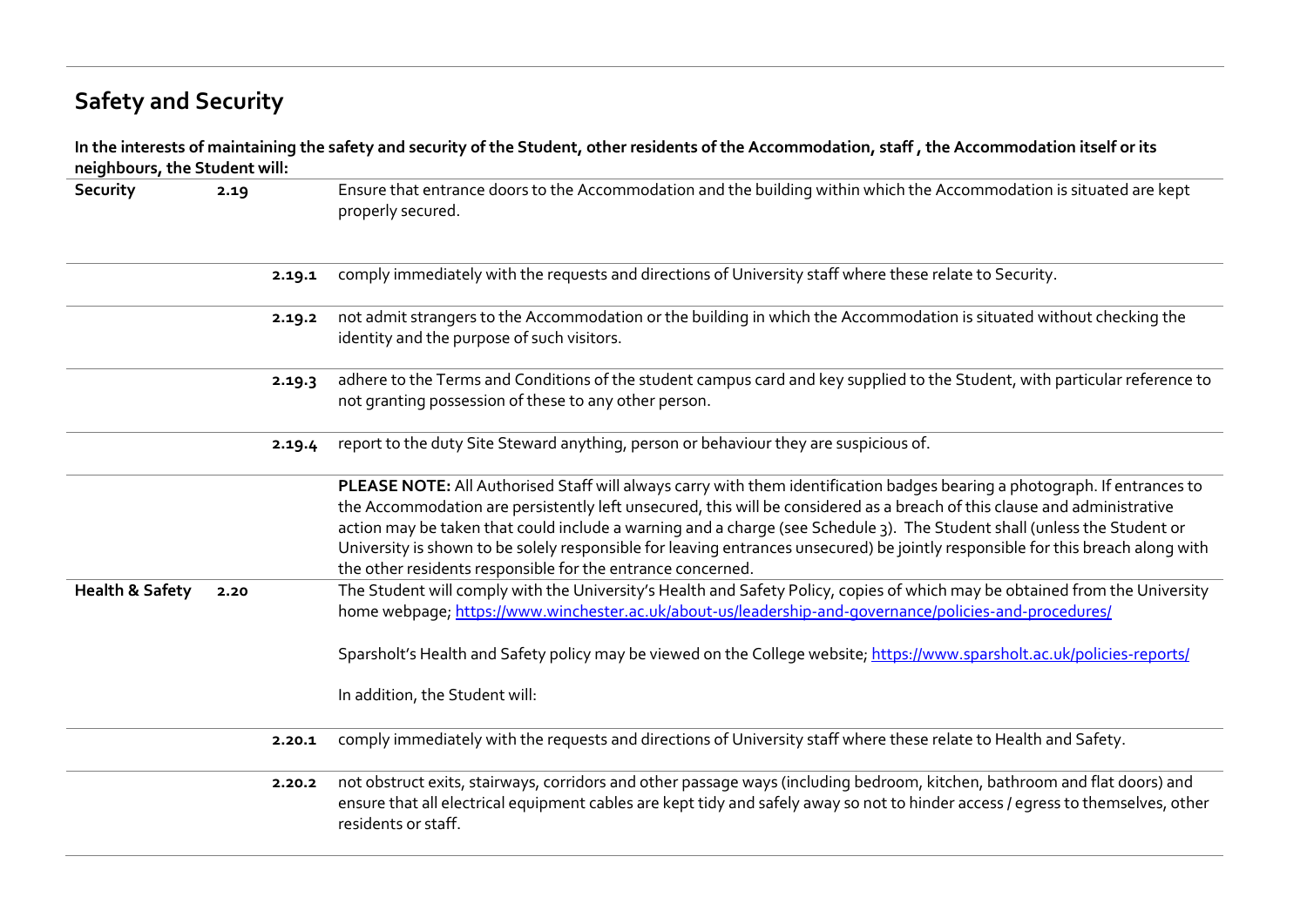|                                    |      | 2.20.3 | not keep bicycles inside the Accommodation.                                                                                                                                                                                                                                                                                                                                                                                                                                                                          |
|------------------------------------|------|--------|----------------------------------------------------------------------------------------------------------------------------------------------------------------------------------------------------------------------------------------------------------------------------------------------------------------------------------------------------------------------------------------------------------------------------------------------------------------------------------------------------------------------|
|                                    |      |        | PLEASE NOTE: no bicycle, so ever regarded as valuable, may be kept anywhere within the Accommodation. Limited cycle<br>storage facilities are available at the Student's own risk.                                                                                                                                                                                                                                                                                                                                   |
|                                    |      | 2.20.4 | not tamper with or purposefully break window restrictors in place on windows within the Accommodation, and will promptly<br>report any breakages to these as per Clause 2.10.                                                                                                                                                                                                                                                                                                                                        |
|                                    |      |        | PLEASE NOTE: The College and University, in compliance with the Health and Safety at Work Act 1974, operates a Health<br>and Safety Policy, and ensures, as far as is practicable, that its buildings, plant and safety arrangements comply with<br>statutory requirements.                                                                                                                                                                                                                                          |
| <b>Social</b><br><b>Distancing</b> |      | 2.20.5 | The Student must adhere to Social Distancing guidance as regulated by the UK Government and supported by Sparsholt<br>College and the University of Winchester.<br>PLEASE NOTE: Where variations occur across different regions in the UK, the rules and regulations for the region in which<br>Sparsholt College and the University of Winchester is located will be adopted.                                                                                                                                       |
| Electrical<br><b>Appliances</b>    | 2.21 |        | Not make any alteration to or damage any College or University owned electrical equipment.                                                                                                                                                                                                                                                                                                                                                                                                                           |
|                                    |      | 2.21.1 | not change any light bulb or lamp shade in the Accommodation. If there is a fault with the lighting system supplied by the<br>University the Student must report this as per clause 2.10.                                                                                                                                                                                                                                                                                                                            |
|                                    |      | 2.21.2 | not use any form of radiant fire, convector (i.e. Heater / fan) or electric blanket anywhere within the Accommodation, as<br>these may overload the electrical system in the Accommodation or threaten the integrity of any Fire Certificate which has<br>been granted to the building within which the Accommodation is situated. If there is a fault with the heating system supplied<br>by the University the Student must report this as per clause 2.10.                                                        |
|                                    |      | 2.21.3 | not bring into and use personal fridges or freezers in the Accommodation without written permission from Student Housing<br>Services. Permission for medical or small fridges for medical needs may be granted or can be provided by the University, for<br>Students who declare and provide evidence of a medical requirement for these.                                                                                                                                                                            |
|                                    |      | 2.21.4 | not use any kitchen appliances anywhere other than in the communal kitchen within the Accommodation, as this may<br>overload the electrical system in the Accommodation or threaten the integrity of any Fire Certificate which has been granted<br>to the building in which the Accommodation is situated. This includes (but is not limited to); kettles, toasters, rice cookers or<br>grills. Such items may be stored in the Accommodation but not used in a study bedroom (i.e. not be found to be plugged in). |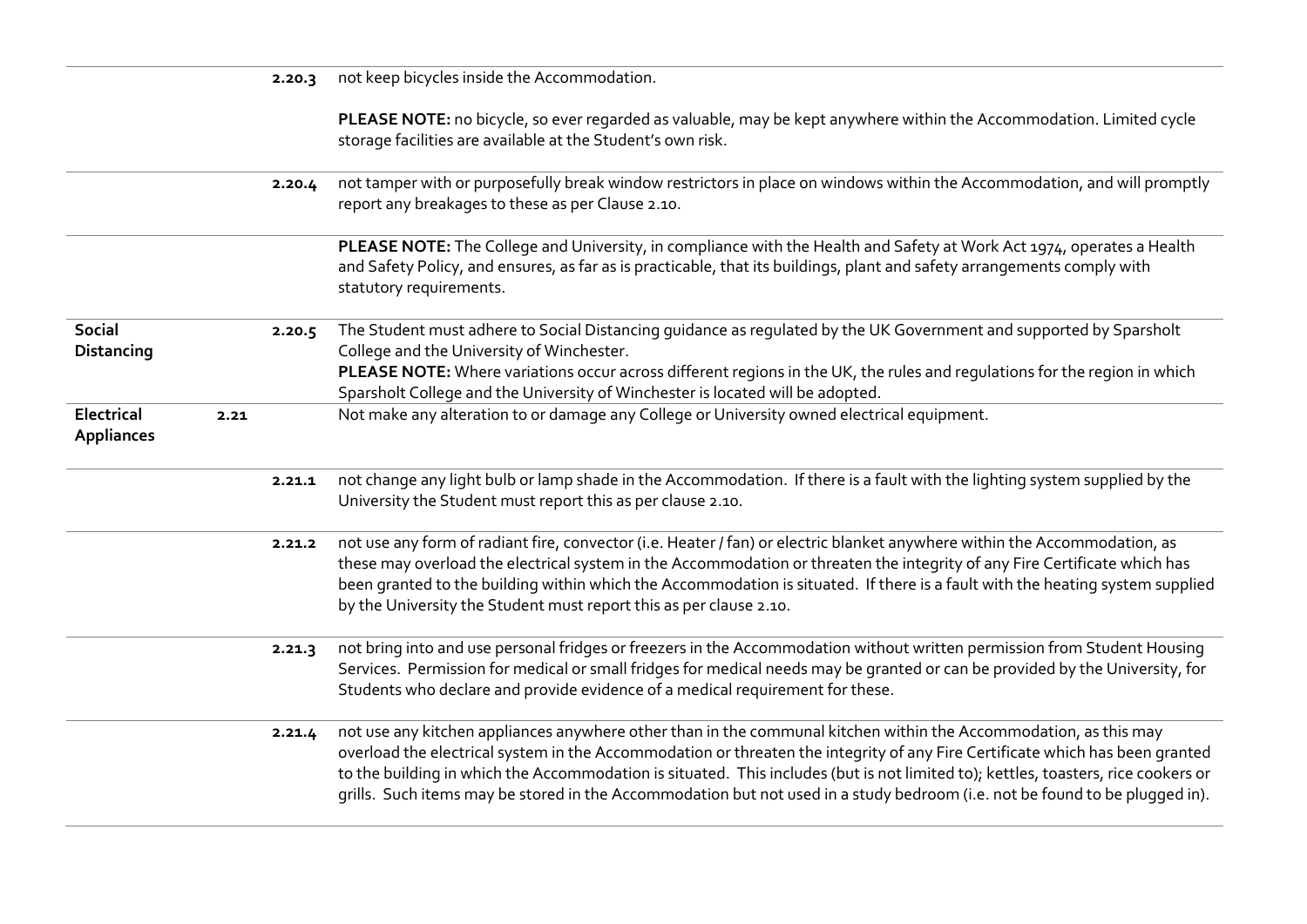|                                   |      | 2.21.5 | reasonably restrict the amount of personal cooking equipment brought into the Accommodation. All personal cooking<br>utensils and appliances brought in to the Accommodation should be kept tidily so as not to cause an obstruction to other<br>users of the communal facilities and not to overload the electrical systems of the communal facilities.                                                                                                                                                                                                                                |
|-----------------------------------|------|--------|-----------------------------------------------------------------------------------------------------------------------------------------------------------------------------------------------------------------------------------------------------------------------------------------------------------------------------------------------------------------------------------------------------------------------------------------------------------------------------------------------------------------------------------------------------------------------------------------|
|                                   |      |        |                                                                                                                                                                                                                                                                                                                                                                                                                                                                                                                                                                                         |
|                                   |      |        | PLEASE NOTE: The College and University reserves the right to remove any items found in the Accommodation it<br>reasonably deems to be in breach of this, such breaches would be dealt with a per clauses; 6, 7, 8 of these Regulations.                                                                                                                                                                                                                                                                                                                                                |
| Appliance safety<br>/ PAT testing | 2.22 |        | Ensure that any electrical equipment they bring into the Accommodation at any time during the Period of Letting is safe to<br>use.                                                                                                                                                                                                                                                                                                                                                                                                                                                      |
|                                   |      |        | In addition, the Student will comply with the University Portable Appliance Testing policy, available on the University<br>Intranet pages in the 'Information bank', then 'Health and Safety' then 'All Documents' and navigate through the pages to<br>find the 'Portable Appliance Testing' documents:                                                                                                                                                                                                                                                                                |
|                                   |      |        | https://intranet.winchester.ac.uk/information-bank/health-and-safety/Documents/Forms/all.aspx?View={C401679E-7AAE-<br>4BF1-B887-DF7EB0026E94}&FilterField1=TaxKeyword&FilterValue1=electricity                                                                                                                                                                                                                                                                                                                                                                                          |
|                                   |      |        | The University, in accordance with the Electricity at Work Regulations 1990 and the Electrical Equipment (Safety)<br>Regulations 1994 must ensure all electrical equipment used on its premises (including residential buildings owned or<br>managed by the University) is PAT tested for safety. Therefore the University will PAT test all equipment brought into the<br>Accommodation by students. Should a restricted electrical item, such as those referred to in clause 2.21, be PAT tested and<br>pass, The University still reserves the right to remove it as per clause 6.3. |
|                                   |      |        | Portable equipment is defined as an appliance of less than 18kg in mass that is intended to be moved whilst in operation or<br>an appliance which can easily be moved from one place to another. This includes but is not limited to computers, printers,<br>TVs, hair dryers / straighteners. Hi-fi equipment (including decks), kettles, toasters, vacuum cleaners, table lamps,<br>microwaves etc.                                                                                                                                                                                   |
|                                   |      |        | For items bought into the Accommodation after the testing period, it will be the Students responsibility to request for the<br>items to be tested.                                                                                                                                                                                                                                                                                                                                                                                                                                      |
| Removal of<br>dangerous items     | 2.23 |        | The College and University reserves the right to remove any item of electrical equipment that has either failed a PAT test or<br>is deemed to be a health and safety risk by the University Health and Safety Manager. Any such items will be stored by the<br>College or University staff until either the end of the Period of Letting or after early surrender of the Accommodation. It<br>remains the responsibility of the Student to arrange collection of items from the College or University.                                                                                  |
|                                   |      |        | PLEASE NOTE: During authorised room or communal area access by authorised staff if any electrical item is seen not to be<br>PAT tested the item will be removed for testing and returned within 48 hours if fit for purpose. Students will either be made<br>aware of this in person or via a note left by the staff member removing the item. It will be the Students responsibility to claim<br>any items held in storage at the end of the Period of Letting, any items not collected within 7 days of vacation of the                                                               |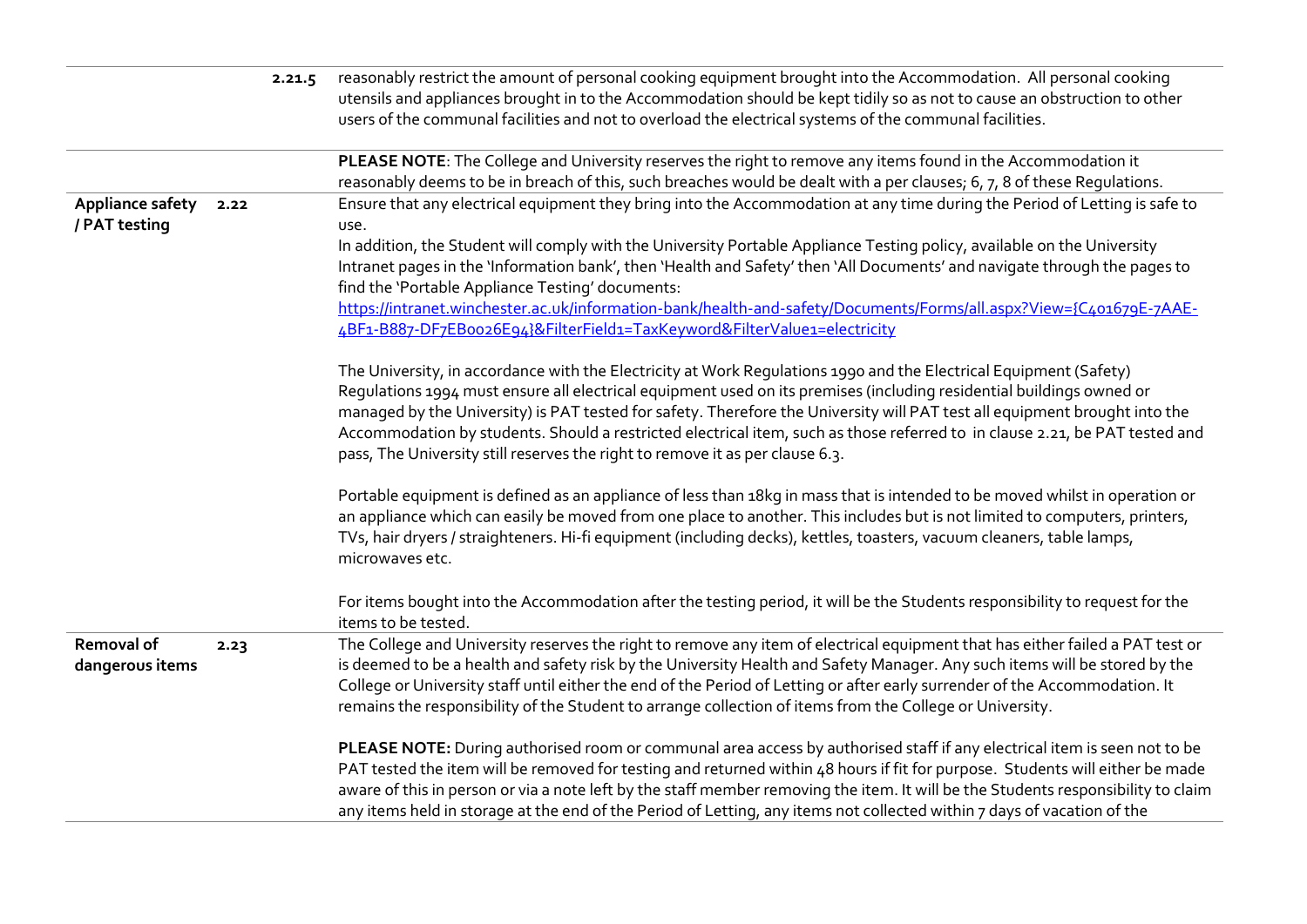|                          |      |        | Accommodation may be disposed of. The Student will reimburse the College or University for any reasonable costs incurred<br>in disposal.                                                                                                                                                                                                                                                                                                                                                                                                                                                                                                      |
|--------------------------|------|--------|-----------------------------------------------------------------------------------------------------------------------------------------------------------------------------------------------------------------------------------------------------------------------------------------------------------------------------------------------------------------------------------------------------------------------------------------------------------------------------------------------------------------------------------------------------------------------------------------------------------------------------------------------|
| Fire Safety /<br>rules   | 2.24 |        | Adhere strictly to the fire rules for the building in which the Accommodation is situated; copies of which are posted in each<br>flat/house/hall, information on which is in the HE Student Residential Handbook and any ad hoc correspondence on this<br>matter.                                                                                                                                                                                                                                                                                                                                                                             |
|                          |      |        | In addition to this the Student will:                                                                                                                                                                                                                                                                                                                                                                                                                                                                                                                                                                                                         |
|                          |      | 2.24.1 | Comply immediately with the requests and directions of College and University staff where these relate to Fire safety.                                                                                                                                                                                                                                                                                                                                                                                                                                                                                                                        |
|                          |      | 2.24.2 | Respond positively to all Fire alarms by vacating the Accommodation promptly on all occasions including Fire drills.                                                                                                                                                                                                                                                                                                                                                                                                                                                                                                                          |
| Fire safety<br>equipment | 2.25 |        | Not interfere in any way with any firefighting equipment such as fire extinguishers, alarms, fire doors (including not propping<br>open fire doors such as bedroom or kitchen doors), or any other safety equipment and information notices (eq. Fire Exit<br>direction signs) installed in the Accommodation (this includes bedroom or kitchen door closers).                                                                                                                                                                                                                                                                                |
|                          |      |        | PLEASE NOTE: it is a CRIMINAL OFFENCE, which can lead to prosecution, to misuse the fire alarm system or the fire-<br>fighting equipment (this includes but is not limited to covering smoke/heat detectors). It is also regarded as a serious breach<br>of these Requlations and could result in termination of the Agreement and will be dealt with in accordance with the Sparsholt<br>Managing Learner/Student Conduct policy. Substantial charges may be incurred for damage to these items - cost for repair<br>or replacement will be charged individually or to all residents of the relevant house, depending on who is responsible. |

# **Respect for others and the Living Environment**

**In the interests of maintaining a positive, safe and secure living environment as well as the well-being of other residents of the Accommodation, staff , the Accommodation itself or its neighbours, the Student will:**

| <b>Noise</b>                             | 2.26  | Refrain from excessive noise at any time and in particular between the hours of 2300 and 0800.                                                                                                                                                                                                                                                                                                             |
|------------------------------------------|-------|------------------------------------------------------------------------------------------------------------------------------------------------------------------------------------------------------------------------------------------------------------------------------------------------------------------------------------------------------------------------------------------------------------|
| <b>Ball games &amp;</b><br>other outdoor | 2.27  | Refrain from playing ball games and other noisy outdoor activities inside the Accommodation.                                                                                                                                                                                                                                                                                                               |
| activities                               |       | PLEASE NOTE: There are outside areas that can be used for this purpose and the Student will always be mindful of their<br>proximity to buildings, be it other Accommodation, offices or teaching buildings, and ensure they do not cause a disturbance<br>to those using these buildings or damage to the buildings. If the Student causes damage to any Accommodation building<br>clause 2.11 will apply. |
|                                          | 2.27. | The Student is not permitted to use drones or any similar mobile image or video capturing device without the prior consent                                                                                                                                                                                                                                                                                 |
|                                          |       | of the Housing Manager or Security Manager.                                                                                                                                                                                                                                                                                                                                                                |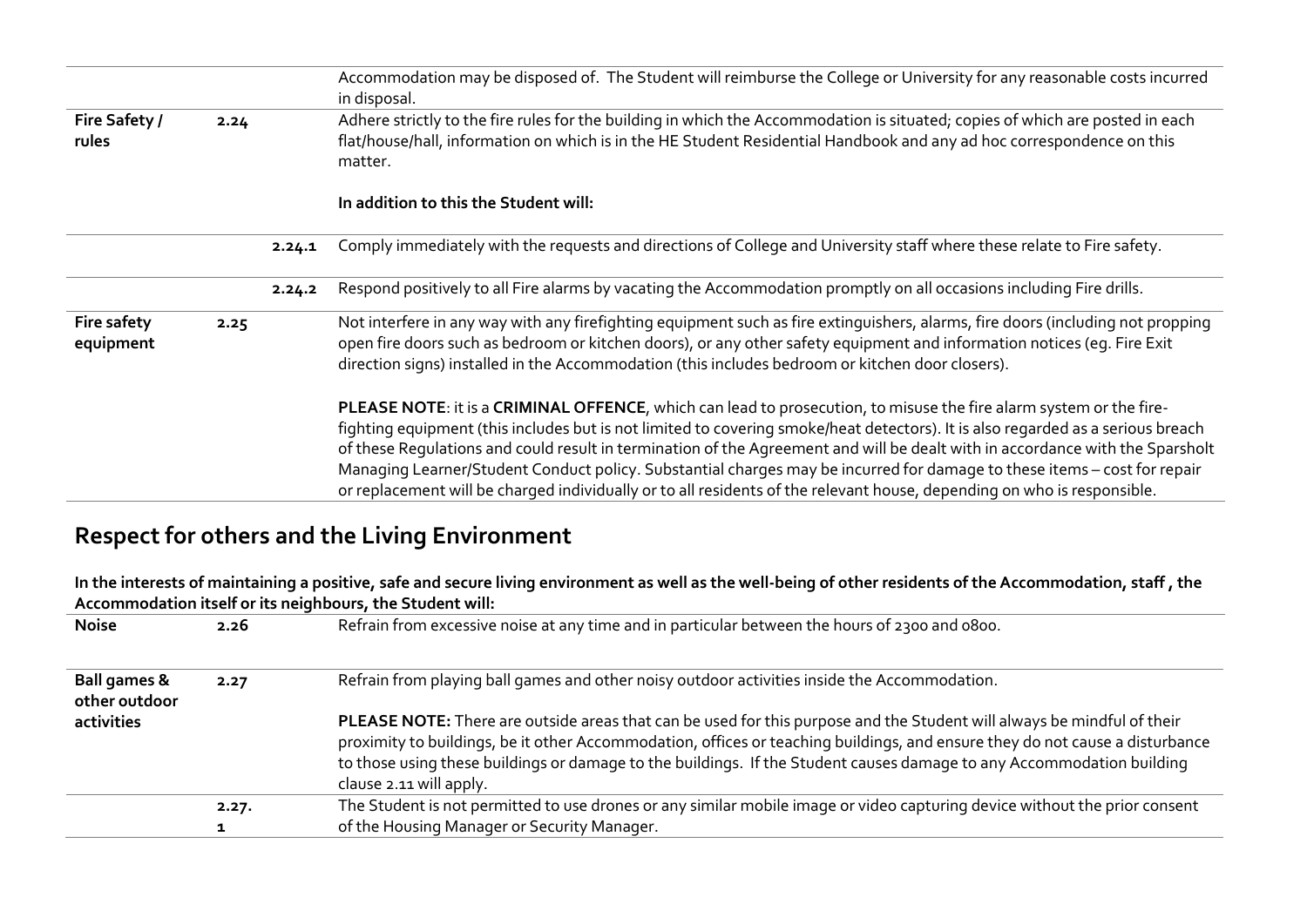| <b>Parties</b>                         | 2.28                  | The Student shall not hold, permit, or participate in any party in the Accommodation, or in the building containing the<br>Accommodation, or the grounds at any time.                                                                                                                                                                                                                                                                                                                                                                                                                                                                                                                                                                                                                  |
|----------------------------------------|-----------------------|----------------------------------------------------------------------------------------------------------------------------------------------------------------------------------------------------------------------------------------------------------------------------------------------------------------------------------------------------------------------------------------------------------------------------------------------------------------------------------------------------------------------------------------------------------------------------------------------------------------------------------------------------------------------------------------------------------------------------------------------------------------------------------------|
|                                        | 2.28.<br>$\mathbf{1}$ | Small individual barbeques or outdoor informal gatherings may be permitted. Permission must be sought from the Site<br>Steward on duty who must be informed of the house and timings involved. The Student campus card of the Student holding<br>the barbeque or gathering will be surrendered to the Site Steward for the duration of the gathering and that Student will be<br>held responsible for the gathering and its conduct. Disposable barbeques must not be put on University furniture at any time.<br>Barbeques or gatherings will only be permitted on specific areas of the campus.                                                                                                                                                                                      |
| <b>Anti-Social</b><br><b>Behaviour</b> | 2.29                  | Refrain from any behaviour which may endanger the safety of or be construed or perceived as: harassment, bullying,<br>nuisance, annoyance, anti-social behaviour or discriminatory behaviour to any other residents of the Accommodation,<br>College or University staff or its' agencies or contractors or any neighbouring properties or services by whatever means, but<br>in particular by reason of or reference to any other person's gender, race, colour, nationality, religion, disability or sexuality.<br>Methods of exhibiting such behaviours, which may include but are not limited to, verbal, physical either to person or<br>belongings or via online activity, may be considered a breach of this clause.                                                            |
|                                        |                       | Ensure absolutely that all advice and guidance provided by the College and the University in the Agreement, any Intranet<br>2.29.1<br>pages, posters in Accommodation, subsequent communications through the Period of Letting on the topic of healthy and<br>safe management of Covid-19 and in relation to the Covid Aware Residence Experience for all residents, will be strictly<br>observed. This includes any ad hoc advice and instruction given by members of staff throughout the Period of Letting.<br>PLEASE NOTE: Anti-Social Behaviour relating to the healthy and safe management of Covid-19 places the residential<br>community and the wider College and University community at significant risk and will always be considered as a breach of<br>these regulations. |
|                                        |                       | Adhere to Social Distancing Guidelines as regulated by the Westminster Government and supported by the College and the<br>2.92.2<br>University of Winchester.<br>PLEASE NOTE: Where variations occur across different regions of the UK, the rules and regulations for the region in which<br>the College and the University of Winchester is located will be adopted.                                                                                                                                                                                                                                                                                                                                                                                                                 |
|                                        |                       | Will not put up posters or other pictorial representations (including videos) which depict explicitly matters of a violent or<br>2.29.3<br>sexual nature may cause offence to other residents, members of the College or University or legitimate visitors to the<br>Accommodation and its shared facilities. Accordingly, the Student must refrain from displaying such material in the<br>Accommodation and shared facilities. In the event of any dispute or doubt as to whether any material offends this clause, it<br>will be resolved by a member of Housing Services staff, whose decision will be final.                                                                                                                                                                      |
|                                        |                       | Will not remove property from neighbours that does not belong to the Student and bring it into the Accommodation (which<br>2.29.4<br>could include, but is not limited to; removing building site equipment from sites or road sides, wheelchairs from the hospital,<br>or shopping trolleys from Supermarkets). This will be considered a breach of this clause in addition to being a nuisance to our<br>neighbours and also theft.                                                                                                                                                                                                                                                                                                                                                  |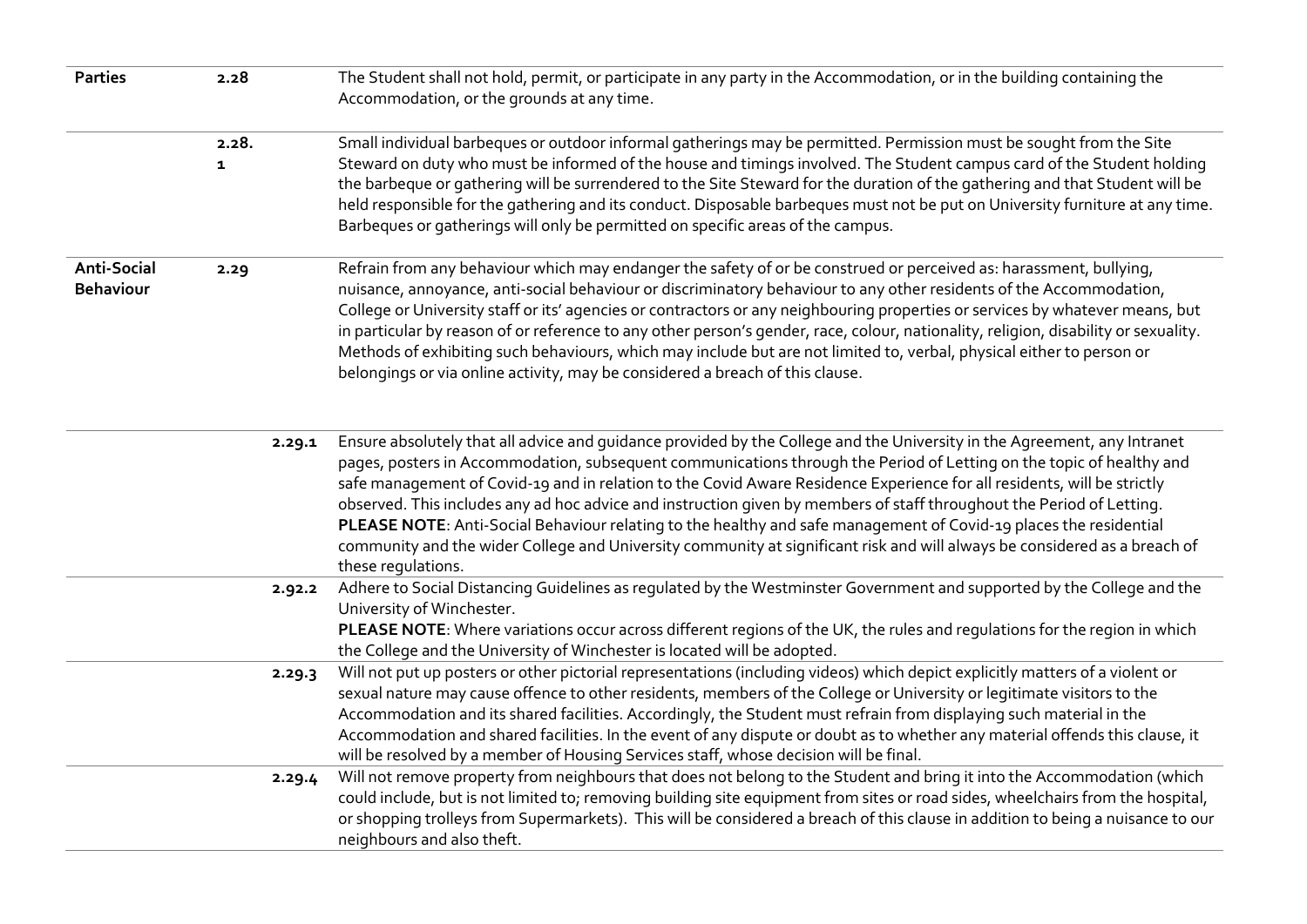|                                     |      | 2.29.5 | Will not urinate or defecate in any area other than a lavatory. This includes but is not limited to urinating/defecating in public<br>spaces on or neighbouring University buildings and in equipment provided in the accommodation, belonging to other<br>Residents of the Accommodation or owned/utilised by authorised staff.                                                                                                                                                                                                                                                                                                                                                                                                              |
|-------------------------------------|------|--------|-----------------------------------------------------------------------------------------------------------------------------------------------------------------------------------------------------------------------------------------------------------------------------------------------------------------------------------------------------------------------------------------------------------------------------------------------------------------------------------------------------------------------------------------------------------------------------------------------------------------------------------------------------------------------------------------------------------------------------------------------|
|                                     |      |        | PLEASE NOTE: In addition to any action taken by the Police and under the Sparsholt Managing Student/Learner Conduct<br>policy, action may be taken under the terms of this clause.                                                                                                                                                                                                                                                                                                                                                                                                                                                                                                                                                            |
| Visitors /<br>Overnight<br>visitors | 2.30 |        | Be held responsible at all times for the conduct of any visitors they bring onto campus or into the Accommodation. This<br>includes reimbursing the College or University for any reasonable costs for damage or loss or other costs incurred by the<br>College or University as a result of visitor behaviour, the Student would be invoiced for any damages arising.                                                                                                                                                                                                                                                                                                                                                                        |
|                                     |      | 2.30.1 | The College or University reserves the right to prohibit visitors to any part of its premises (including the Accommodation) at<br>any time. See clause 2.30.6 below                                                                                                                                                                                                                                                                                                                                                                                                                                                                                                                                                                           |
|                                     |      | 2.30.2 | The Student will not leave any visitor alone in the Accommodation or give them keys or campus card access to the<br>Accommodation, if a visitor is found to be alone they may be asked to vacate the Accommodation and any keys or campus<br>card confiscated by College or University staff                                                                                                                                                                                                                                                                                                                                                                                                                                                  |
|                                     |      | 2.30.3 | The Student may occasionally accommodate an overnight visitor (which includes other College or University student's<br>resident in Halls) in the Accommodation at weekends only. (Friday, Saturday and Sunday nights) The visitor will be signed in<br>by the Student with the Site Stewards which can be done via phone.                                                                                                                                                                                                                                                                                                                                                                                                                     |
|                                     |      | 2.30.4 | Visitors to the Accommodation during the week (Monday - Thursday) will be considered an overnight guest if they are found<br>in the Accommodation past 23:00, and as such the Student may be held in breach of clause 2.30.3.                                                                                                                                                                                                                                                                                                                                                                                                                                                                                                                 |
|                                     |      | 2.30.5 | Overnight visitors under the age of 18 are not permitted at any time.                                                                                                                                                                                                                                                                                                                                                                                                                                                                                                                                                                                                                                                                         |
|                                     |      | 2.30.6 | To allow students to acclimatise and settle into their accommodation and to form their 'households', we are not able to<br>permit residents to invite visitors or guests into their Accommodation (both during the daytime and overnight, all<br>weekdays/nights and weekends) for the first 4 weeks of the Period of Letting. The University will review this in line with up to<br>date Covid-19 quidance. We will operate a traffic light system in our communications on this so at present it is key for you to<br>know that we are at RED - NO GUESTS PERMITTED at the present time. We will send an update to everyone in residences<br>to let you know if we are able to permit any visitors or quests and how the process will work. |
|                                     |      |        | PLEASE NOTE: Visitors are restricted as outlined within this clause in order to maintain a positive living environment for fee<br>paying resident students, so they are comfortable and confident in their safety and security within the Accommodation, and<br>are able to use the facilities without persistent restriction by those that do not live in the Accommodation.                                                                                                                                                                                                                                                                                                                                                                 |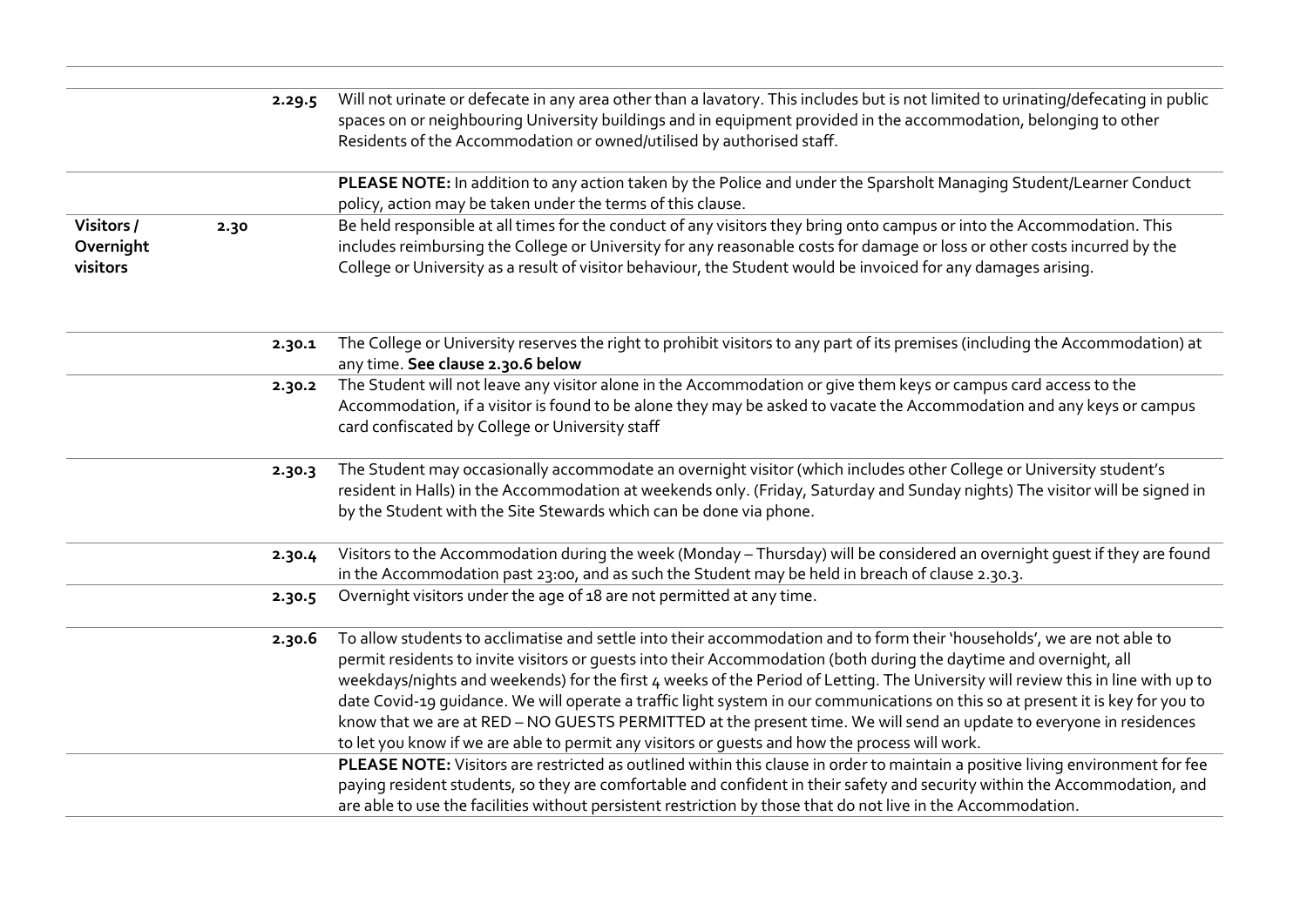| Visitors in Single 2.31<br><b>Sex</b><br>accommodation         |      |        | In order to preserve the comfort of all Students residing within accommodation which has been designated 'single sex';                                                                                                                                                                                                                                                                                                                                                                                                                                                                                                                         |
|----------------------------------------------------------------|------|--------|------------------------------------------------------------------------------------------------------------------------------------------------------------------------------------------------------------------------------------------------------------------------------------------------------------------------------------------------------------------------------------------------------------------------------------------------------------------------------------------------------------------------------------------------------------------------------------------------------------------------------------------------|
|                                                                |      | 2.31.1 | The Student will not be permitted to have visitors of the opposite sex in the accommodation between 10pm-10am on any<br>day.                                                                                                                                                                                                                                                                                                                                                                                                                                                                                                                   |
|                                                                |      | 2.31.2 | The Student will not be permitted to transfer their licence agreement to a student of the opposite sex.                                                                                                                                                                                                                                                                                                                                                                                                                                                                                                                                        |
|                                                                |      |        | PLEASE NOTE: As per Clause 2.50, Authorised Staff (male and female) will access the accommodation in order to undertake<br>their job role.                                                                                                                                                                                                                                                                                                                                                                                                                                                                                                     |
| <b>Condition of the</b><br>Accommodation<br>and<br>Loss/Damage | 2.32 |        | Not cause damage to or loss of any College or University property in the Accommodation. The Student will be responsible for<br>any loss of or damage to any College or University property in the Accommodation either on or off campus for the duration<br>of the Agreement (whether caused wilfully or through negligence). The Student shall (unless the Student, College or<br>University is shown to be solely responsible for any loss or damage) be jointly responsible for loss of or damage to College or<br>University property in areas of the Accommodation used in common with other residents for the duration of the Agreement. |
|                                                                |      |        | Any costs for loss or damage will be invoiced to the Student. The non-payment of charges procedure will apply as set out in<br>Schedule 1 (please also see clause 8) in the case of non-payment.                                                                                                                                                                                                                                                                                                                                                                                                                                               |
| Communal<br><b>Cleanliness</b>                                 | 2.33 |        | Keep the Accommodation, and all furniture, furnishings, fixtures, fittings, decorations and shared facilities clean, tidy and in<br>good condition.                                                                                                                                                                                                                                                                                                                                                                                                                                                                                            |
|                                                                |      |        | In particular, the Student will:                                                                                                                                                                                                                                                                                                                                                                                                                                                                                                                                                                                                               |
|                                                                |      | 2.33.1 | ensure that kitchens and other communal spaces are kept clean and tidy and work with other residents to achieve this.                                                                                                                                                                                                                                                                                                                                                                                                                                                                                                                          |
|                                                                |      | 2.33.2 | ensure that kitchen equipment, including cooking utensils, crockery and cutlery, is washed and stored immediately after use.<br>Spillages in fridges and on cookers cleaned. Fridges and freezers defrosted regularly.                                                                                                                                                                                                                                                                                                                                                                                                                         |
|                                                                |      | 2.33.3 | make efforts to recycle as much waste as is reasonably practicable. Recycling will be removed from kitchens by the cleaners<br>on a daily basis and charges may be applied for persistent contamination of recycling bins (see Schedule 2).                                                                                                                                                                                                                                                                                                                                                                                                    |
|                                                                |      | 2.33.4 | be responsible for the removal of personal and kitchen waste rubbish to exterior bins on a daily basis for the duration of the<br>Agreement. Rubbish must be removed to the external bins situated in compounds around the West Downs Student Village,<br>Queens Road Student Village and Burma Road Student Village or outside main entrances in any other halls at the University.                                                                                                                                                                                                                                                           |
|                                                                |      |        |                                                                                                                                                                                                                                                                                                                                                                                                                                                                                                                                                                                                                                                |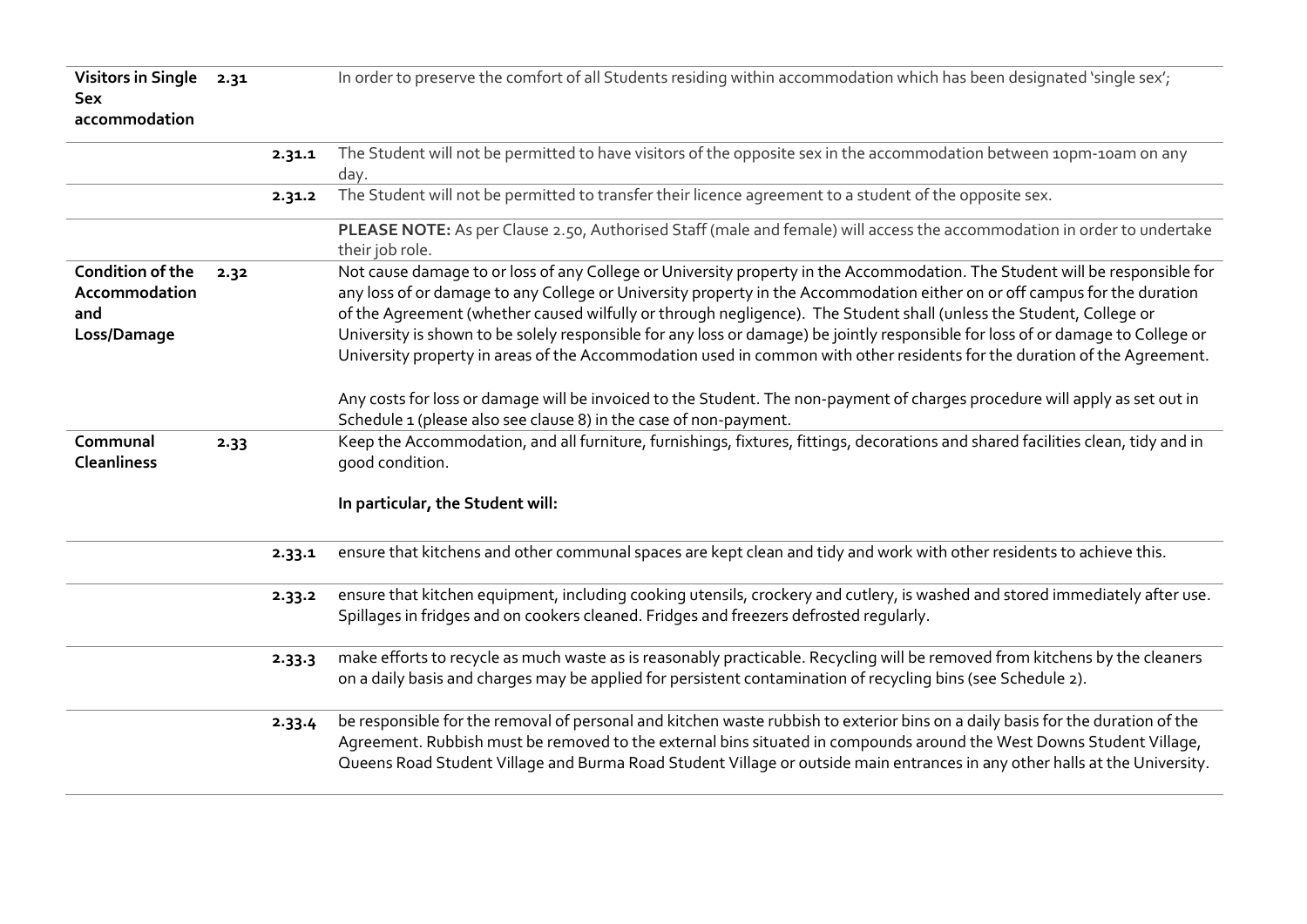|      | PLEASE NOTE: Domestic staff (where cleaning is provided) will clean communal surface and floor areas or carpets only.<br>Residential Supervisors may issue warnings for poor cleanliness and report these to the Housing Services team, who may<br>issue written warnings to all residents in the case of shared facilities (please see Schedule 2).                                                                                                                                                                                                               |
|------|--------------------------------------------------------------------------------------------------------------------------------------------------------------------------------------------------------------------------------------------------------------------------------------------------------------------------------------------------------------------------------------------------------------------------------------------------------------------------------------------------------------------------------------------------------------------|
| 2.34 | The Accommodation will be inspected throughout the year on dates indicated on Housing Wall Planners in all kitchens.<br>Students whose Accommodation fails to meet the required standard at these times will be issued a written warning. Should<br>the Student fail the following inspection, charges for extra cleaning may be levied to cover the cost of external cleaners<br>brought in to return the room to a satisfactory condition.                                                                                                                       |
|      | PLEASE NOTE: Maintenance issues or other breaches of the Agreement will be reported if found during these room<br>inspections, for example any breaches of Fire safety or Health and Safety on which Housing will take the appropriate action.<br>Maintenance will attend to resolve any Maintenance reports made by staff from these inspections without prior notice to the<br>resident.                                                                                                                                                                         |
| 2.35 | If at any time the Accommodation is found, in the reasonable opinion of the College or University, to be in such an unclean<br>condition as to cause a breach of the Agreement, the College or University may provide a warning to the Student(s) and/or<br>having given Notice to the Student(s), employ cleaners to remedy the breach, the costs of which will be met (in the case of<br>the Accommodation) by the Student or (in the case of shared facilities) in equal share by the Student and the other residents<br>having use of those shared facilities. |
|      |                                                                                                                                                                                                                                                                                                                                                                                                                                                                                                                                                                    |

| <b>Alterations</b>         | 2.36 | Not make any alteration or addition to the Accommodation or any other parts of the building in which the Accommodation is<br>located, nor the grounds, nor cause any damage therein.                                                                                                                                                |
|----------------------------|------|-------------------------------------------------------------------------------------------------------------------------------------------------------------------------------------------------------------------------------------------------------------------------------------------------------------------------------------|
| Changing of<br>decor       | 2.37 | Not affix, without the prior written consent of the University, any aerial, cupboard, bookcase, shelf, picture or other fixture to<br>the walls or woodwork of the Accommodation, and not carry out any redecoration of the Accommodation.                                                                                          |
| <b>Notices</b>             | 2.38 | Not display or permit to be displayed on or in the Accommodation any advertisement, notice, bill or nameplate without first<br>seeking permission from the Housing Manager (on campus).                                                                                                                                             |
|                            |      | PLEASE NOTE: Permission will not be granted to display any permanent advertisement, notice, bill or nameplate or<br>anything that depicts explicitly matters of a violent or sexual nature that may cause offence to other occupiers of the<br>Accommodation or legitimate visitors to the Accommodation and its shared facilities. |
| Blu / white tack /<br>tape | 2.39 | Will not affix drawing pins, staples, sticky tape, Blu-Tack, White-Tack or other similar substances or adhesives to the walls,<br>ceilings, windows or doors of the Accommodation, but shall use only notice boards provided.                                                                                                       |
|                            |      | PLEASE NOTE: Breach of this clause resulting in damage to the paintwork will make the Student liable for the redecoration<br>cost and a reasonable administrative charge (see Schedule 2).                                                                                                                                          |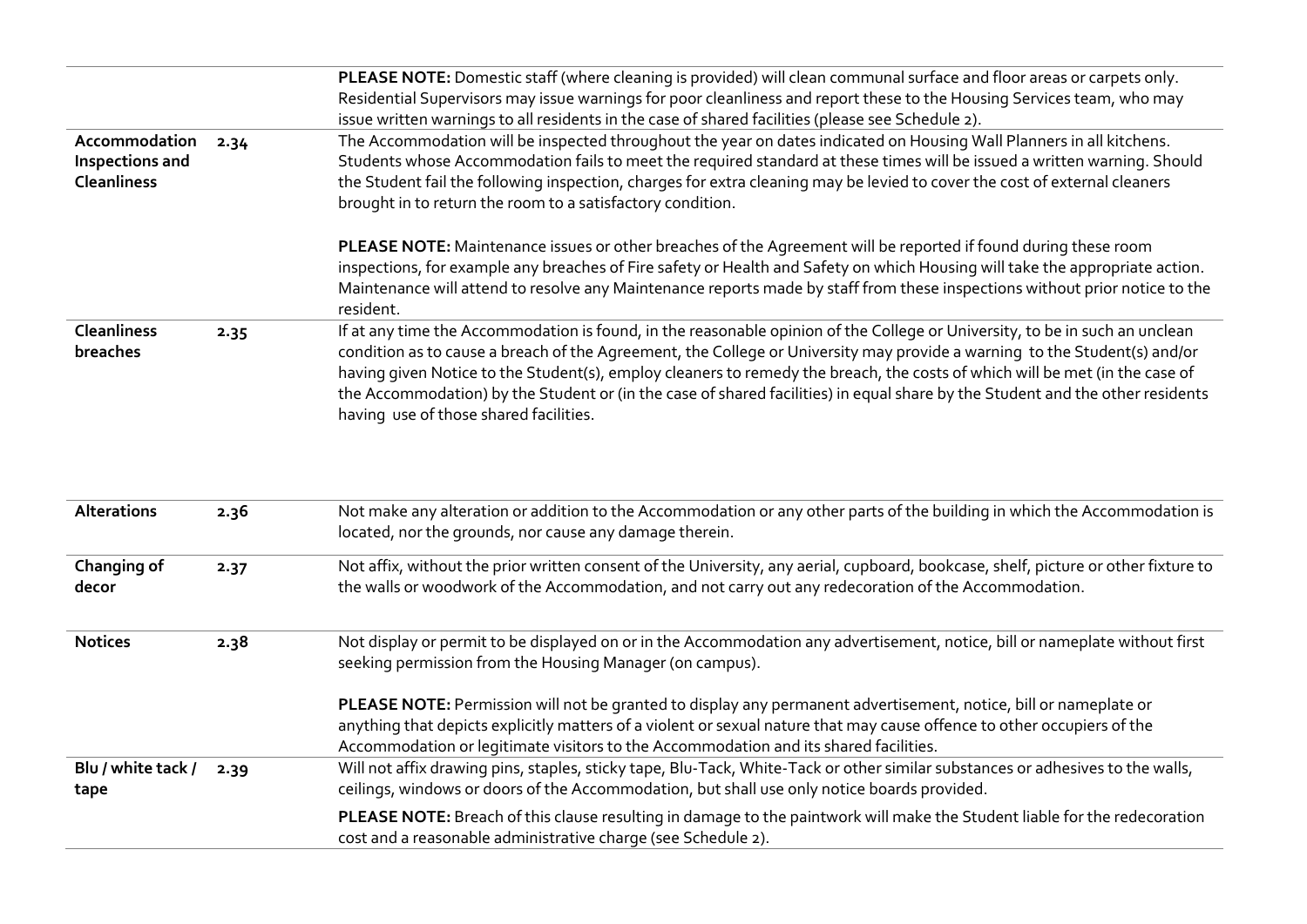| Overflow                                       | 2.40 | Not allow baths, basins, sinks or storage systems to overflow.                                                                                                                                                                                                                                                                                                              |
|------------------------------------------------|------|-----------------------------------------------------------------------------------------------------------------------------------------------------------------------------------------------------------------------------------------------------------------------------------------------------------------------------------------------------------------------------|
| <b>Blockage</b>                                | 2.41 | Keep all gulley's, waste pipes and drains free from blockages including not putting anything harmful or that is likely to cause<br>a blockage down these. This includes keeping shower drains clean of material build-up such as hair.                                                                                                                                      |
| <b>Telephones</b>                              | 2.42 | The telephone system in the Accommodation is for the convenience, safety and security of residents, and is for internal,<br>incoming and (except for payphones) non-chargeable outgoing calls only. Use or abuse of the system which results in costs<br>to the College or University will incur an administrative charge and any charges will be met by the Student.       |
|                                                |      | PLEASE NOTE: The Student shall not enter into any agreement with another provider during the period of the Agreement<br>and should explain to any unsolicited door step callers that the University is responsible for the telephone system and all<br>arrangements relating to and any further contact should be made with Student Housing Services in the first instance. |
| Removal of<br><b>University</b><br>Property    | 2.43 | Not remove from the Accommodation any furnishings, fixtures or other property belonging to the University.                                                                                                                                                                                                                                                                  |
| <b>Bringing items</b><br>into<br>Accommodation | 2.44 | Not bring any furniture or furnishings (including curtains and lampshades) into the Accommodation. Any rearrangement of<br>the furniture or furnishings must comply with safety standards. At the end of each term, the Student must return the<br>furniture and furnishings in the Accommodation to the same position they were in at the commencement of the Agreement.   |

# **Use of the Accommodation**

## **The Agreement permits the Student and none other to reside the Accommodation for the Period of Letting.**

| Subletting                | 2.45 | The Student is not permitted to sub-let the Accommodation at any time.                                                                                                                                                                                                           |
|---------------------------|------|----------------------------------------------------------------------------------------------------------------------------------------------------------------------------------------------------------------------------------------------------------------------------------|
| <b>Cohabitation</b>       | 2.46 | The Student is not permitted to allow anyone to cohabit with them in the Accommodation.                                                                                                                                                                                          |
| <b>Business Use</b>       | 2.47 | The Student must not carry out any profession, trade or business from the Accommodation or shared facilities.                                                                                                                                                                    |
| Changing<br>Accommodation | 2.48 | In exceptional circumstances, and at the discretion and with the agreement of the Residential Support Manager at the<br>College, the Student may, at the Student's request, change Accommodation to other Accommodation provided by the<br>College during the Period of Letting. |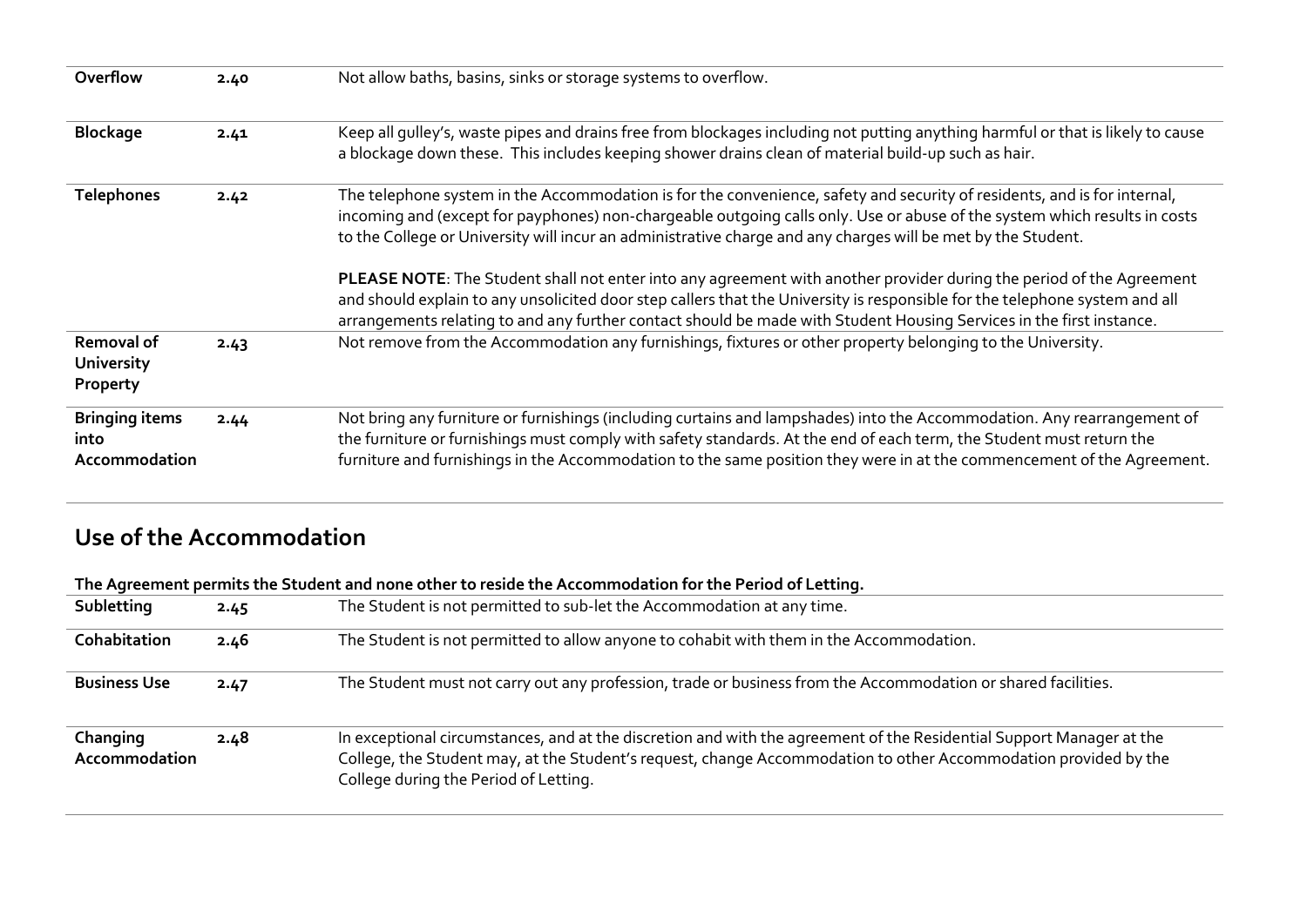|                                                          |      |        | PLEASE NOTE: Any change of Accommodation without the appropriate permission may be considered a breach of this<br>Clause, as well as those that govern Safety within the Accommodation, such as clauses 2.19, 2.20 and 2.24. No changes of<br>Accommodation will be authorised within the first four weeks of the commencement of the Period of Letting.                         |
|----------------------------------------------------------|------|--------|----------------------------------------------------------------------------------------------------------------------------------------------------------------------------------------------------------------------------------------------------------------------------------------------------------------------------------------------------------------------------------|
| Post                                                     | 2.49 |        | The Student will not send / direct any post / mail to the Accommodation until after they have checked in, any post that<br>arrives before the Period of Letting may be returned to sender where possible.                                                                                                                                                                        |
|                                                          |      | 2.49.1 | The Student will not allow the Accommodation address to be used by anyone other than the Student granted permission to<br>reside, any such post / mail received by The University may be returned to sender where possible.                                                                                                                                                      |
| <b>Other responsibilities:</b>                           |      |        |                                                                                                                                                                                                                                                                                                                                                                                  |
| Access to the<br>Accommodation<br>by Authorised<br>staff | 2.50 |        | The College and University reserves the right for its Authorised staff to enter the communal parts of the accommodation<br>(Hallways, kitchens, bathrooms) at any time where reasonable and necessary, for all purposes, including but not limited to;                                                                                                                           |
|                                                          |      | 2.50.1 | Undertaking cleaning and inspections of the Accommodation (usually by Cleaners and their Supervisors).                                                                                                                                                                                                                                                                           |
|                                                          |      | 2.50.2 | Undertaking routine visits as per their job role (Housing Staff, Residential Assistants, Wardens, Security), which may include<br>the investigation of potential breaches of these Regulations.                                                                                                                                                                                  |
|                                                          |      | 2.50.3 | Undertaking routine and emergency inspections and repairs (Maintenance and/or their nominated contractors).                                                                                                                                                                                                                                                                      |
|                                                          |      |        | PLEASE NOTE: The Student must be aware that by having reported a maintenance issue, they have given permission for an<br>appropriate member of Authorised staff, or a contractor, to attend and enter the Accommodation to investigate and or<br>rectify the fault, without the Student being present at the time/s of attendance.                                               |
|                                                          |      |        | The Student must be aware that if they request staff (only staff permitted) to place maintenance reports on the Students'<br>behalf, they have given permission for an appropriate member of Authorised staff, or a contractor, to attend and enter the<br>Accommodation to investigate and or rectify the fault, without the student being present at the time/s of attendance. |
|                                                          |      | 2.50.4 | Undertaking checks on the welfare of students (Housing Staff, Residential Assistants, Wardens, Security, Student Services).                                                                                                                                                                                                                                                      |
|                                                          |      | 2.50.5 | Undertaking visits to accommodation in line with the University's Student Recruitment activity (Recruitment and Marketing<br>staff).                                                                                                                                                                                                                                             |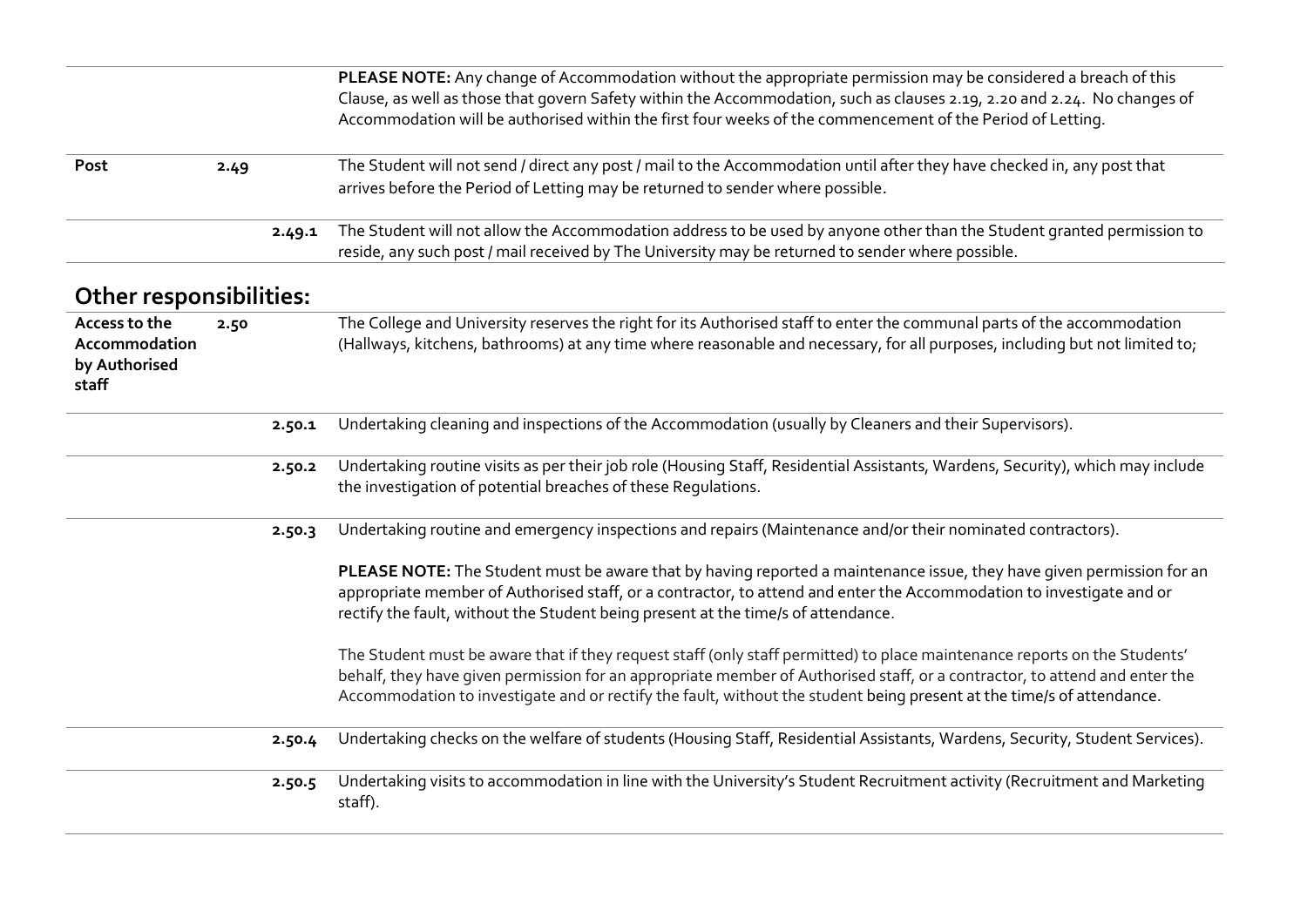|                                            |      | 2.50.6 | Notice will be given where the visit is required to the Student's study bedroom, where the requirement is outside the<br>provisions of clauses 2.50.1, 2.50.2, 2.50.3, 2.50.4.                                                                                                                                                                                                                                                                                                                                                                                                                                                                                                                                                      |
|--------------------------------------------|------|--------|-------------------------------------------------------------------------------------------------------------------------------------------------------------------------------------------------------------------------------------------------------------------------------------------------------------------------------------------------------------------------------------------------------------------------------------------------------------------------------------------------------------------------------------------------------------------------------------------------------------------------------------------------------------------------------------------------------------------------------------|
|                                            |      |        | PLEASE NOTE: The Student should ensure the Accommodation is safe for access at all times in accordance with clause 2.20.<br>Authorised staff will always carry with them identification badges bearing a photograph. A list of authorised staff is available<br>on the Student Housing section of the Intranet. The Accommodation will always be left secure after access by any<br>Authorised staff member, including the locking of a study bedroom if it was found to be unlocked on attendance. In this<br>instance if the Student became locked out the Site Stewards could be called for access. Authorised staff will adhere to Social<br>Distancing guidelines and any breaches of this must be reported to the University. |
| Access to<br>Accommodation<br>by Emergency | 2.51 |        | The Emergency Services (Police, Fire and Ambulance) have a right to enter the Accommodation if responding to an<br>emergency call or if invited or authorised to enter the Accommodation by any Authorised Staff or other residents.                                                                                                                                                                                                                                                                                                                                                                                                                                                                                                |
| <b>Services</b>                            |      |        | PLEASE NOTE: If the Student requests the attendance of an Emergency Service, the Student must make the Site Stewards<br>aware of this by calling 01962 827666.                                                                                                                                                                                                                                                                                                                                                                                                                                                                                                                                                                      |
| Parking                                    | 2.52 |        | The Student will comply with the University Parking Regulations (available on the 'Travel and Transport' section of the<br>University Intranet 'Information bank').                                                                                                                                                                                                                                                                                                                                                                                                                                                                                                                                                                 |
|                                            |      |        | There are a very limited number of parking permits available to Sparsholt College students living in the Accommodation.<br>These permits have strict restrictions on when parking is available. Full details can be found in the Residents Handbook. If<br>you require a permit please apply via the University of Winchester Parking Office. You can email them at;<br>Parking.Information@winchester.ac.uk                                                                                                                                                                                                                                                                                                                        |
|                                            |      |        | PLEASE NOTE: Occasional parking for visitors of Students can be arranged by registering details with the Site Stewards.<br>Cars not registered, or parked in non-approved areas will be issued with a civil penalty notice. Please see the University<br>Parking Regulations (available on the 'Travel and Transport' section of the University Intranet 'Information bank') for more<br>details: https://intranet.winchester.ac.uk/information-bank/car-parking-and-travel/SitePages/Home.aspx                                                                                                                                                                                                                                     |
| Personal<br>property                       | 2.53 |        | Except in cases of proven negligence, neither the College or University nor any of its employees will be liable for the loss of or<br>damage to, the Student's personal property in the Accommodation or on any College or University premises.                                                                                                                                                                                                                                                                                                                                                                                                                                                                                     |
|                                            |      |        | PLEASE NOTE: Students are strongly recommended to obtain adequate insurance for their personal property, including but<br>not limited to bicycles.                                                                                                                                                                                                                                                                                                                                                                                                                                                                                                                                                                                  |
| Insurance                                  | 2.54 |        | The Student will not do or allow to be done anything which may invalidate or increase the premium of any policy of insurance<br>in respect of the Accommodation or the building in which the Accommodation is situated.                                                                                                                                                                                                                                                                                                                                                                                                                                                                                                             |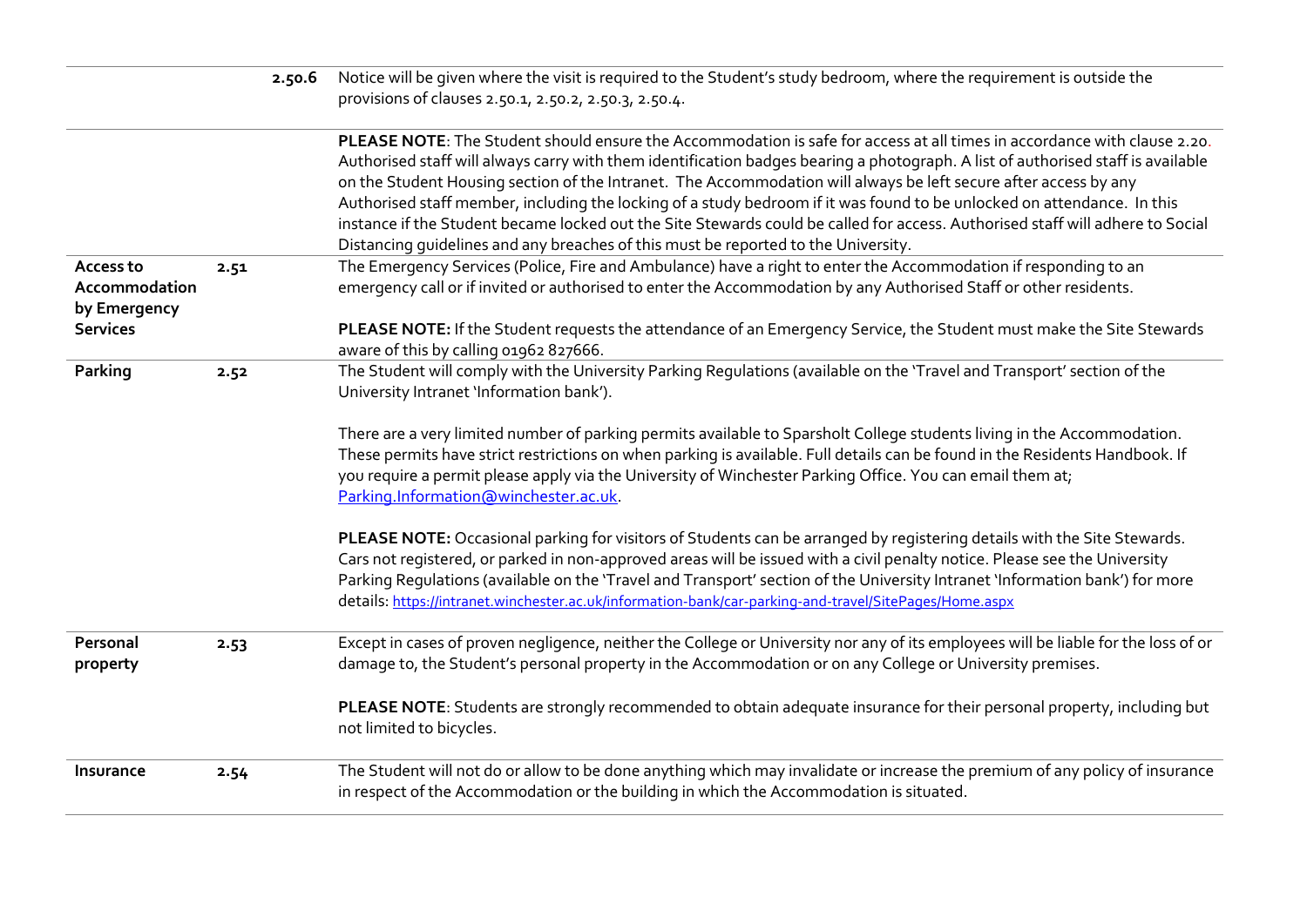|                                    | <b>CHECKING OUT</b> |                                                                                                                                                                                                                                                                                                                                                                                                                                                                                                                                                                                                                                                    |  |  |  |
|------------------------------------|---------------------|----------------------------------------------------------------------------------------------------------------------------------------------------------------------------------------------------------------------------------------------------------------------------------------------------------------------------------------------------------------------------------------------------------------------------------------------------------------------------------------------------------------------------------------------------------------------------------------------------------------------------------------------------|--|--|--|
| <b>End of Period of</b><br>Letting | 2.55                | The Period of Letting will be confirmed at a later date when term dates are finalised. For the 2020/21 academic year, the<br>Period of Letting ended on Saturday 3rd July 2021. The Student will comply with the checking out procedure. Departure<br>information is sent to the Student via email or poster in the Accommodation and includes leaving the Accommodation in the<br>same state of cleanliness it was found on arrival, removing all rubbish and waste from the Accommodation, returning<br>furniture and fittings to their original positions and locking the study bedroom door and House / Flat / Hall front door on<br>vacation. |  |  |  |
|                                    |                     | Keys (including kitchen cupboard and post box keys for Burma Road) must be signed in at the University Main Reception,<br>Student Housing Services or with the University Site Steward offices.                                                                                                                                                                                                                                                                                                                                                                                                                                                    |  |  |  |
| Early vacation /<br>surrender of   | 2.56                | If the Student chooses to check out before the end of the Period of Letting, they will at the point of departure surrender their<br>right to re-enter the Accommodation.                                                                                                                                                                                                                                                                                                                                                                                                                                                                           |  |  |  |
| Accommodation                      |                     | If the Student wishes to re-enter communal areas of the Accommodation in order to fulfil their joint obligations under these<br>Regulations, they should either liaise with other residents of the Accommodation or with Student Housing Services.                                                                                                                                                                                                                                                                                                                                                                                                 |  |  |  |
|                                    |                     | PLEASE NOTE: No refund of the Accommodation Fee will be made if the Student chooses to check out of the<br>Accommodation early.                                                                                                                                                                                                                                                                                                                                                                                                                                                                                                                    |  |  |  |
|                                    |                     | PLEASE NOTE: Failure to comply with check out procedures may entitle the College to levy an administrative charge,<br>without prejudice to any right or action accrued to the College in respect to damage to or loss of College or University<br>property for which the Student is responsible during the Period of Letting. Failure to surrender keys when requested to do so<br>or on vacation of the Accommodation or due to loss will result in a charge as detailed in Schedule 2 of these Regulations.                                                                                                                                      |  |  |  |
| Unclaimed<br>property              | 2.57                | The College and University reserves the right to dispose of any personal property left at the Accommodation after the<br>Student has checked out.                                                                                                                                                                                                                                                                                                                                                                                                                                                                                                  |  |  |  |
|                                    |                     | The College and University will not accept any liability for damage or loss of property arising from the disposal of such<br>property, and the Student will reimburse the College or University on demand, the reasonable costs incurred by the College<br>or University in disposing of or recycling any unclaimed personal property.                                                                                                                                                                                                                                                                                                             |  |  |  |
|                                    |                     | The College and University may, at its discretion, keep personal property that it deems to be of a reasonable financial or<br>personal value for a period of 7 days after the Student vacates the Accommodation (either at the end of the Period of Letting<br>or after Early surrender of the Accommodation). In such cases, the College and University will make reasonable attempts to<br>contact the Student and it remains the responsibility of the Student to arrange collection of items with the College and<br>University.                                                                                                               |  |  |  |
| Post                               | 2.58                | The Student will make arrangements to have post / mail forwarded / stopped when they move out of the Accommodation.<br>Any post that arrives after the end of the Period of Letting will be returned to sender where possible.                                                                                                                                                                                                                                                                                                                                                                                                                     |  |  |  |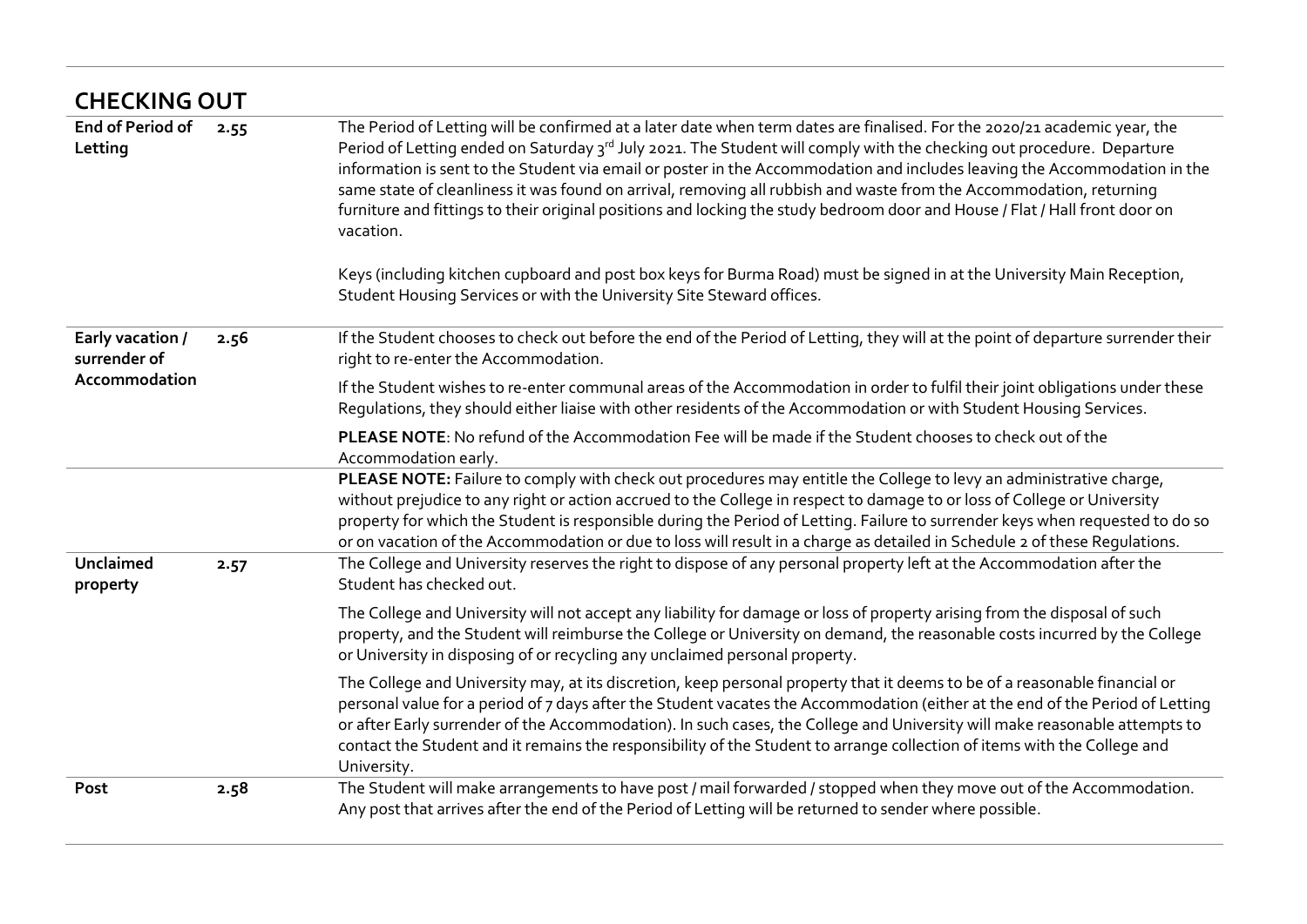# **3.0** COLLEGE'S & UNIVERSITY'S RESPONSIBILITIES

**The College and University shall provide the following, save that it will not be liable for any failure to provide these services and facilities if this failure is due to reasons outside its control:**

| 3.2<br>$3-3$ | Adequate lighting, hot and cold water and heating without further charge to the Student.<br>PLEASE NOTE: Heating is provided with regard to prevailing weather conditions. This may mean, that the heating is turned<br>off at certain times of year. Hot water is provided on a shared / tank usage system in most of the Accommodation and so<br>they may be occasions where this runs out and needs a period of one hour to refill and reheat.<br>Reasonable toilet facilities.                     |
|--------------|--------------------------------------------------------------------------------------------------------------------------------------------------------------------------------------------------------------------------------------------------------------------------------------------------------------------------------------------------------------------------------------------------------------------------------------------------------------------------------------------------------|
|              |                                                                                                                                                                                                                                                                                                                                                                                                                                                                                                        |
|              |                                                                                                                                                                                                                                                                                                                                                                                                                                                                                                        |
|              |                                                                                                                                                                                                                                                                                                                                                                                                                                                                                                        |
| 3.4          | Cleaned Accommodation on occupation.                                                                                                                                                                                                                                                                                                                                                                                                                                                                   |
| 3.5          | Cleaned kitchens and shared facilities in accordance with current service cycles.                                                                                                                                                                                                                                                                                                                                                                                                                      |
| 3.6          | Self-catering facilities for Burma Road Student Village.                                                                                                                                                                                                                                                                                                                                                                                                                                               |
| 3.7          | Fire-fighting equipment in the Accommodation.                                                                                                                                                                                                                                                                                                                                                                                                                                                          |
| 3.8          | Employment of staff and other contractors for the day to day running of the Accommodation.                                                                                                                                                                                                                                                                                                                                                                                                             |
| 3.8.1        | Normal working hours for the Maintenance Service are 8am to 5pm (Monday - Thursday) and 8am to 4pm (Friday).                                                                                                                                                                                                                                                                                                                                                                                           |
| 3.8.2        | Emergency cover is provided outside of these hours to attend to critical failures only. Any such issues must be reported to the<br>Site Stewards, who hold the relevant contact details.                                                                                                                                                                                                                                                                                                               |
| 3.8.3        | Requests for routine breakdowns arising out of hours will be reviewed on the next working day.                                                                                                                                                                                                                                                                                                                                                                                                         |
|              | PLEASE NOTE: As a quide the following response times are set for Maintenance reports and highlighted in the email<br>response sent to the Student when a report is actioned:<br>Priority SA1 Emergency: Same day for e.g. floods, bare electrical wires, blocked toilet in en-suite Accommodation.<br>Priority SA2 Urgent but not an emergency: Attend and investigate within 24 hours and is everything not covered in SA1,<br>including repair of lifts within accommodation, with the exception of. |
|              |                                                                                                                                                                                                                                                                                                                                                                                                                                                                                                        |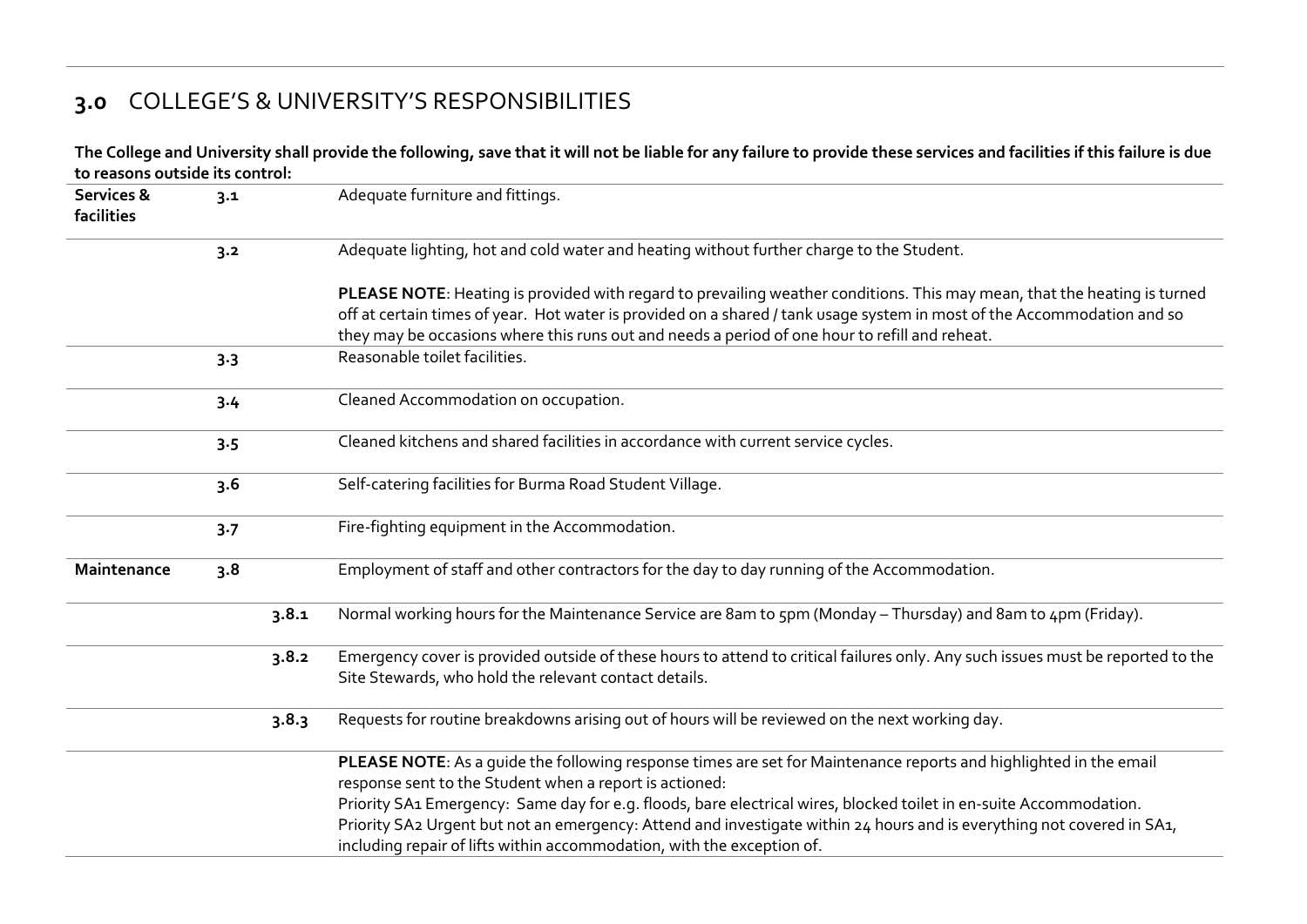|                                                           |      |       | Priority SA <sub>3</sub> Routine or pre planned: 10 days and anything which requires minimum of 7 days notice (10 days covers for notice<br>to be given to the Student where required).                                                                                                                                                                                                                                                 |
|-----------------------------------------------------------|------|-------|-----------------------------------------------------------------------------------------------------------------------------------------------------------------------------------------------------------------------------------------------------------------------------------------------------------------------------------------------------------------------------------------------------------------------------------------|
| Cleaning                                                  | 3.9  |       | Domestic staff will clean shared facilities (e.g. kitchens, hallways) on a regular basis, save for occasions of unavoidable staff<br>absence at short notice. On such occasions, every effort will be made to arrange cover.                                                                                                                                                                                                            |
|                                                           |      |       | PLEASE NOTE: Domestic staff (where cleaning is provided) will clean surface areas and not kitchen equipment and utensils.<br>Residential Supervisors may issue warnings for poor cleanliness within the Accommodation and report these to the Housing<br>Services team, who may issue written warnings (please see clause 2.33, 2.34 and Schedule 2).                                                                                   |
| Cleaning of<br>study bedrooms<br>for disabled<br>students |      | 3.9.1 | A bedroom cleaning service may be provided to disabled Students who are physically unable to clean their room themselves.<br>The Student must approach Student Housing Services if wanted.                                                                                                                                                                                                                                              |
| Refuse                                                    | 3.10 |       | Refuse bins in all kitchens.<br>The University shall arrange disposal of refuse from the external bin areas only.                                                                                                                                                                                                                                                                                                                       |
|                                                           |      |       | PLEASE NOTE: The Student is responsible for removing refuse to the external bin areas daily.                                                                                                                                                                                                                                                                                                                                            |
| Recycling                                                 | 3.11 |       | Recycling bins in each kitchen.                                                                                                                                                                                                                                                                                                                                                                                                         |
|                                                           |      |       | These are emptied by cleaning staff.                                                                                                                                                                                                                                                                                                                                                                                                    |
| The College and University shall:                         |      |       |                                                                                                                                                                                                                                                                                                                                                                                                                                         |
| Fit for purpose                                           | 3.12 |       | Ensure that the Accommodation is safe and fit for purpose.                                                                                                                                                                                                                                                                                                                                                                              |
|                                                           |      |       | PLEASE NOTE: The Student is responsible for reporting anything that could affect this clause by either following the<br>maintenance reporting process outlined in clause 2.10 or contacting Student Housing Services.                                                                                                                                                                                                                   |
| Charges                                                   | 3.13 |       | Advise the charges for Accommodation at or before the beginning of each academic year.                                                                                                                                                                                                                                                                                                                                                  |
| Information                                               | 3.14 |       | Provide information on post, maintenance, security and other arrangements in the 'HE Residential Handbook' distributed to<br>all residents during the room offer process.                                                                                                                                                                                                                                                               |
| <b>Smoke free</b><br>environment                          | 3.15 |       | In accordance with the Smoke-free (Premises and Enforcement) Regulations 2006, the University of Winchester will ensure<br>that all premises are smoke free and all employees enjoy the right to work in a smoke free environment. Smoking and the<br>use of e-cigarettes is prohibited in all enclosed and substantially enclosed premises in the campus. This applies to all staff,<br>Students, contractors, customers and visitors. |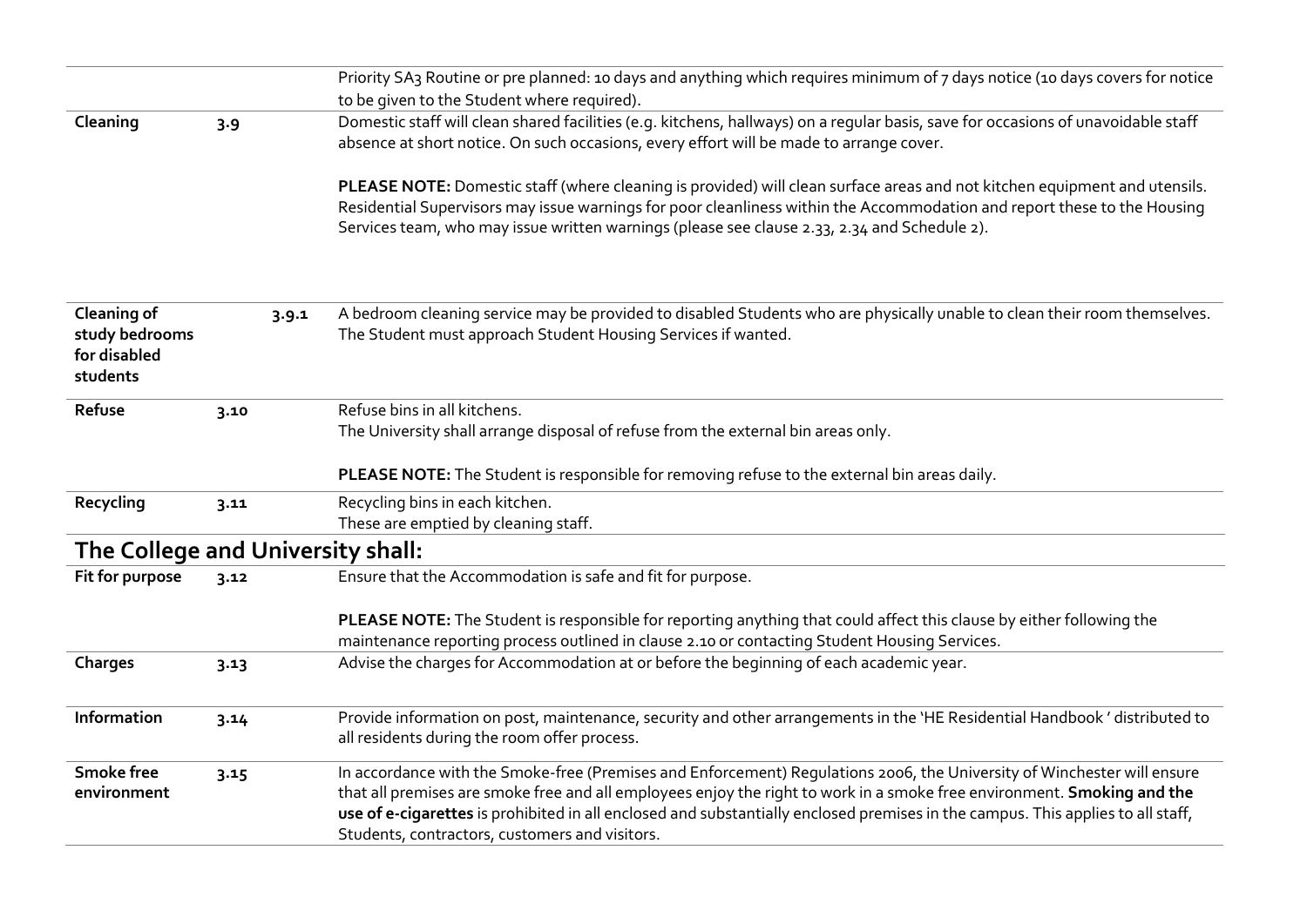|                                                |      |       | PLEASE NOTE: See clause 2.18 for Student responsibilities inside and outside of the Accommodation.                                                                                                                                                                                                                                                                                                                 |
|------------------------------------------------|------|-------|--------------------------------------------------------------------------------------------------------------------------------------------------------------------------------------------------------------------------------------------------------------------------------------------------------------------------------------------------------------------------------------------------------------------|
| Privacy                                        | 3.16 |       | Not interfere unreasonably with the Student's privacy.                                                                                                                                                                                                                                                                                                                                                             |
| Information<br>sharing                         | 3.17 |       | Reserve the right to share information about the Student, in relation to this Agreement as appropriate with University and<br>some external professionals.                                                                                                                                                                                                                                                         |
|                                                |      |       | Those people and groups the College and University might need to share information with may include but are not limited to:<br>Authorised Staff such as Site Stewards, other College and University staff, Emergency Services and external partners.                                                                                                                                                               |
|                                                |      |       | The College and University will only ever disclose information about the Student on a strictly 'need to know' basis. However<br>if at any time the College or University becomes seriously concerned that an exceptional circumstance prevails in which the<br>Student (or others) are at risk from harm, they may make contact with relevant people/ services whether or not the Student<br>has given permission. |
| <b>CATERING</b><br>4.0                         |      |       |                                                                                                                                                                                                                                                                                                                                                                                                                    |
|                                                | 4.1  |       | The Accommodation provided is Self-Catering. Please see the 'HE Residential Student Handbook' for details regarding<br>catering at the University.                                                                                                                                                                                                                                                                 |
|                                                |      |       | PLEASE NOTE: Catering cards are not transferable (i.e. they may only be used by the card holder) and are non-refundable.                                                                                                                                                                                                                                                                                           |
| 5.0 RELOCATION                                 |      |       |                                                                                                                                                                                                                                                                                                                                                                                                                    |
| <b>Relocation for</b><br>management<br>reasons | 5.1  |       | The College and University reserves the right to move the Student to any other College or University Accommodation at any<br>time, which right is to be exercised in the College or University's absolute discretion. The following are reasons why the<br>College or University may move the Student to other College or University Accommodation:                                                                |
|                                                |      | 5.1.1 | If there are material personality conflicts between the Student and other residents of the Accommodation.                                                                                                                                                                                                                                                                                                          |
|                                                |      |       | PLEASE NOTE: Where an investigation is on-going, the Student may be offered the chance to move temporarily.                                                                                                                                                                                                                                                                                                        |
|                                                |      | 5.1.2 | To accommodate the special requirements or extenuating circumstances of certain individual students.                                                                                                                                                                                                                                                                                                               |
|                                                |      | 5.1.3 | By reason of the College or University's requirement that the Student complies with the Sparsholt Managing<br>Learner/Student Conduct Policy at all times while a student at the College.                                                                                                                                                                                                                          |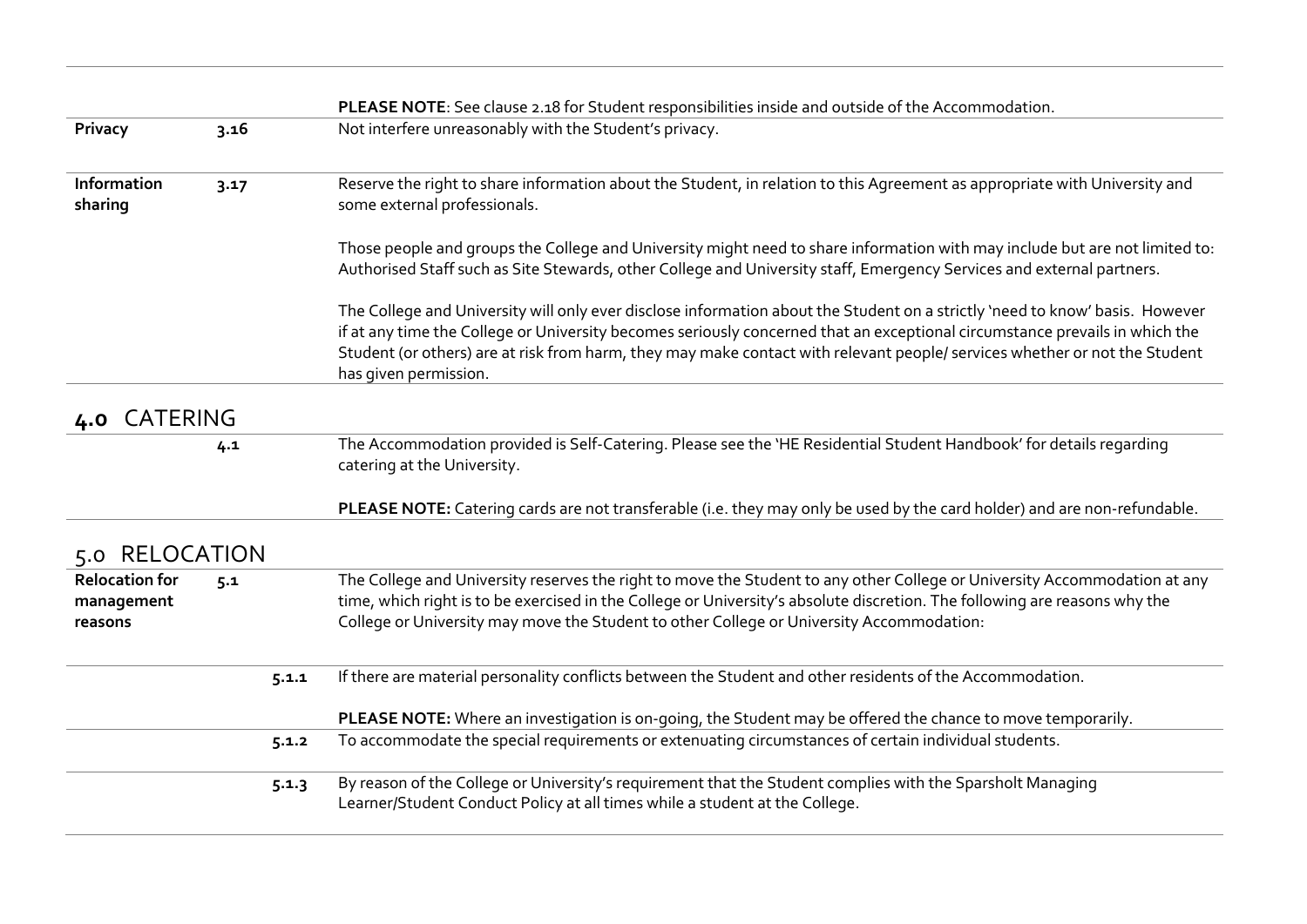|                                |     | 5.1.4 | If the Student's current Accommodation is no longer habitable.                                                                                                                                                                      |
|--------------------------------|-----|-------|-------------------------------------------------------------------------------------------------------------------------------------------------------------------------------------------------------------------------------------|
|                                |     | 5.1.5 | For other practical reasons.                                                                                                                                                                                                        |
| <b>Temporary</b><br>relocation | 5.2 |       | The College or University may ask the Student to move rooms for a short period while refurbishment takes place in the<br>Accommodation. Alternative Accommodation will be provided during the move at no extra cost to the Student. |

# 6.0 PROCEDURE FOR BREACHES OF THIS AGREEMENT

**The Student understands and accepts that failure to comply with any of these Regulations may result in action being taken under the Sparsholt Managing Learner/Student Conduct policy, which could result in both the termination of the Student's right to reside the Accommodation and the Student's exclusion from the College in respect of their student status.**

| Procedure for<br>minor breaches                           | 6.1 |       | Minor breaches of these Regulations will be dealt with by various members of staff on the following basis;                                                                                                                                                                                                                                                                                                                                                      |
|-----------------------------------------------------------|-----|-------|-----------------------------------------------------------------------------------------------------------------------------------------------------------------------------------------------------------------------------------------------------------------------------------------------------------------------------------------------------------------------------------------------------------------------------------------------------------------|
|                                                           |     | 6.1.1 | Residential Assistants will refer matters to the Site Stewards, Housing Managers or their nominees.                                                                                                                                                                                                                                                                                                                                                             |
|                                                           |     | 6.1.2 | Site Steward and Residential Supervisors will deal with situations as they arise and will issue warnings and refer matters to<br>the Housing Managers or their nominees in the first instance.                                                                                                                                                                                                                                                                  |
|                                                           |     | 6.1.3 | Housing Advisors, Wardens, Housing Manager (on Campus), Student Housing Services Manager, Head of Housing & Security<br>and the Director of Estates and Facilities Services can issue verbal and written warnings (see clause 6.5 and Schedule 3). All<br>warnings for breaches will be passed onto the Residential Support Manager at the College who will be involved as required<br>and may instigate the Sparsholt Managing Learner/Student Conduct policy. |
| Procedure for<br>serious or<br>repeated minor<br>breaches | 6.2 |       | For more serious breaches or repeated minor breaches a referral will be made to the Residential Support Manager at the<br>College and will be dealt with in accordance with the Sparsholt Managing Learner/Student Conduct policy.                                                                                                                                                                                                                              |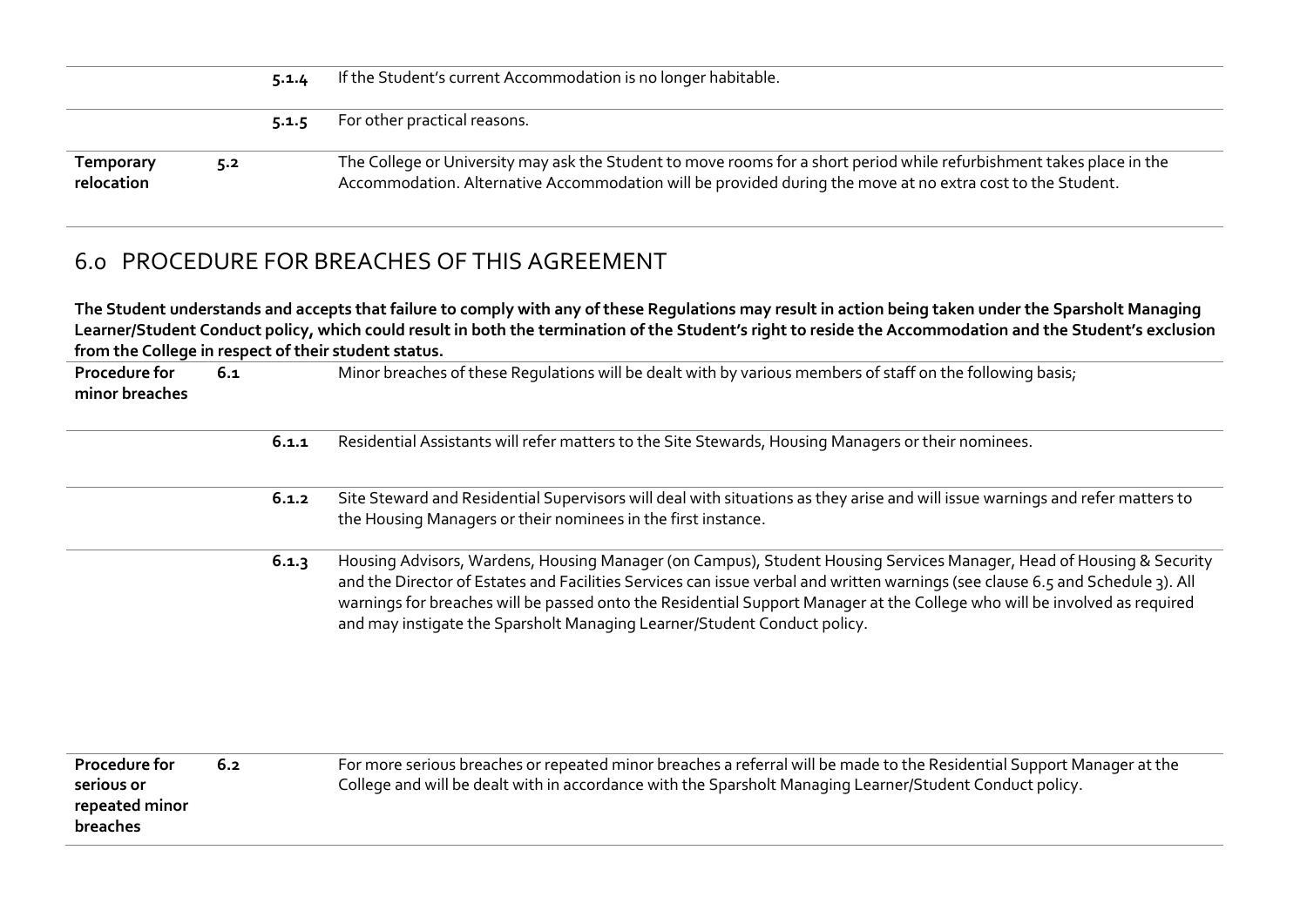| <b>Removal of</b><br>(non-dangerous)<br>Personal                | 6.3 | The College and University reserves the right to remove any personal property found in the Accommodation which it<br>reasonably deems to be in breach of these Regulations, such as items described in clauses: 2.13 to 2.16 and 2.20 to 2.22. The<br>Student may receive warnings and charges and be given the opportunity to remove the item from the Accommodation.                                                                                                                                                                                                                                                                                                                                                                                                                                                                                                                                                                                                                                                                            |
|-----------------------------------------------------------------|-----|---------------------------------------------------------------------------------------------------------------------------------------------------------------------------------------------------------------------------------------------------------------------------------------------------------------------------------------------------------------------------------------------------------------------------------------------------------------------------------------------------------------------------------------------------------------------------------------------------------------------------------------------------------------------------------------------------------------------------------------------------------------------------------------------------------------------------------------------------------------------------------------------------------------------------------------------------------------------------------------------------------------------------------------------------|
| Property                                                        |     | Items may be stored, for which charges may apply, by College or University staff until either the end of the Period of Letting<br>or after early surrender of the Accommodation. It will be the Student's responsibility to reclaim stored items; clause 2.57 will<br>apply if items are unclaimed.                                                                                                                                                                                                                                                                                                                                                                                                                                                                                                                                                                                                                                                                                                                                               |
|                                                                 |     | Persistent breaches will be dealt with as per sections; 6, 7, 8 of these Regulations.                                                                                                                                                                                                                                                                                                                                                                                                                                                                                                                                                                                                                                                                                                                                                                                                                                                                                                                                                             |
| <b>Costs incurred</b><br>by the College or<br><b>University</b> | 6.4 | The Student will be responsible for any costs (including legal costs) incurred by the College or University as a result of any<br>breach by the Student of any of the terms and conditions of the Agreement.                                                                                                                                                                                                                                                                                                                                                                                                                                                                                                                                                                                                                                                                                                                                                                                                                                      |
| Calculation of<br>charges                                       | 6.5 | Any charges levied will reflect the cost of making good any loss, breakage, or damage caused by the Student or the Student's<br>visitors to the Accommodation or the common parts.                                                                                                                                                                                                                                                                                                                                                                                                                                                                                                                                                                                                                                                                                                                                                                                                                                                                |
| <b>Right of Appeal</b>                                          | 6.6 | The Student will have the right to appeal any action taken or charges applied under the terms of these Regulations. Any<br>appeal should be made in writing within 10 working days and instructions on who this is made to will be given in the letter<br>sent to the Student detailing the action or charge but will usually be the Housing Manager (on Campus) or the Sparsholt<br>Residential Support Manager in the first instance. If the Student wishes to appeal beyond the first response instructions on<br>who this is made to will be given in the letter sent to the Student detailing the action or charge. If the Student remains<br>dissatisfied with the responses they are receiving they can escalate this to a complaint via the University Complaints<br>Handling Policy or the College HE Complaints and Feedback policy, details of which can be found under the Public<br>Documents page on the Freedom of Information page at the main University home webpage or he Sparsholt College website<br>and clause 1.20 refers. |
| Record of<br>breaches                                           | 6.7 | The College and University may record any breaches of these Regulations which may affect any future application to reside<br>in College or University Accommodation.                                                                                                                                                                                                                                                                                                                                                                                                                                                                                                                                                                                                                                                                                                                                                                                                                                                                              |

# 7.0 TEMPORARY INTERRUPTION OF RIGHT TO RESIDE

| 7.1   | The College and University reserves the right to temporarily INTERRUPT The Student's right to reside the Accommodation<br>with immediate effect for the following reasons;            |
|-------|---------------------------------------------------------------------------------------------------------------------------------------------------------------------------------------|
| 7.1.1 | If the College or University has reasonable grounds to suspect the Student poses a serious threat to other residents of the<br>Accommodation or the staff involved in its management. |
| 7.1.2 | If the College or University has reasonable grounds to suspect the Student is involved in illegal activity.                                                                           |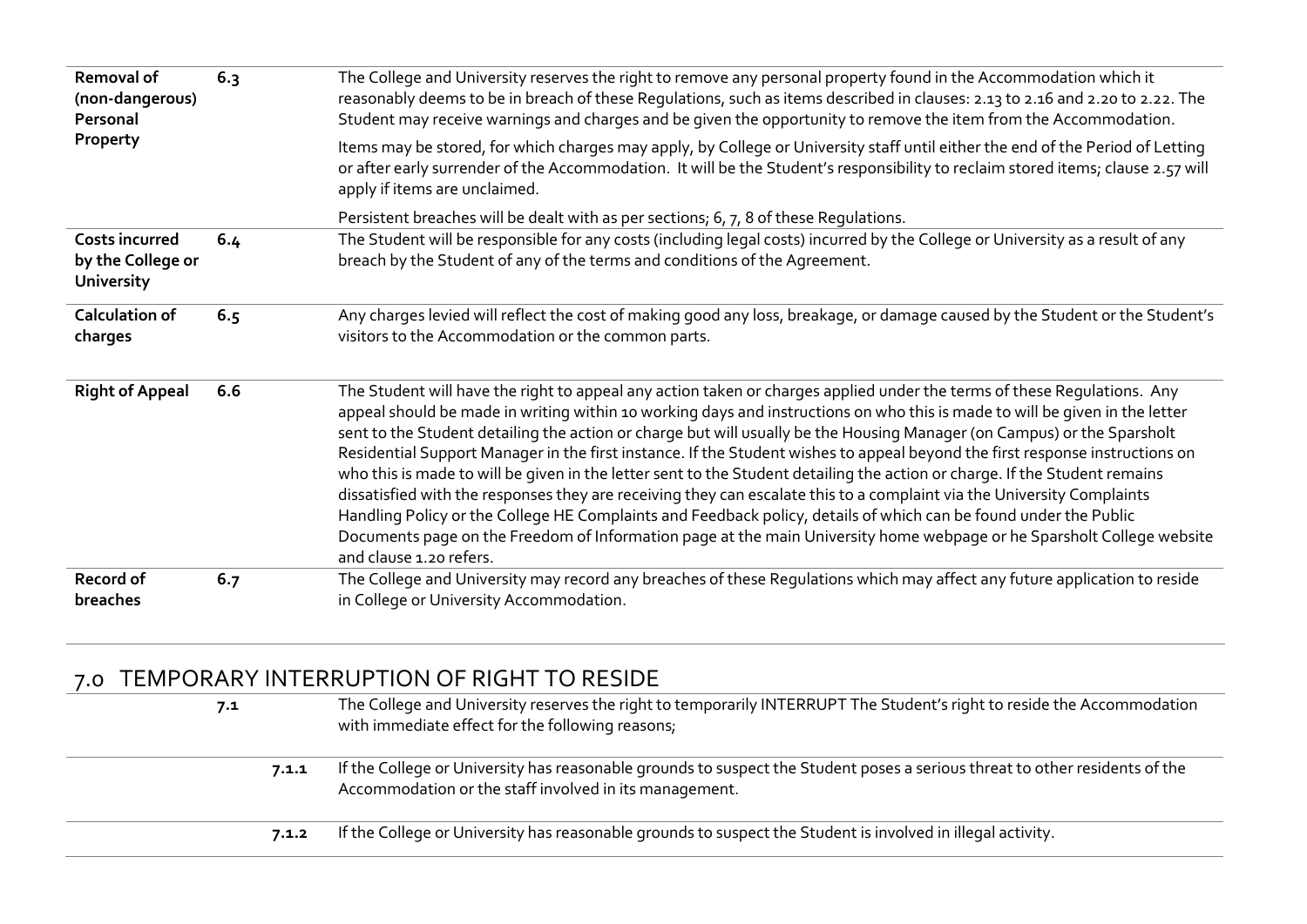|       | <b>PLEASE NOTE:</b> The Police may be involved under this clause dependant on the nature of the activity involved.                                    |
|-------|-------------------------------------------------------------------------------------------------------------------------------------------------------|
| 7.1.3 | Notice of such a decision will be given in writing by the Sparsholt Residential Support Manager, Student Housing Services                             |
|       | Manager, Head of Housing & Security or the Director of Estates and Facilities Services and will include details of the reasons<br>for the suspension. |

# 8.0 TERMINATION FOR SERIOUS BREACH

### **The College may terminate the Agreement for the reasons set out below:**

| Failure to pay<br>fees                                              | 8.1 | If the Student fails to pay the Accommodation Fee, the procedure for late payment will apply as detailed in clause 2.4,<br>Schedule 1 before any further action is taken under clause 8. Once such procedure is undertaken the Agreement will be<br>terminated subject to 28 days' notice.<br>PLEASE NOTE: If the Agreement is terminated for non-payment of the Accommodation Fee, the Student will still remain<br>liable for the outstanding amount.                                                                                                                                                                                                                                                                       |
|---------------------------------------------------------------------|-----|-------------------------------------------------------------------------------------------------------------------------------------------------------------------------------------------------------------------------------------------------------------------------------------------------------------------------------------------------------------------------------------------------------------------------------------------------------------------------------------------------------------------------------------------------------------------------------------------------------------------------------------------------------------------------------------------------------------------------------|
| Serious breach<br>of these<br><b>Regulations</b>                    | 8.2 | If the student is in serious breach of this Agreement or the College or University has reasonable grounds to suspect the<br>Student poses a serious threat to other residents of the Accommodation or the staff involved in its management. The<br>College or University will provide details of the breach and the evidence collected to the Student. Where such procedure is<br>undertaken the Agreement will be terminated subject to 28 days' notice.<br>PLEASE NOTE: It may be a requirement under this clause to leave the Accommodation on the same day as an incident<br>occurs, if this is required clause 7 will apply. The Police may be involved under this clause dependant on the nature of threat<br>involved. |
| <b>Repeated minor</b><br>breaches of<br>these<br><b>Regulations</b> | 8.3 | If there are repeated minor breaches of this Agreement and further breaches have occurs, the College or University will<br>provide details of the breaches and the evidence collected to the Student. The Agreement will be terminated subject to 28<br>days' notice.                                                                                                                                                                                                                                                                                                                                                                                                                                                         |
| <b>Right of Appeal</b>                                              | 8.4 | The Student will have the right to appeal against a decision to terminate the Agreement made by the College or University.<br>Any appeal should be made in writing within 10 working days and sent in the first instance to the Deputy Principal of<br>Sparsholt College.                                                                                                                                                                                                                                                                                                                                                                                                                                                     |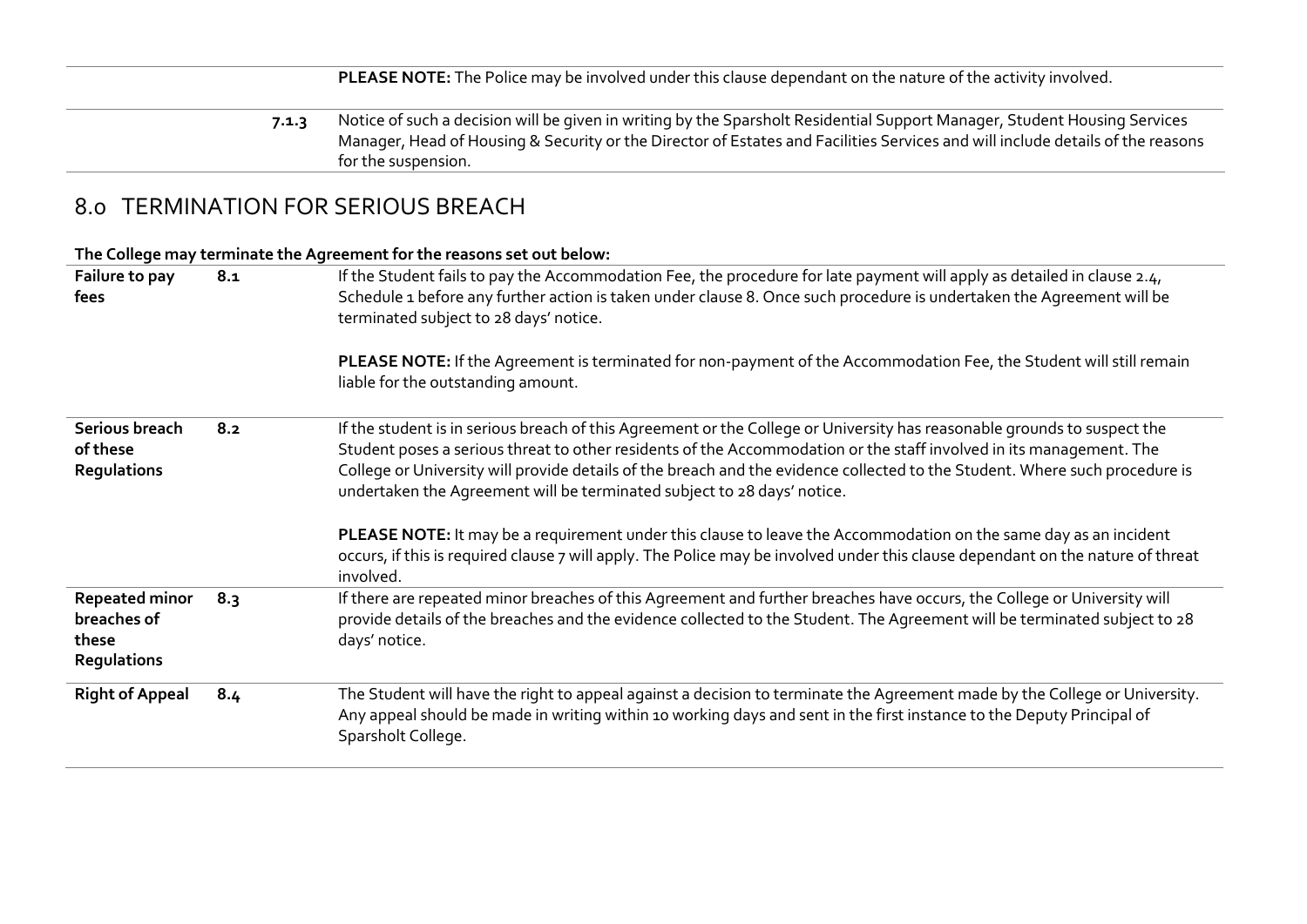# 9.0 TERMINATION BY THE STUDENT

#### **This Agreement may be terminated by the Student as follows:**

**9.1** By giving 28 days' notice in writing at any time, but subject always to the provisions of clause 2.6.

**PLEASE NOTE:** No refund will normally be made of the Accommodation Fee, except where a suitable replacement can be found to reside in the Accommodation.

## 10.0 OTHER REASONS FOR TERMINATION

| Ceasing to be a<br>full time student | 10.1 | This Agreement will automatically terminate upon the Student ceasing to be a full time Student at the College and your<br>move out day will be agreed with the Residential Support Manager of Sparsholt College.                                                                                                                                                                                 |
|--------------------------------------|------|--------------------------------------------------------------------------------------------------------------------------------------------------------------------------------------------------------------------------------------------------------------------------------------------------------------------------------------------------------------------------------------------------|
|                                      |      | <b>PLEASE NOTE:</b> See clause 2.6 regarding liability for the charges.                                                                                                                                                                                                                                                                                                                          |
| Supply of false<br>information       | 10.2 | If it is found that the Student has provided false information to the College on their registration form or by other means, the<br>College may terminate the Agreement.                                                                                                                                                                                                                          |
| Damaged<br>Accommodation             | 10.3 | Where the Accommodation becomes uninhabitable and the College or University is unable to find an alternative, this<br>Agreement may be terminated by the College. The College or University will endeavour to give as much notice as possible to<br>the Student in such an event, and the College shall repay a proportionate amount of any Accommodation Fee which has<br>been paid in advance. |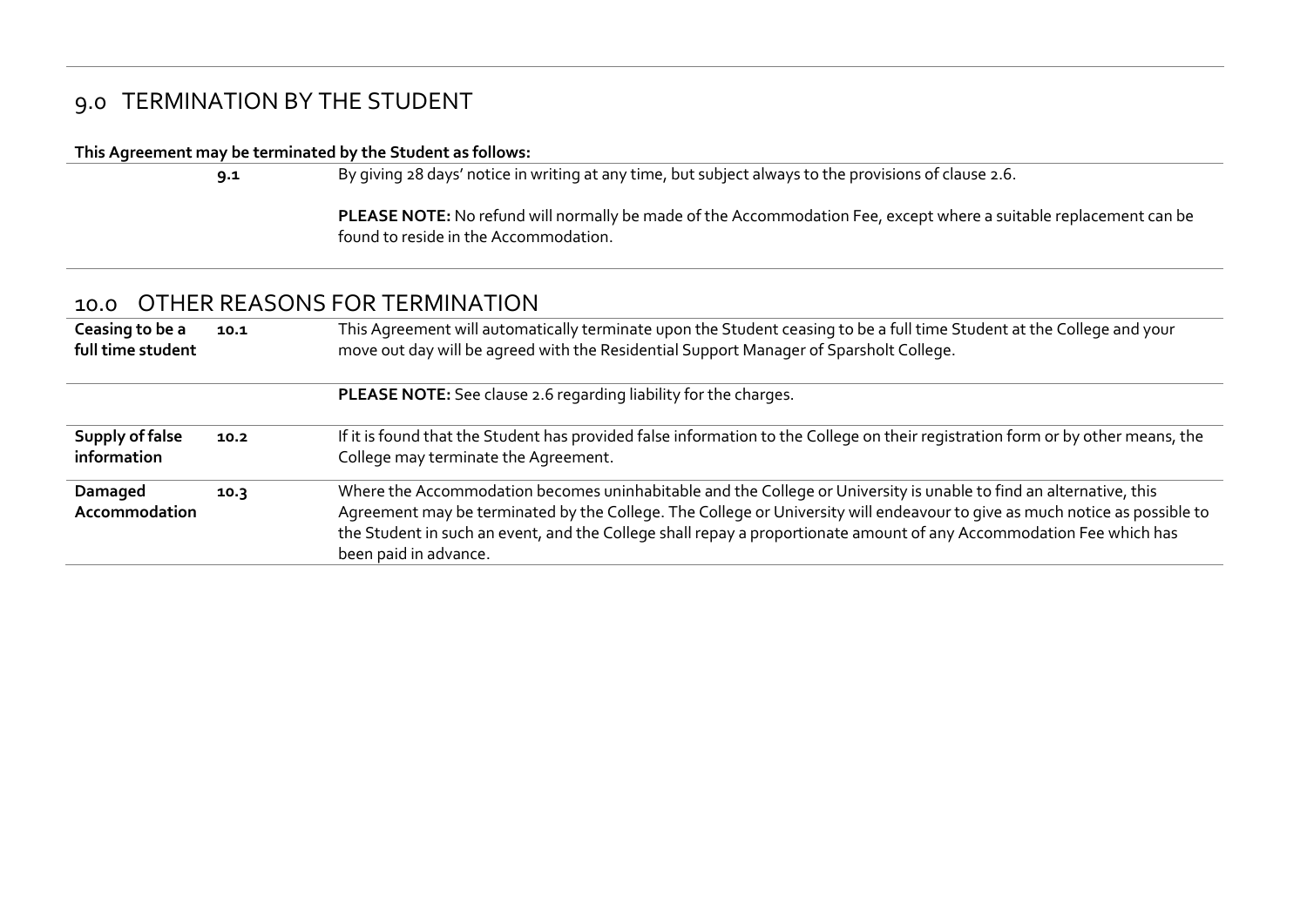# **Schedule 1**

#### **Procedure for Non-payment of Accommodation Fee**

The procedure set out below will apply for non-payment of the Accommodation Fee

#### **Rejected instalments**

Where there is an unpaid instalment the debtor is chased via email and/or telephone to bring their account up to date. Where no contact/payment is received at the time of the call a first reminder letter is sent allowing 14 days to pay. Payee is advised that where no contact is made within 14 days to bring the account up to date, the payment plan will be automatically amended to take into account the missed instalment. Unless agreed the monthly payments will be increased, the plan will not be extended.

Where no contact is made within 14 days to bring the account up to date, the payment plan will be amended to take into account the missed payment. A letter will be sent advising the payee of the new payment plan instalments.

#### **Second rejection**

Where a second unpaid instalment occurs the payment plan will be cancelled and the debtor will be contacted via email and/or telephone for full payment. Where no contact/payment is received at the time of the call a letter is sent allowing 14 days to pay in full or bring the account back up to date and reinstate the payment plan.

#### **Failure to comply**

If account remains unpaid a second letter is sent and the students tutor is advised of the situation. Notice will be given that the Accommodation agreement may be terminated and the account passed to the college's debt collection agency unless the arrears are covered or an acceptable payment proposal and confirmation to meet future instalments on time is received within 10 working days.

**Accounts that remain overdue on expiry of the notice period will be referred to the Residential Support Manager of Sparsholt College to confirm termination of Accommodation.** 

**If the Agreement is terminated for non-payment of the Accommodation Fee, the student will remain liable for the outstanding amount.**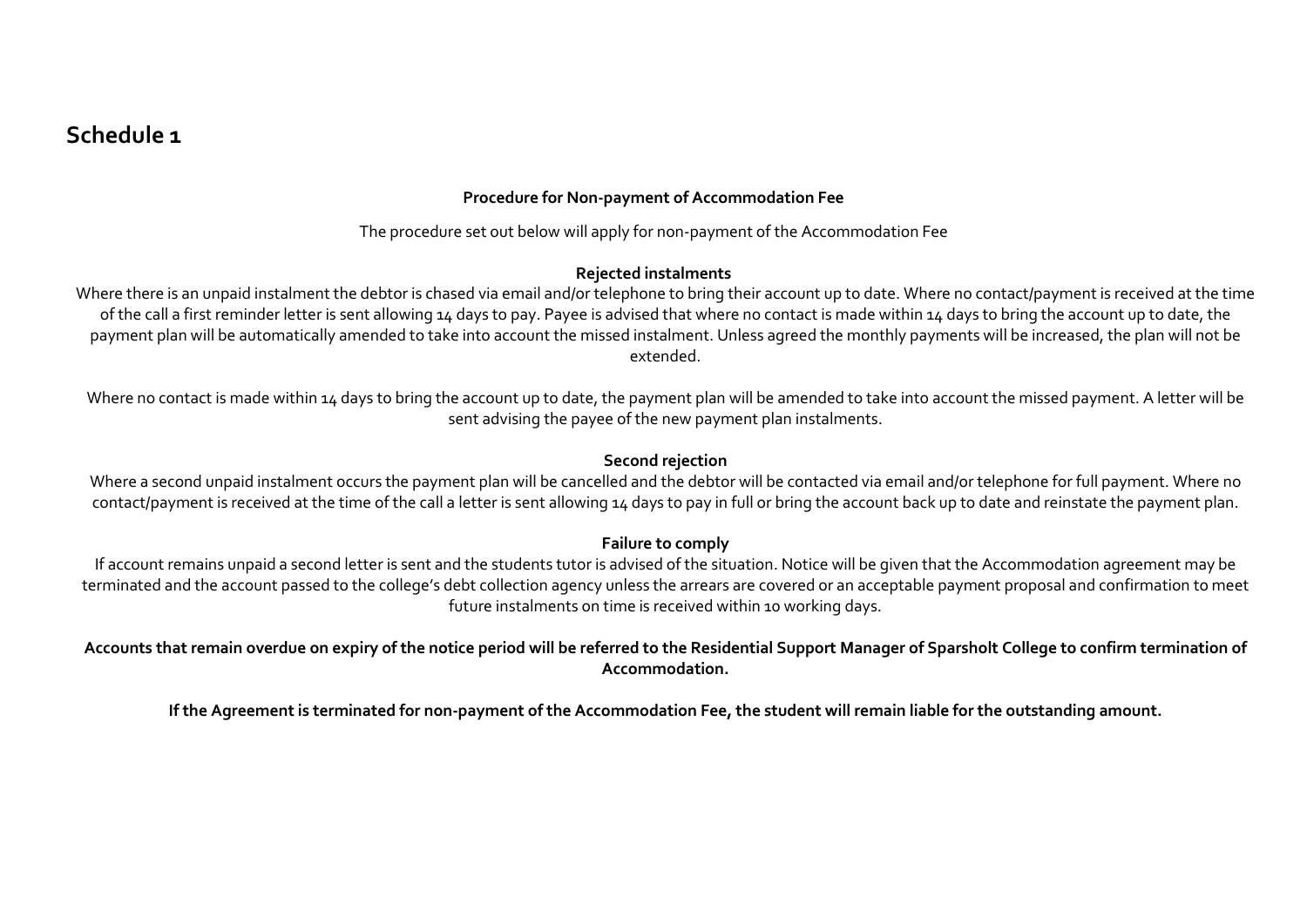# **Schedule 2**

### **Replacement / Cleaning Charges for 2020/21 – subject to change for 2021/22**

### LIST OF POSSIBLE CHARGES TO BE MADE FOR REPLACEMENT OF MISSING / DAMAGED ITEMS

#### **Individual Study Bedroom**

| Metal Frame Bed                | £79.31  | Desk Lamp               | £12.00  |
|--------------------------------|---------|-------------------------|---------|
| Mattress                       | £78.00  | Waste paper bin         | £5.35   |
| Double Mattress and Divan set  | £212.00 | Curtains (Pair)         | £110.00 |
| Toilet Roll Holder (Cormatic)  | £18.17  | Fire Bell               | £48.00  |
| Toilet Roll Holder (Standard)  | £4.67   | <b>Shower Curtain</b>   | £32.50  |
| <b>Toilet Brush and Holder</b> | £3.84   | Door Number             | £7.50   |
| Computer chairs                | £88.20  | To replace door closer  | £65.00  |
| To reconnect door closer       | £15.00  | To replace bedroom door | £210    |

#### **Communal Areas**

| Kitchen Chair (Plastic)       | £13.50  | Kettle                   | £15.00  |
|-------------------------------|---------|--------------------------|---------|
| Kitchen Chair (Soft)          | £73.50  | <i>Iron</i>              | £12.65  |
| Kitchen table                 | £100.00 | <b>Plastic Dustbin</b>   | £12.75  |
| <b>Electric Cooker</b>        | £178.25 | Soft Broom               | £5.95   |
| Microwave oven                | £54.00  | First Aid Box            | £14.20  |
| Fridge                        | £335.00 | Ironing Board            | £25.00  |
| Freezer                       | £335.00 | Dustpan and Brush        | £6.20   |
| Fire Extinguisher (6l foam)   | £39.90  | Mop and bucket           | £3.60   |
| Fire Extinguisher (2kg CO2)   | £48.75  | Curtains (pair)          | £110.00 |
| Fire Blanket                  | £12.35  | Internal Telephone       | £31.50  |
| Hoover (Henry)                | £109.50 | To reconnect door closer | £10.00  |
| Fire Bell                     | £48.00  | To replace door closer   | £65.00  |
| Kitchen/bathroom door £210.00 |         |                          |         |

All charges are inclusive of VAT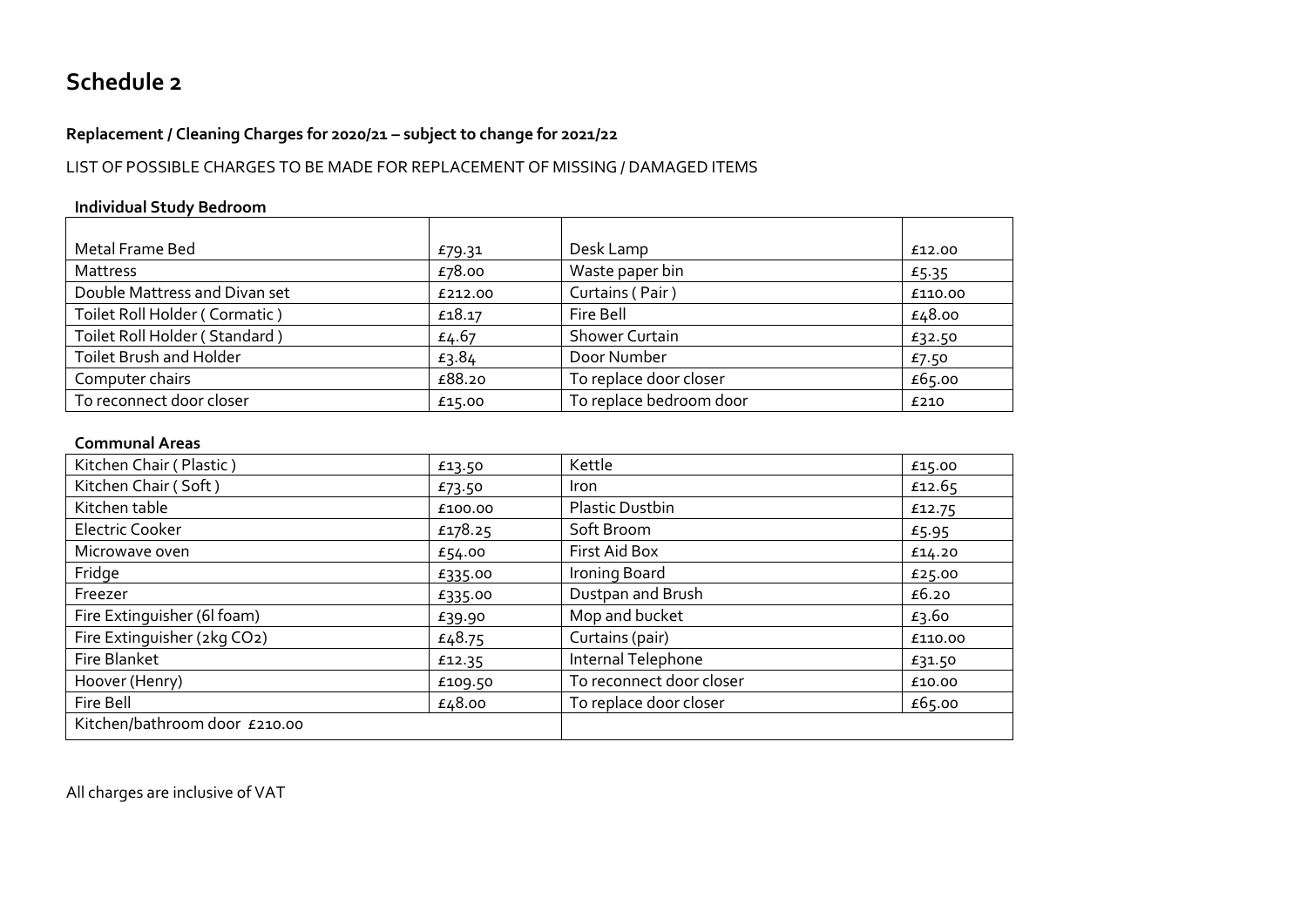**For damaged items, a charge will be made for the actual damage caused reflecting that the item will have to be replaced sooner than if the damage had not occurred, i.e. on the basis of depreciated value rather than for the entire replacement value.**

#### **Please Note:**

**Photos may be taken as evidence of any chargeable missing or damaged items, or cleanliness breaches.**

#### **Redecoration**

• An estimate for remedial works or redecoration will be issued by the Estates Department. The exact amount chargeable will then be finalised with a quote from the Estates department or appropriate contractors (please remember the use of pins, tacks, Blu-tack or White-tack, sellotape or other sticky substances is not permitted on the walls or ceilings of the Accommodation).

### **Broken Windows / Damaged Carpets**

• An estimate for remedial works or replacement will be issued by the Estates Department. The exact amount chargeable will then be finalised with a quote from contractors.

### **Lost your key/Campus card?**

- Call the Site Steward on 01962 827666 or 827667. The team will assist with access to the Accommodation until the following working day
- Email campuscard@winchester.ac.uk to request a replacement card (please note there will be a charge)

### **Lost your key?**

- Call the Site Steward on 01962 827666 or 827667. The team will assist with access to the Accommodation until the following working day
- Email security@winchester.ac.uk to get a replacement key (please note there will be a charge and this includes post box or kitchen cupboard keys)
- The University reserves the right to charge the Student for a replacement lock to the Accommodation if this is found necessary

### **Non Return of any Accommodation Keys;**

- There will be a charge for the non-return of any Accommodation key. This includes kitchen cupboard and post box keys for the Burma Road Accommodation.
- This does not include Student campus cards (where these are used for access to Queens Road and Burma Road)
- The College or University will endeavour to contact the Student for non-returned keys but it remains the Students' responsibility to return these
- The College or University reserves the right to charge the Student for a replacement lock to the Accommodation if this is found necessary

### **Cleaning Charges**

Please also see clauses; 2.33, 2.34, 2.35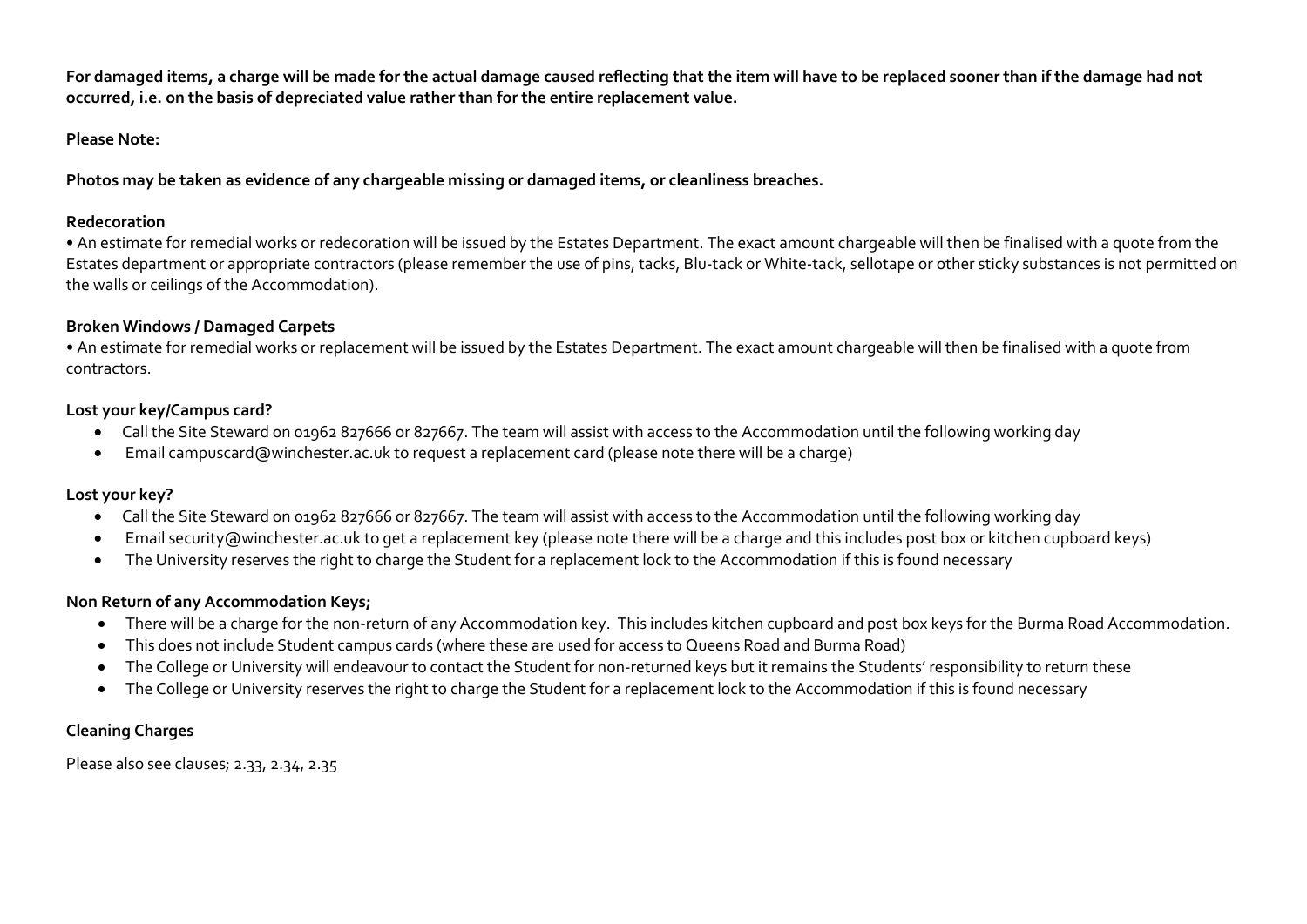#### **Individual Study Bedrooms:**

After Accommodation inspections:

• Should a student fail a second Accommodation inspection, the Student may be responsible for the cost of external cleaners brought in to return the room to a satisfactory condition. In this instance, an invoice would be provided.

#### At the end of the licence period:

• Should a room be left in an unsatisfactory condition, charges will be applied for the number of extra hours needed to return the room to a satisfactory condition. This would be authorised by the Housing Manager (On Campus), Student Housing Services Manager or the Head of Housing & Security.

#### **Communal Areas:**

During Term time:

• Advisory slips and a house meeting are normally issued before a formal warning. If a communal area is left in an unsatisfactory condition persistently, charges may be applied to all residents for the number of extra hours needed to return communal area to a satisfactory condition. This would be authorised by the Housing Manager (On Campus), Student Housing Services Manager or the Head of Housing & Security.

At the end of the Licence Period:

• Should a communal area be left in an unsatisfactory condition, charges will be applied to all residents for the number of extra hours needed to return the communal area to a satisfactory condition. This would be authorised by the Housing Manager (On Campus), Student Housing Services Manager or the Head of Housing & Security.

### **Removal of Rubbish**

• The University reserves the right to remove rubbish that is considered to be a Health and Safety hazard with immediate effect, and may apply a written warning for breach of Health and Safety within the Accommodation.

### **Study Bedrooms:**

.

• The University reserves the right to remove rubbish that is considered to be a Health and Safety hazard with immediate effect, and may apply a written warning for breach of Health and Safety within the Accommodation.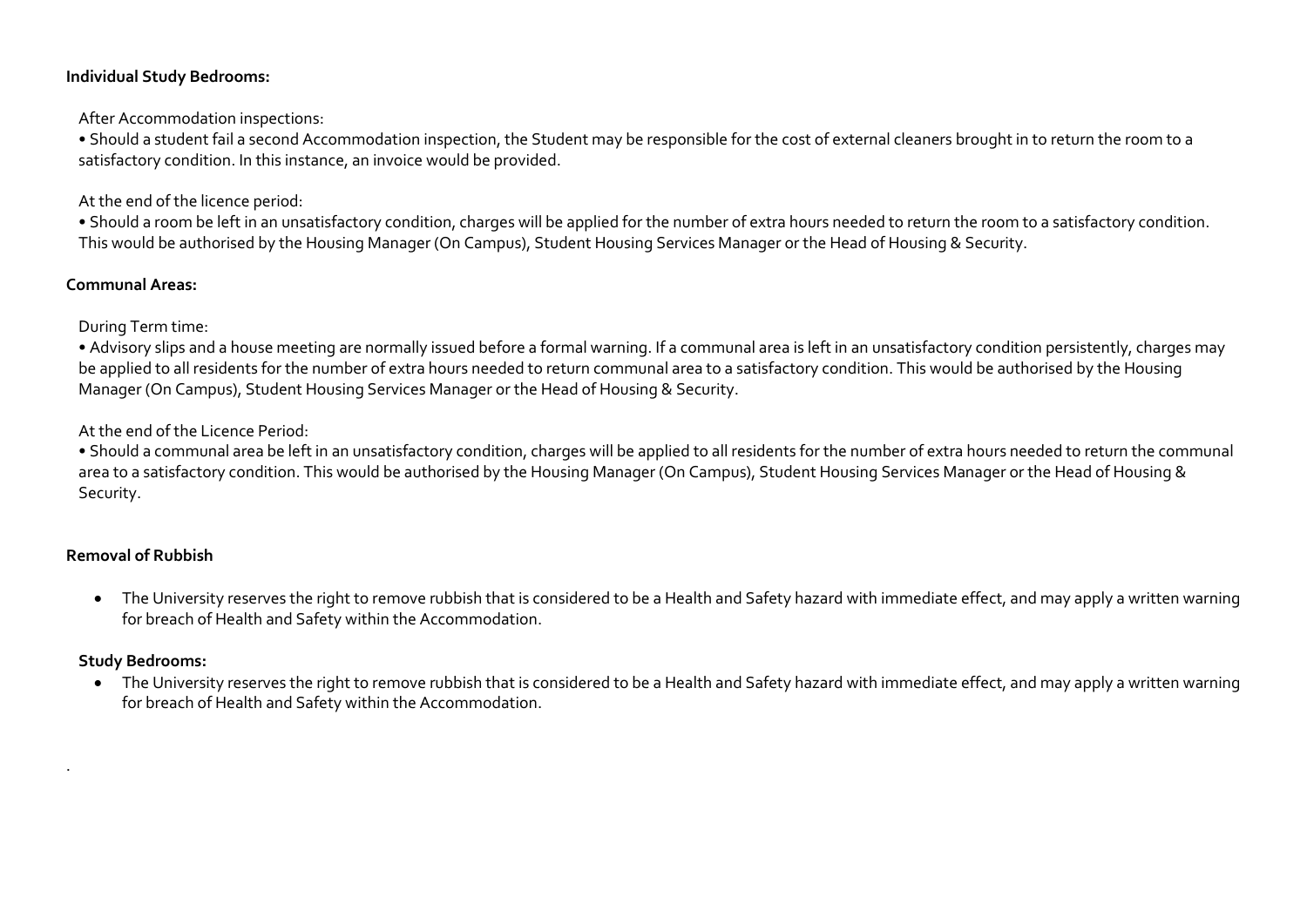# **Schedule 3**

### **Summary of administrative action for breach**

Level 1 involves a written warning – repeated breaches may escalate action to Level 2

**Level 2** involves a meeting and written warning - repeated breaches may escalate action to Level 3

**Level 3** involves a meeting with the Sparsholt Residential Support Manager - repeated breaches may escalate action to Level 4

**Level 4** involves a meeting with the Sparsholt Residential Support Manager and potential termination of the agreement and reference to the 'HE Managing Learner/Student Conducts policy'

Dependent on the severity of the breach (which may include multiple breaches in one incident), Housing Managers may apply higher level action as a consequence. If the 'Housing Managers' are not available, they will nominate a member of staff to undertake the meeting and issue any warnings.

Should persistent breaches of regulations take place by the same Student, the Level of action taken will increase.

\*The EU letter is explained in clause 6.2 of the Regulations.

| <b>BREACH</b>                                             | <b>CLAUSE</b> | <b>CATEGORY OF BREACH</b>                                                                                                                |
|-----------------------------------------------------------|---------------|------------------------------------------------------------------------------------------------------------------------------------------|
| Noise                                                     | 2.26          | Level 1                                                                                                                                  |
| Party (to each resident)                                  | 2.28          | Level 1                                                                                                                                  |
| Anti-Social Behaviour                                     | 2.29          | Level $1 - 4$ (dependant on breach)                                                                                                      |
| Alteration and damage                                     | 2.36/2.32     | Level 1-3 (dependant on breach. A charge for recovery costs may be applied to replace any damaged University items as per<br>Schedule 2) |
| Blu / white tack                                          | 2.39          | Level 1                                                                                                                                  |
| Removal of property                                       | 2.43          | Level 1                                                                                                                                  |
| Illegal activities (including Drugs and<br>'Legal Highs') | 2.12 / 2.13   | Level $2 - 4$ (dependant on breach)                                                                                                      |
| Firearms etc.                                             | 2.14          | Level $2 - 4$ (dependant on breach)                                                                                                      |
| Flammable items (candles etc.)                            | 2.15          | Level 1                                                                                                                                  |
| Pressurised gas canisters / fuel containers               | 2.16          | Level <sub>2</sub>                                                                                                                       |
| Pets (not allowed)                                        | 2.17          | Level 1 (Student will be given 7 days to re-home the animal. A charge may be applied for cleaning as per Schedule 2)                     |
| Smoking                                                   | 2.18          | Level <sub>2</sub>                                                                                                                       |
| Subletting                                                | 2.45          | Level $1 - 2$ (dependant on breach)                                                                                                      |
| Visitors / overnight visitors                             | 2.30          | Level $1 - 2$ (dependant on breach)                                                                                                      |